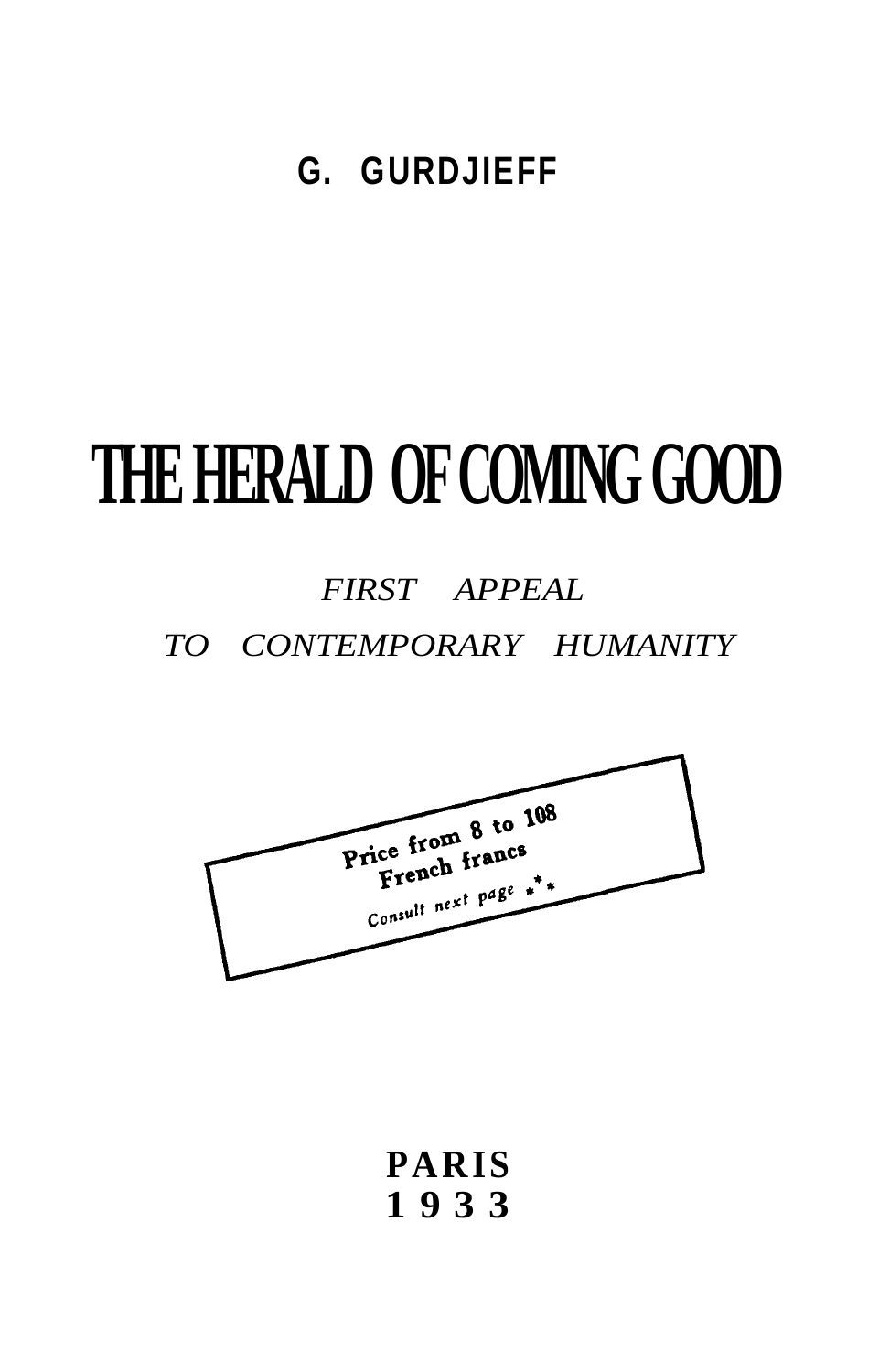*Contrary to the established custom, I shall not only permit this first book of mine as well as the books of the first series, to be reprinted in any country, but, if necessary, I am willing to subsidize it, on the condition of course that absolute accuracy is preserved.* 

G. GURDJIEFF.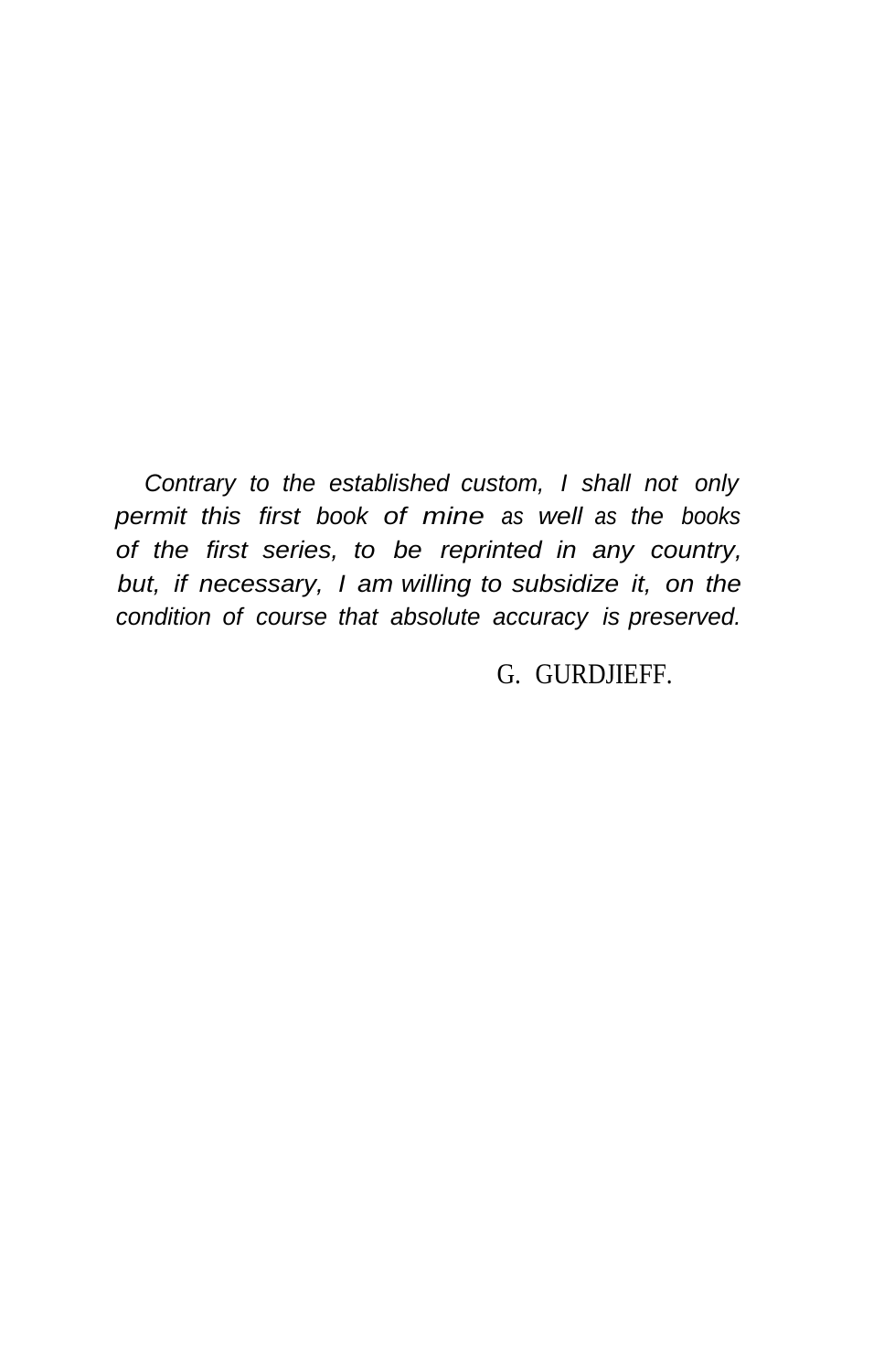\* \* \* Inspired as I am by a deep conviction, springing from a long line of experimental elucidations and deductions pointing to the conclusion that, if a man desires sincerely and seriously, and out of no mere curiosity, to attain to the knowledge of the way leading to Real Being, and if he fulfils to this end all that is requested of him and begins, in fact, among other things to aid indirectly, and from his very first step, the attainment of this by others, he will, by this act alone, become as it were the forming ground for the real data contributing to the manifestation of objective and actual Good; and animated as I am by the general intention of arriving finally, by means of my literary arguments and public demonstrations proposed for the near future of experimental elucidations, at the instilling into the consciousness of my contemporaries of several such "psychic-initiative" factors as in my opinion as well as in that of every man capable of a little impartial meditation ought inevitably to act as guiding principles in the consciousness of all creatures presuming to call themselves "God-

Like", of such "initiative" factors, namely, as should certainly include the factor inducing men both to react instinctively and, upon reflection, to realize clearly the moral obligation to help one's neighbour,—I have now decided upon the very act of selling and of spreading far and wide the contents of this first of my writings intended to head the list of my publications and directed, by the fulfilment of the task originally imposed upon myself, to initiate of itself in man's consciousness the formation of the aforesaid and, for the communal life of people, important "psychic" factor.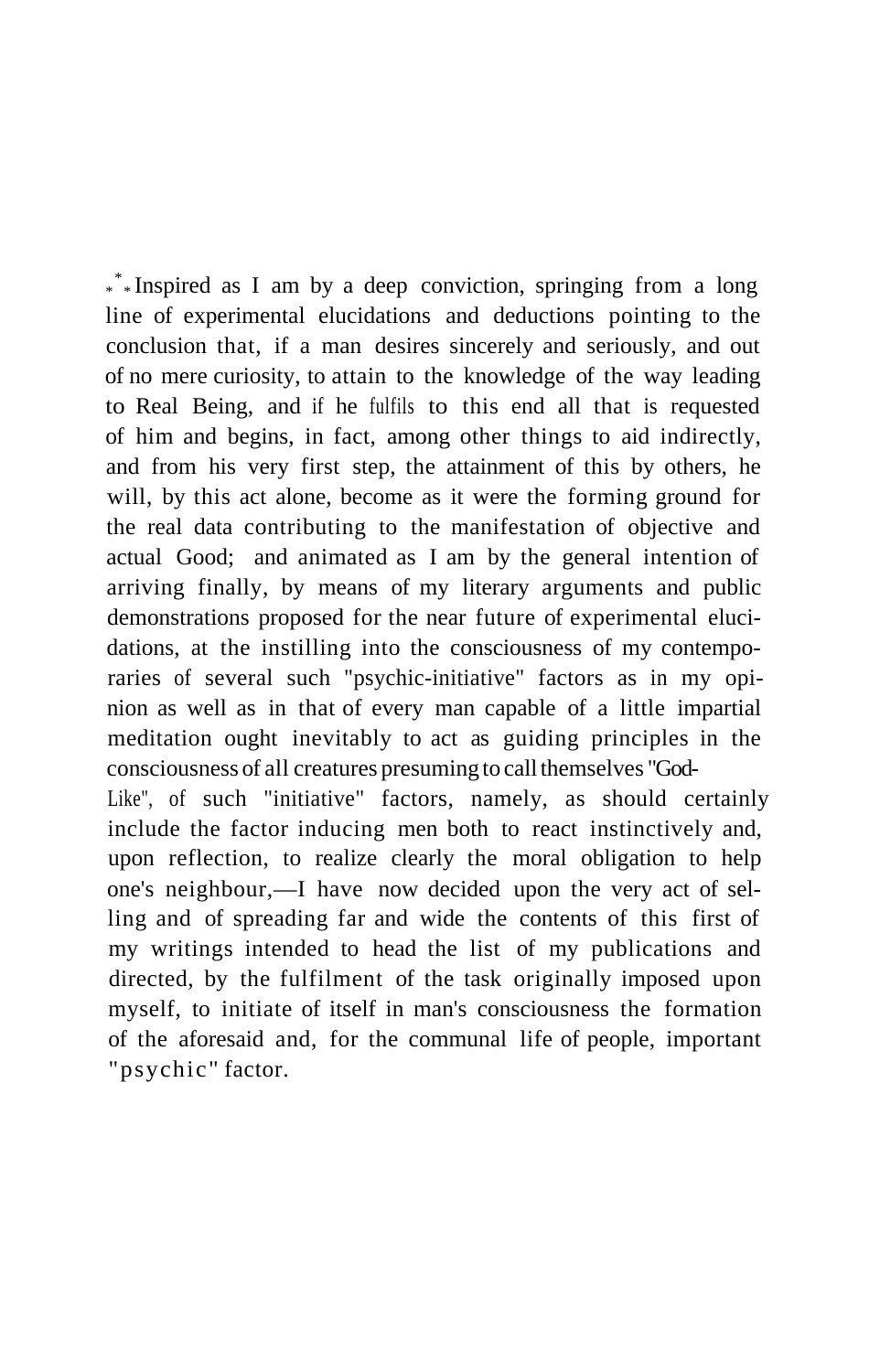Accordingly, as I have the intention, on the one hand, of affording to a multitude of Our Common Father's creatures. who bear your likeness, but whose means are for some reason or other limited, the possibility of acquiring this first booklet of mine free of charge, and as I have, on the other hand, certain definite plans bearing upon the next publication of my writings, I have deliberately decided not to fix any definite price for this booklet, leaving it to the free will of the purchaser to pay from 8 to 108 French francs.

I shall at the same time, and without entering into the usual contemporary discussions about life, expressly request all those who happen to acquire this first booklet of mine to answer three questions, which will be set them by the seller so as to permit him to fill in the corresponding paragraphs of the " Registration-Blank " herewith appended.

The AUTHOR.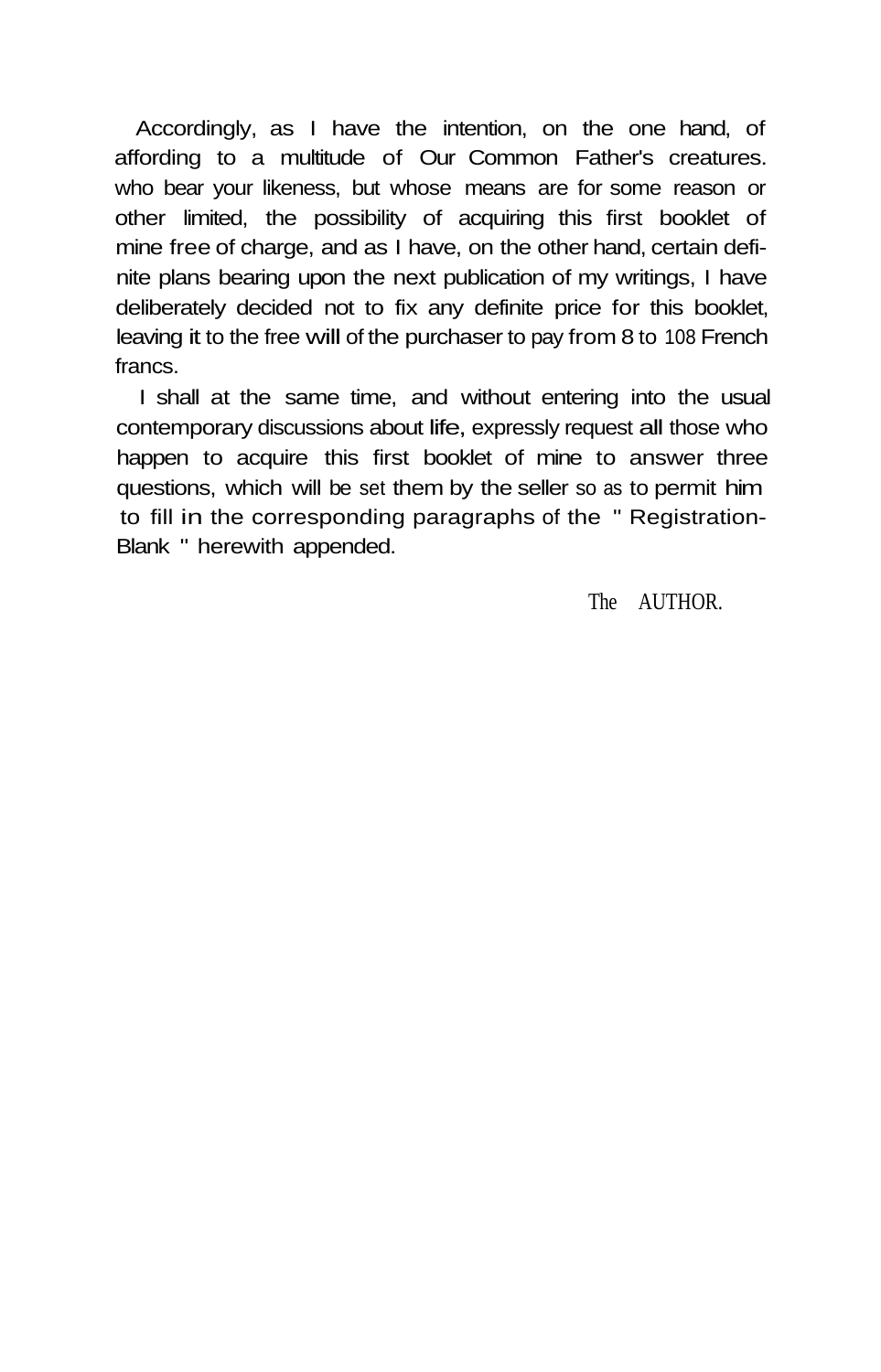# REGISTRATION - BLANK

#### **appended to**

## THE HERALD OF COMING GOOD

### N° 00001

1. Name of purchaser

2. Address

3. Acquired accidentally or on advice

4. Who advised ? Give name and address

5. Sum paid

*Signature of seller*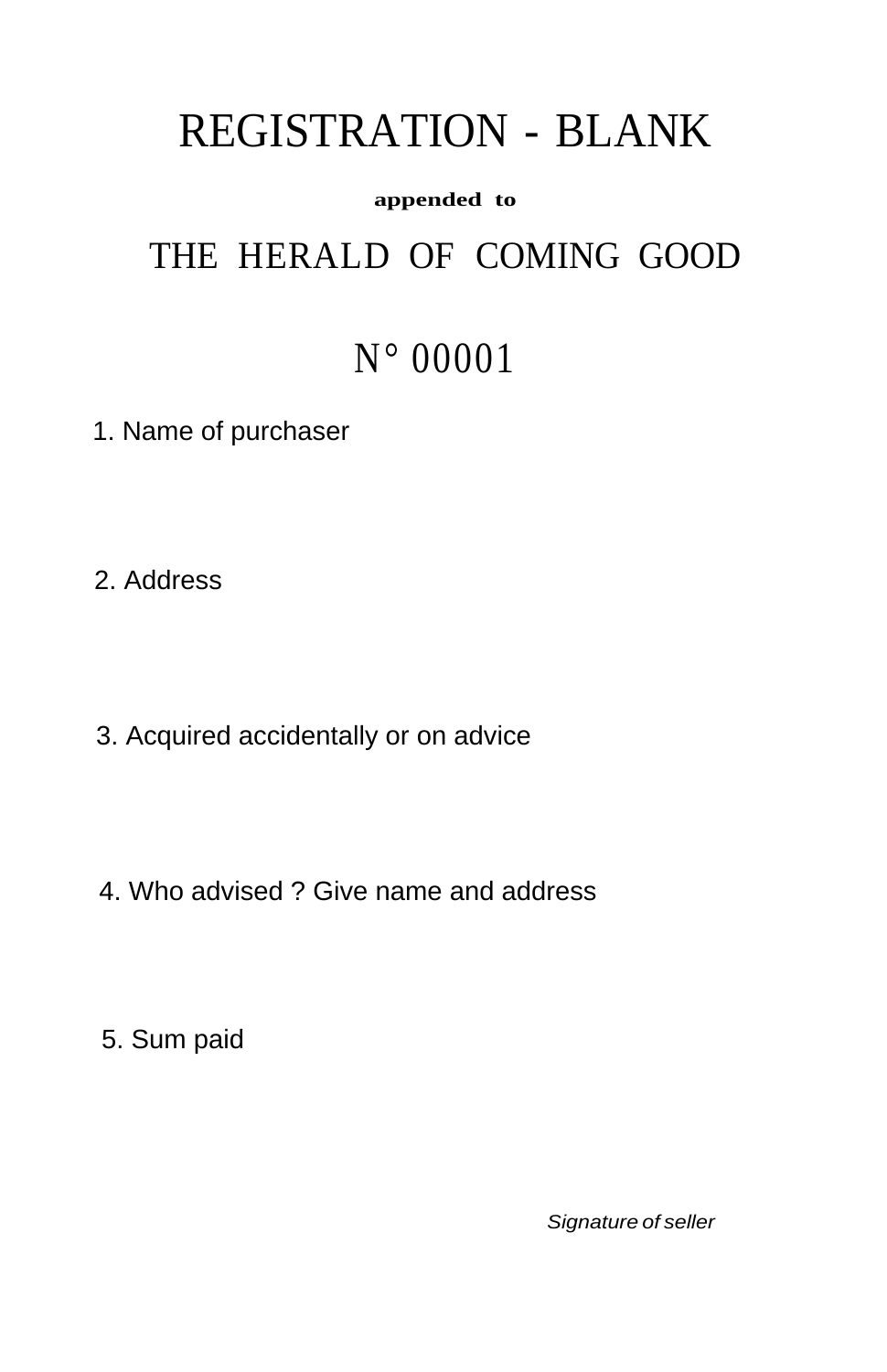*I counsel all readers who have at any time met me upon the ground of my ideas to postpone reading this first appeal until they have, concentrating in their nature as well as in their thoughts and feelings, grasped the essence of the content of the circular letter appended to the booklet, and have at the same time previously acquainted themselves with the* " *Registration-Blank* " *attached to this letter and which will be of practical import for acquiring the books of my first series of writings.* 

G. GURDJIEFF.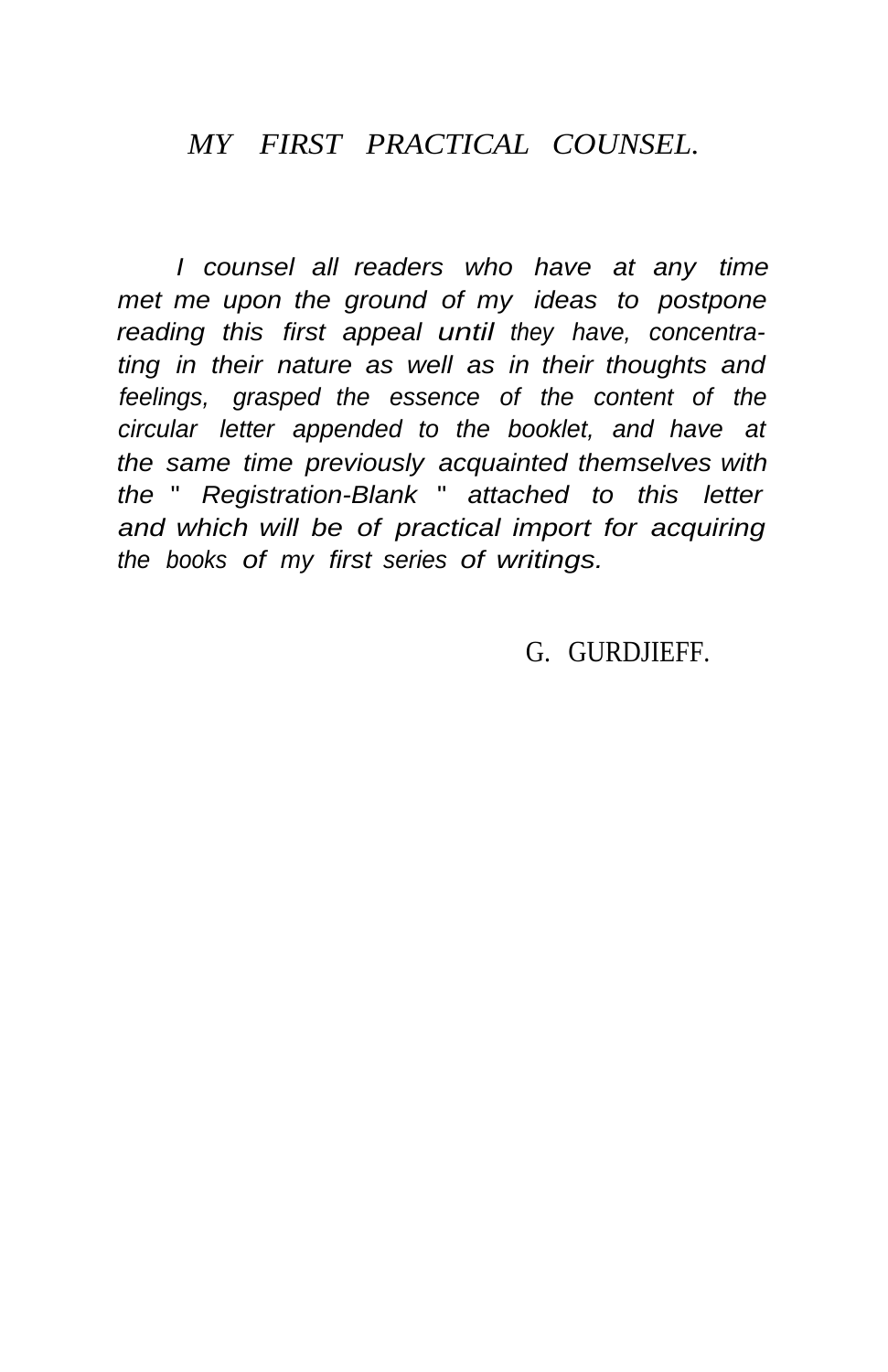*Tuesday, 13th September* 1932. *Cafe de la Paix. Paris.* 

A highly original and, to me, even troublingly strange coincidence of several very denned and entirely different factors, arising out of my activity and having bearing upon today, not only compels, but also inspires me to mark this day by a refusal to bide a more convenient time and by an intention to begin on this very day an exposition of the first of the seven appeals which, among others, I decided to address during my period of activity as a writer to the whole of contemporary humanity.

I shall begin by explaining the particular nature of this strange coincidence.

First of all, expounding as I have done night and day for almost ten years all kinds of fragments of the general mass of information intended by me for publication, I have, as it happens, finished only this day a preliminary compilation of the material designed for this purpose.

Secondly, engaged as I have been in the course of the last three years in the completion, parallel to this, of the first series of writings intended to head the list of my publications, I have also finally completed this work on precisely this day.

Thirdly and finally,—today is the last day of the term I had assigned to myself twenty one years ago,—of the term during which I had, according to the special oath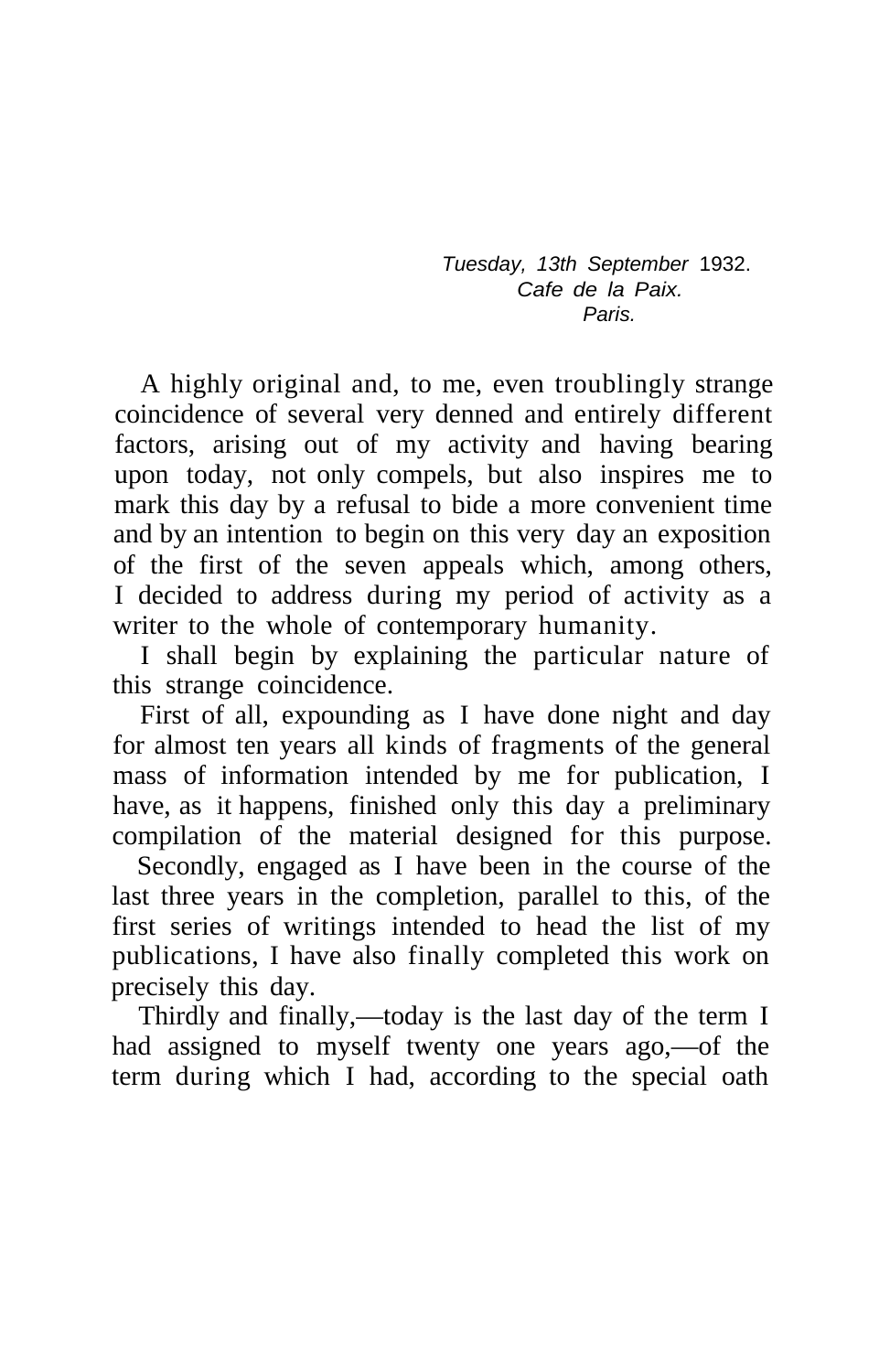I took, bound myself in my conscience to lead in some ways an artificial life, modelled upon a programme which had been previously planned in accordance with certain definite principles.

Before venturing to unfold the very substance of my first appeal to contemporary humanity, I count it essential and even in every way my duty, to set forth—even if only approximately—the motives which compelled me to assume the whole burden of such an artificial life.

This protracted and, for me, absolutely unnatural life. absolutely irreconcilable, too, in every way with the traits that had entrenched themselves in my individuality by the time of my maturity, was the direct consequence of my decision, founded upon the results of my previous study of a whole series of historic precedents with a view, first of all,—to preventing, by to a certain degree unnatural outward manifestations of myself, the formation, in relation to me, of that already noted from ancient times " something ", termed by the great Solomon, King of " Juda, " **Tzvarnoharno** , which, as was set out by our ancestors, forms itself by a natural process in the communal life of people as an outcome of a conjunction of the evil actions of so-called " common people " and leads to the destruction of both him that tries to achieve something for general human welfare and of all that he has already accomplished to this end. Secondly, with a view,—to counteracting the manifestation in people with whom I came in contact of that inherent trait which, embedded as it is in the psyche of people and acting as an impediment to the realization of my aims, evokes from them, when confronted with other more or less prominent people, the functioning of the feeling of enslavement, paralysing once and for all their capacity for displaying the personal initiative of which I then stood in particular need.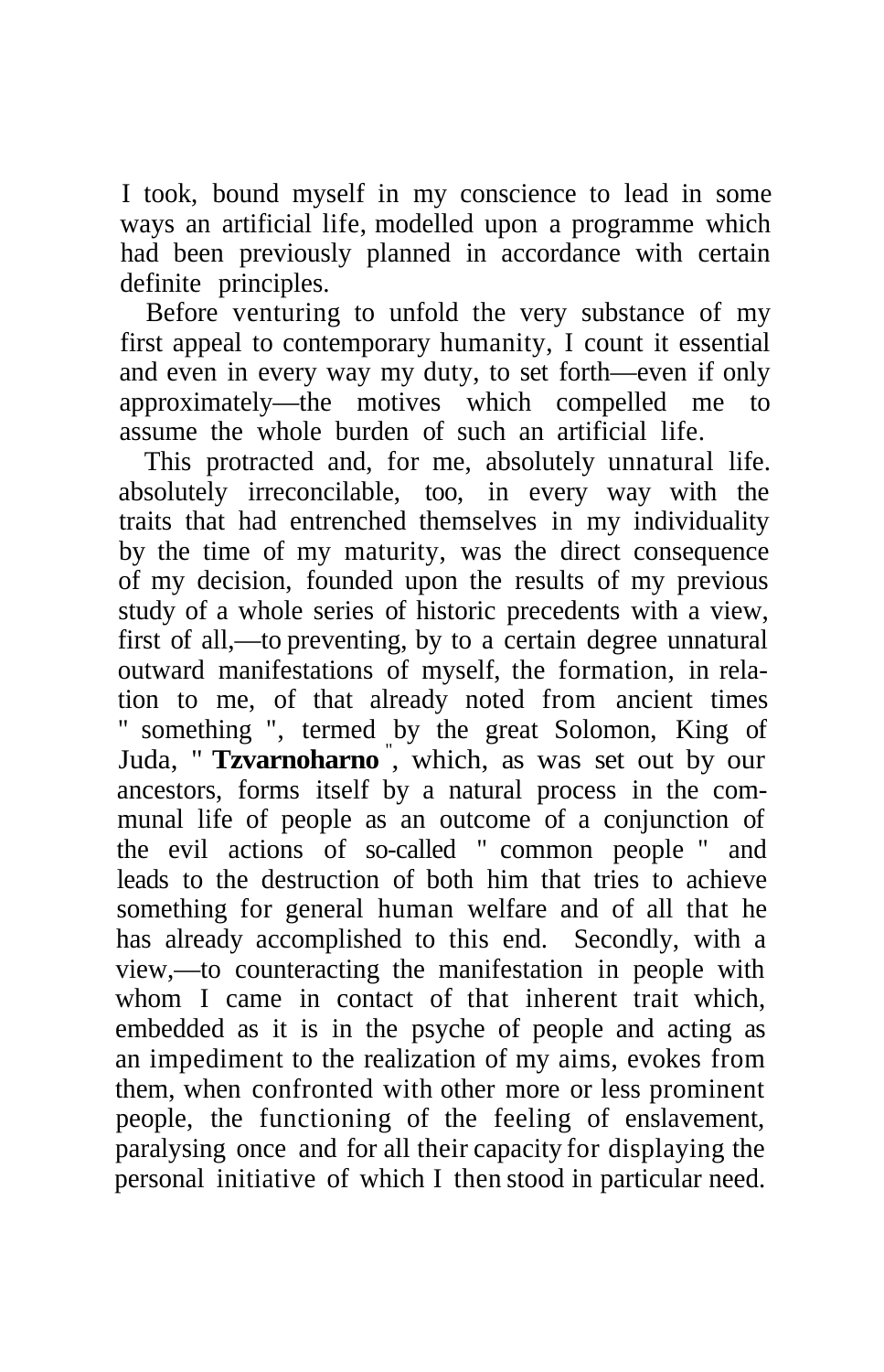My aim at that time was concentrated upon the creation of conditions permitting the comprehensive elucidation of one complicated and with difficulty explicable aspect of the question which had, already long before the beginning of this my artificial life, inhered in my being, and the necessity of whose final solution has, whether by the will of fate or thanks to the inscrutable laws of heredity, become and would, at the moment, appear to be the fundamental aim of my whole life and of the force motivating my activity.

I find myself obliged—in this, so to say, definitive statement as a writer, which will also have to serve among other things as a sort of " prospectus '' of the new phase of my unremitting activity for the welfare of my neighbours,—to give a brief outline of the history of the rise and development of those events and causes which were responsible for the formation in my individuality of the unquenchable striving to solve this question, which had, in the end, become for me what modern psychologists might term an "irresistible Mania"

This mania began to impose itself upon my being at the time of my youth when I was on the point of attaining responsible age and consisted in what I would now term an " irrepressible striving " to understand clearly the precise significance, in general, of the life process on earth of all the outward forms of breathing creatures and, in particular, of the aim of human life in the light of this interpretation.

Although a multitude of very specific factors, conditioned by my upbringing and education, had served as the primal cause for the formation in my being of the ground giving rise to such, for contemporary man, unusual striving, yet, as I understood later upon giving thought to the matter, the principal cause must in the end be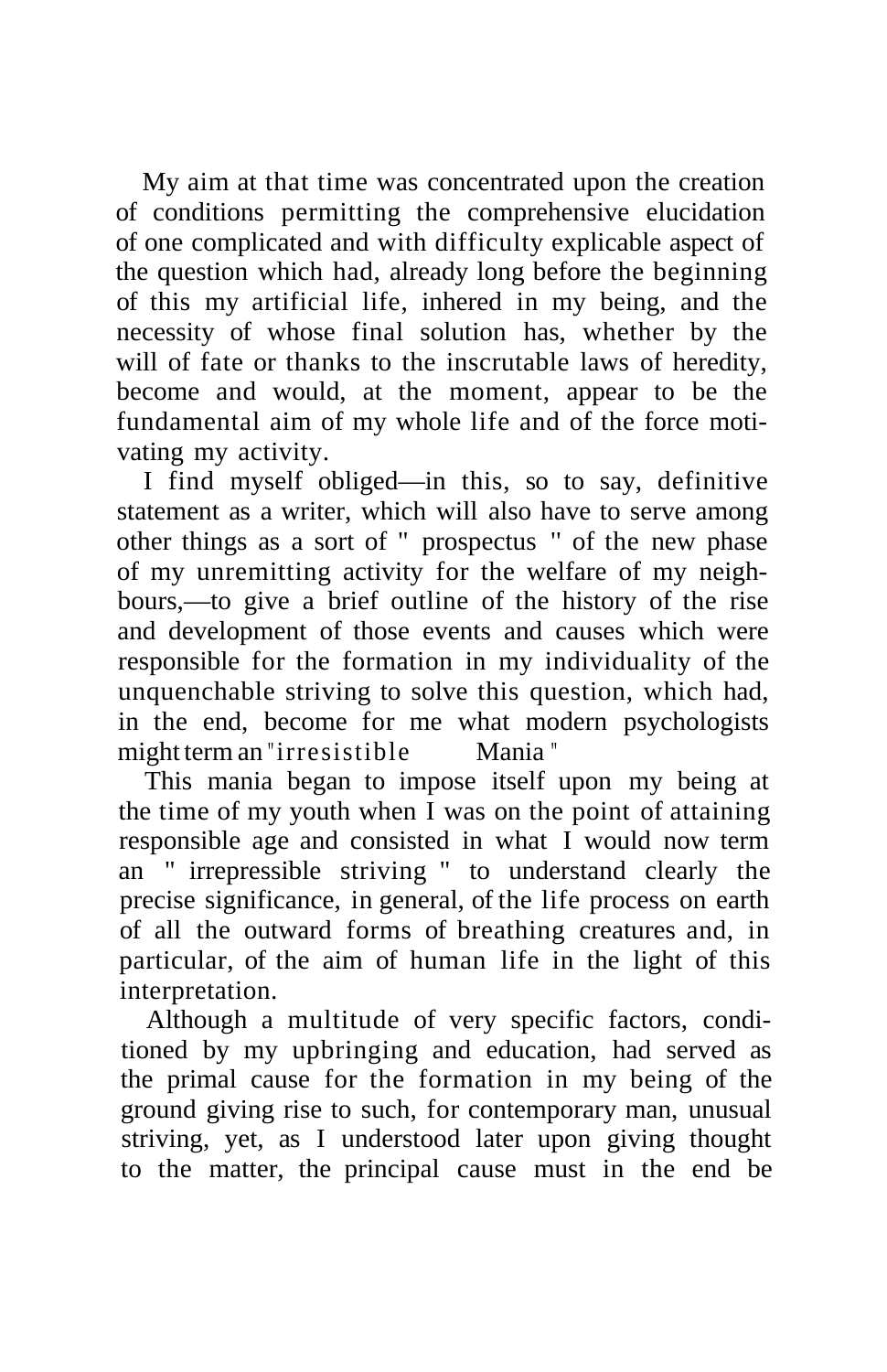attributed to those entirely accidental circumstances of my life which coincided precisely with the aforesaid transition from preparatory age to responsible age, and which may all be summed up in the fact that all my contacts at the time were almost exclusively with such persons of my age or my seniors who were either in the process of being formed themselves or who had already been formed into precisely that, of late increased amongst us, " psychic typicality " of people, the formation of which, as I myself have statistically established during the existence of my foundation, **"The Institute For Man's Harmonious Development"**, is due to the fact that the future representatives of this " typicality " have never, either with a view to the real understanding of actuality, or in the period of their preparatory age, or, again, in the period of their responsible life, absolutely never, and in spite of the obvious necessity of such a step, laid themselves open to experience, but have contented themselves with other people's fantasies, forming from them illusory conceptions and, at the same time, limiting themselves to intercourse with those like them, and have automatised themselves to a point of engaging upon authoritative discussions of all kinds of seemingly scientific, but, for the most part, abstract themes.

Although I, too, at that period of my life, resembled them in my outward manifestations, since I was as much a product as they were of the same abnormal conditions of environment, yet, thanks to the circumstance that I was in my nature, since childhood, already possessed, through the deliberate inculcation of both my father and my first tutor, of certain data permitting the development in my individuality, by the time of my responsible age, among several other very original and inherent traits, of this peculiar trait of inevitable impulse and striving to under-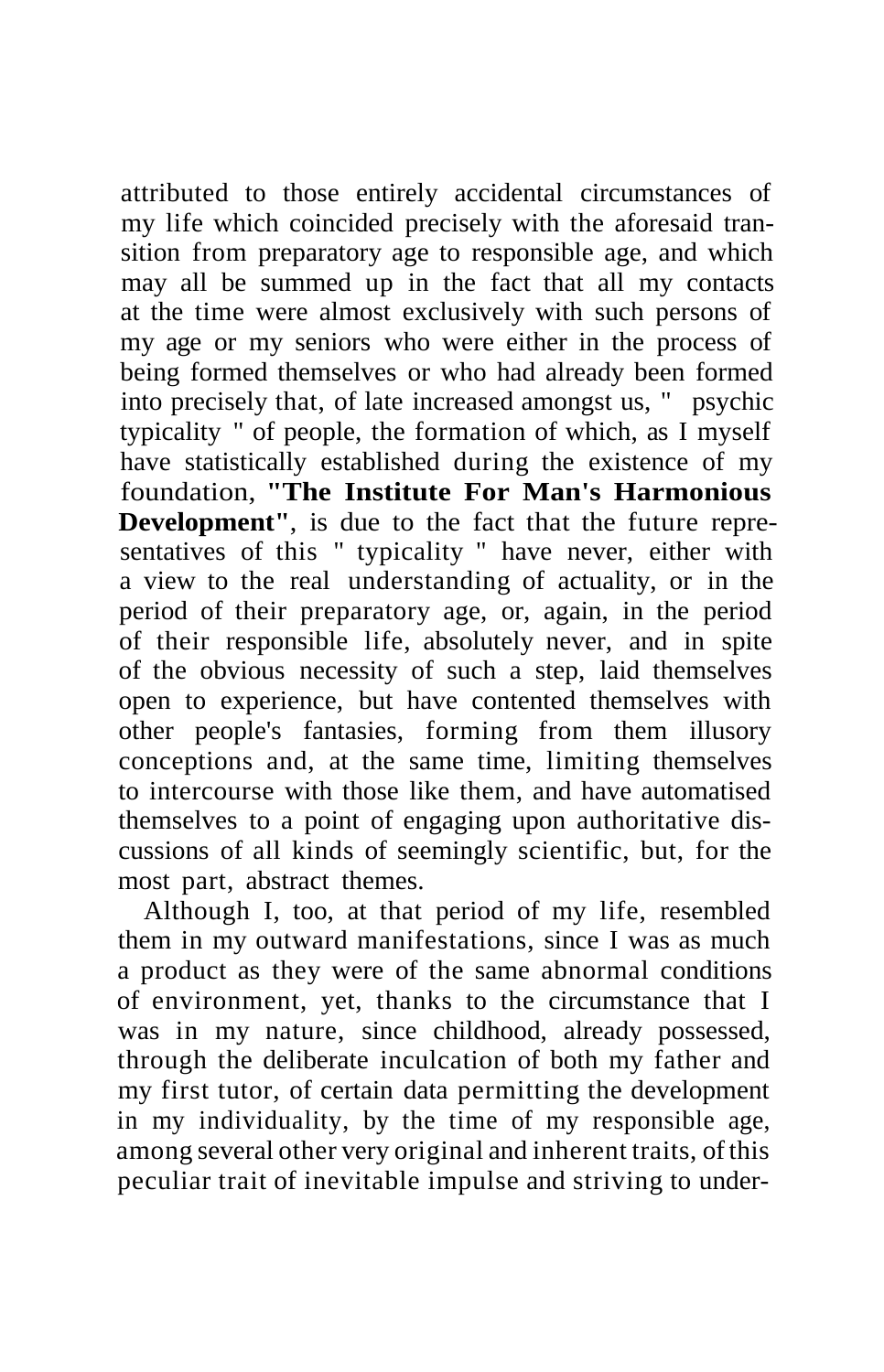stand the very essence of any object that attracted my attention out of the ordinary, there began to form in my thoughts, gradually and even in a way imperceptibly to my waking consciousness, the " something ", which assumed definition soon after a strong spiritual tribulation caused by the death of an intimate friend, and this newly formed datum of my mind has begun ever since, upon contact with the so-called cogitative-laura ", the product usually of the frequent repetition of certain defined and automatically current associations in man's mind, to engender in my entirety what I have elsewhere termed an **"** irrepressible striving **".** 

At first, the manifestation of this strange " psychic factor " influenced only my mental activity, but did not derange me as a whole, that is, the effects of this manifestation did not hinder the established functioning of either my physical organism, with its psycho-nervous system, or the spirit, in the pure sense of the word, and I could, even in periods of pronounced resistance to the influence of this manifestation, by an effort of will or by an artificial stimulation of the mental and emotive associations proceeding within me, so control them as to prevent, so to speak, the " feeding " of this manifestation, and, in that way, to arrest the possibility of the continuation in my entirety of the formation of such undesirable impulses. A little later, upon the inception in my thoughts of this frequently and discussing this " idee fixe '' of mine with " something ", and as an obvious result of my meeting numerous people, about whom I formed, in my as yet not " subjectivized " consciousness, and thanks to the widespread opinions of certain great authorities concerning these so-called " wiseacring " questions, certain precise impressions automatically influencing my general psyche, and as, in the course of discussion with these authorities,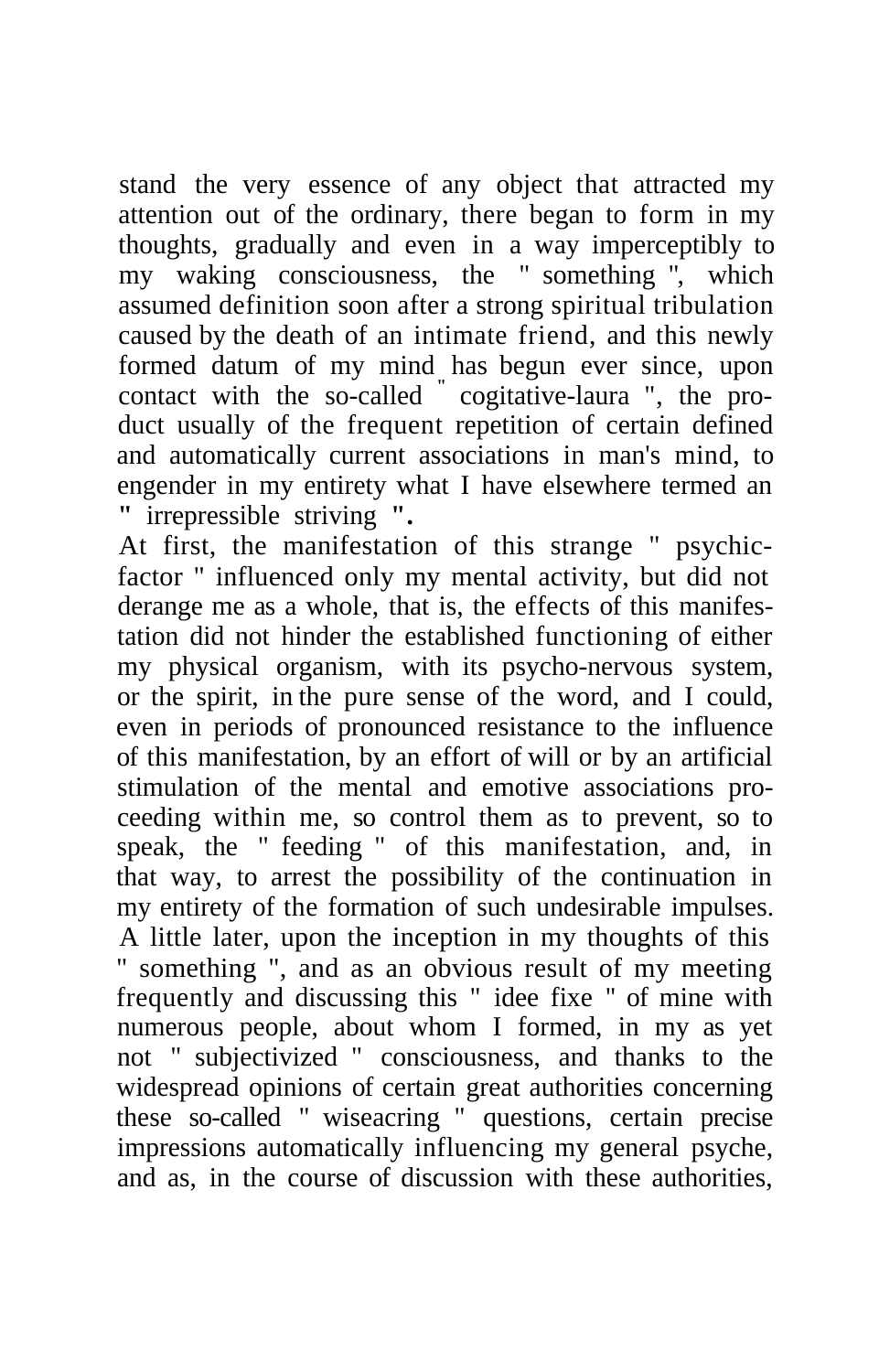as I represent it to myself now, there revived within me a sense of the full seriousness and profundity of these questions, the consequences and the real **"** significance " of the manifestations peculiar to this extraordinary striving gradually began to make themselves felt in all the parts whose totality coincided with my Being and, sometimes. even to influence their general functioning, that is, in a word, to penetrate into the " marrow-of-my-bones ".

The degree of fusion with my Being and the dominating influence on my psyche of this peculiar factor were such, that, after four or five years, I fell completely under its power, and since then it has, like an " itching-itch ", constantly compelled the whole of me or the separate parts of my general individuality, cost what it may, to elucidate everything for the cognition of all which can serve for the final solution of these, for me, cardinal questions.

Having become in my inner life, in the full sense of the word, a slave of such " aim ", obviously instilled by the Will of Fate in my entirety, from that time onwards, first compelled only by it, and shortly afterwards also stimulated quite often by my own consciousness, I lived absorbed in these researches until the year 1892.

This above-mentioned self-stimulation by means of my consciousness began to take place in me as a result of experiencing in all my Being a peculiar feeling, a mixture of " self-satisfaction " and " pride '', which arose in me every time I made accidental or half-foreseen verifications in the course of my further investigations of ever new and new facts concerning people's lives in general, facts about the existence of which I had never found a hint either in daily life or in my readings, although I had read almost everything existing about these questions in contemporary literature, as well as all the material from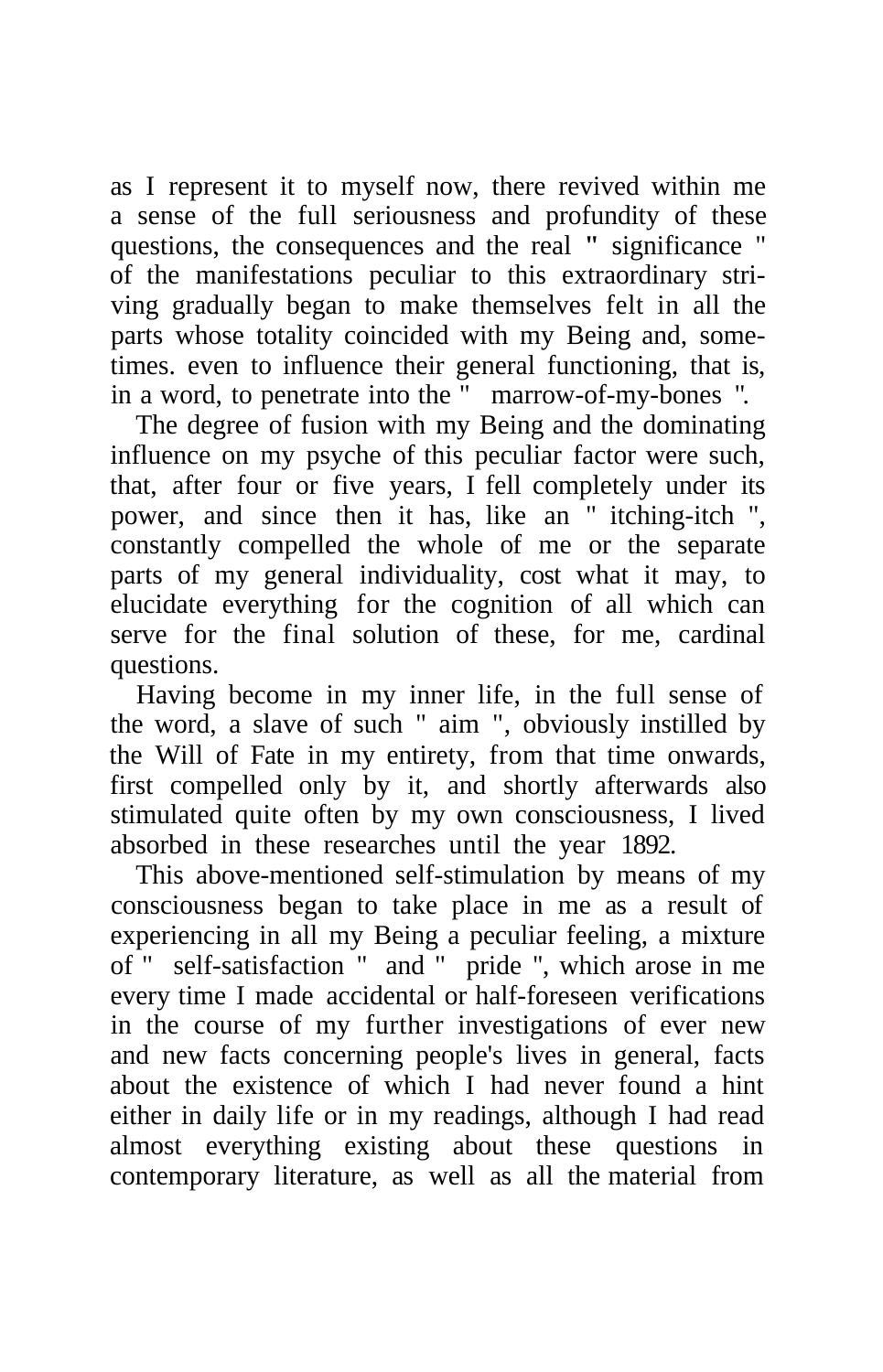the past surviving until our day,—a literature accessible to me because of quite accidental circumstances of my life in a quantity far beyond the usual possibilities of the ordinary man.

Until that year I did not succeed in discovering anything, anywhere or from anybody, that could logically-andharmoniously throw light upon even one aspect of this question, notwithstanding that, firstly, a restless factor reminding me automatically of the aim I had set myself was persistently active in my Being in almost every psychic state; secondly, Great Nature had benevolently provided all my family and me in particular—and that not only in my opinion but in that of a great many people with whom I came in contact—with the highest degree of comprehension attainable by man; thirdly, from childhood I had, among other capabilities, one especially developed, that of eliciting from people their most sacred aims and intentions; and fourthly, I had, in accordance with the peculiar conditions of my life, the possibility of gaining access to the so-called holy-of-holies " of nearly all hermetic organizations such as religious, philosophical, occult, political and mystic societies, congregations, parties, unions etc., which were inaccessible to the ordinary man, and of discussing and exchanging views with innumerable people who, in comparison with others, are real authorities.

Although I did not succeed until this period in elucidating anything, I never lost hope that somewhere, and at some time, I should finally meet people who would explain to me or at least direct my state of mind to corresponding thoughts and considerations, which would help me to resolve for myself clearly and satisfactorily this, for me, fateful question.

Living in this way until that year, that is, absorbing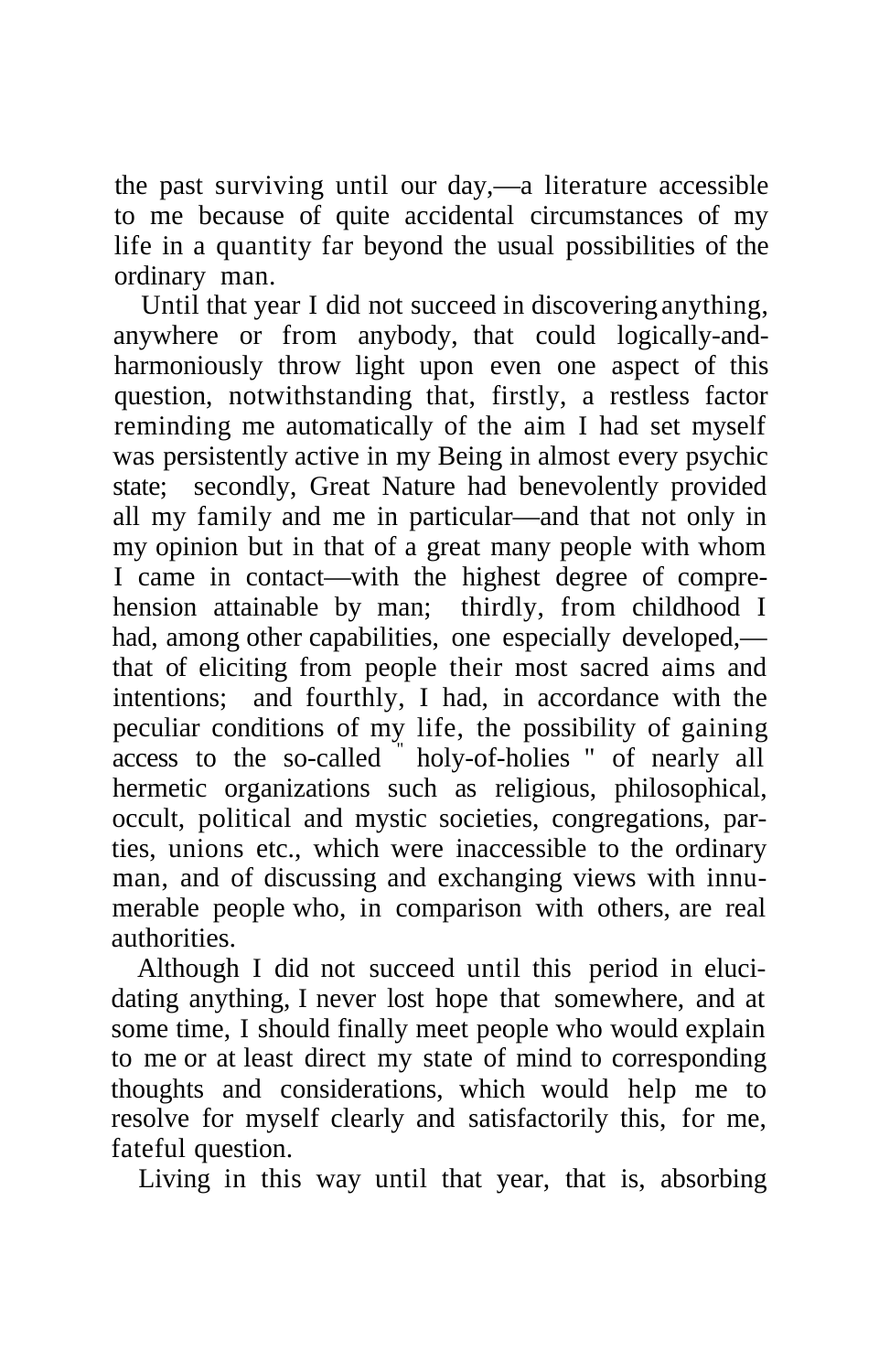all external impressions and experiencing them inwardly in connection almost only with this mania of mine, and outwardly occupying myself with all kinds of professions and handicrafts to the end, on the one hand, of obtaining means of livelihood and, on the other, of mastering, according to the capacity inherent in me since childhood, every possible kind of human craft as yet unknown to me, but chiefly to the end of adapting myself in a more or less corresponding way to the particular conditions of the moment, conditions which I frequently changed in order to realize this inner aim of mine, I arrived then, in the abovementioned year, at the definite conclusion that it would be utterly impossible to find out what I was looking for among my contemporaries and therefore decided one day to abandon everything and to retire for a definite period into complete isolation, away from all manifestations of the outer world, and to endeavour by means of active reflections to attain to this myself or to think out some new ways for my fertile researches.

This took place during my stay in Central Asia, when, thanks to the introduction of a street-barber, whom I accidentally met and with whom I became great friends, I happened to obtain access into a monastery well known among the followers of the Mahometan religion, and I availed myself of the hospitality of the good brothers.

Once, after a talk with some of the brothers of this monastery about the nature and quality of human faith, and the consequences of the action of its impulse on man, I, under the influence of this discourse, became still further convinced that I must abide by my decision and profit immediately by this opportunity in this very monastery.

Retiring into isolation that very evening, I put myself into the necessary state and began seriously meditating upon my situation and future conduct.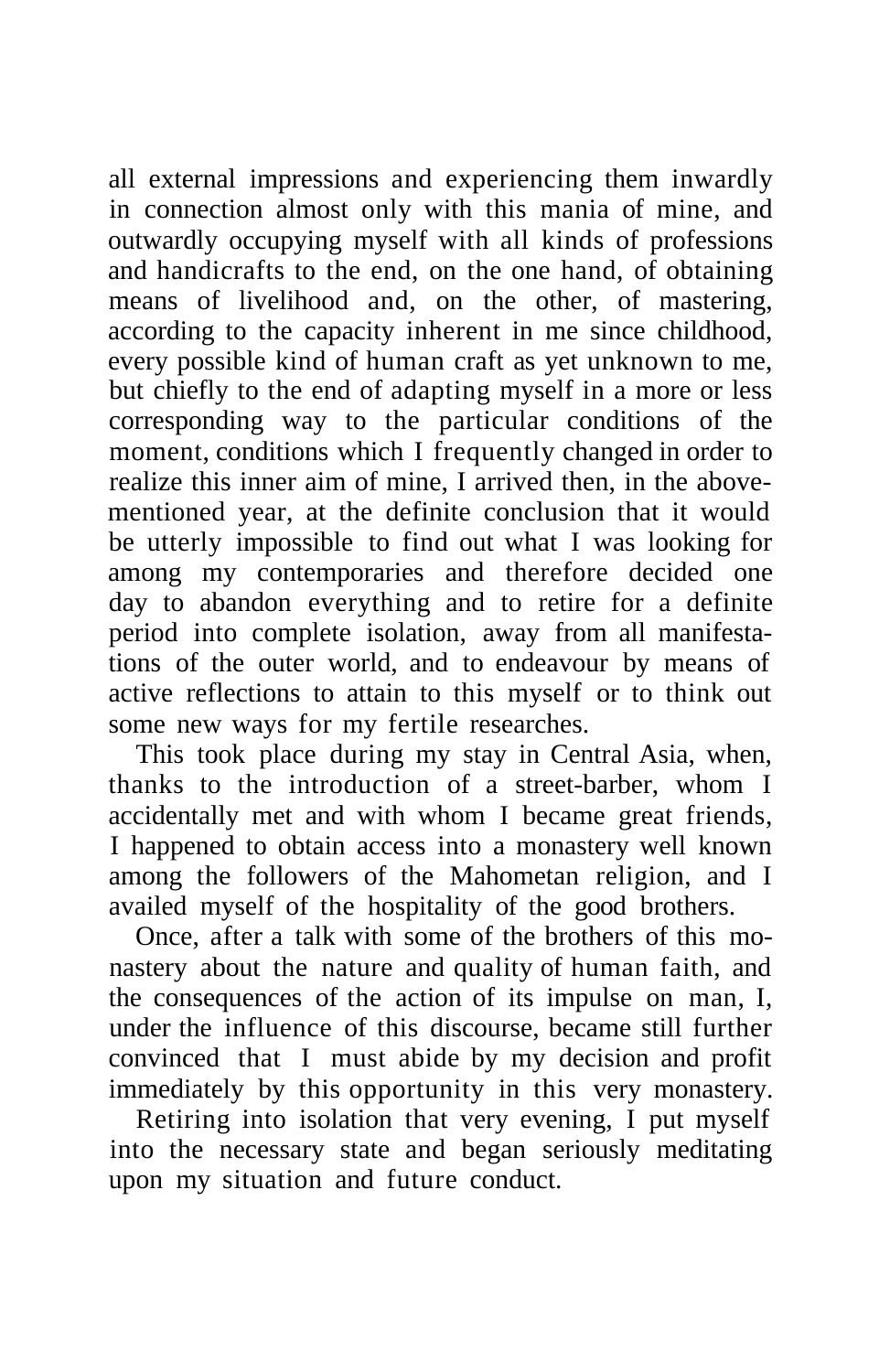Following the necessary and, to me, already familiar method customary to all initiates in that branch of ancient science called " the-laws-of-contemplation ", consisting, in the given case, chiefly in the remembering and reviewing all the already existing categorical convictions on this subject, I began to confront different facts I personally had fully conceived with all kinds of hypotheses and conjectures I had heard from different authoritative people who, compared with others, were possessed of really great knowledge, and had also attained to a state of being corresponding to this knowledge.

As a result of pursuing this method for three days, while I did not arrive at any definite conclusions, I still became clearly and absolutely convinced that the answers for which I was looking, and which in their totality might throw light on this cardinal question of mine, can only be found, if they are at all accessible to man, in the sphere of " man's-subconscious-mentation ".

Then I became firmly convinced also that, for this purpose, it was indispensable for me to perfect my knowledge of all the details of the formation as well as of the mechanism of the manifestation of man's general psyche.

Arriving at this categorical conclusion, I began again, for several days and in my habitual manner, to think and think almost uninterruptedly about what should be done in order to create requisite and satisfactory worldly conditions making possible the study of such an unexpected problem.

Still completely a slave of these deliberations, I left the monastery and took up my wanderings again, this time with no definite plan of action.

During these uninterrupted peregrinations of mine from place to place, and almost continuous and intense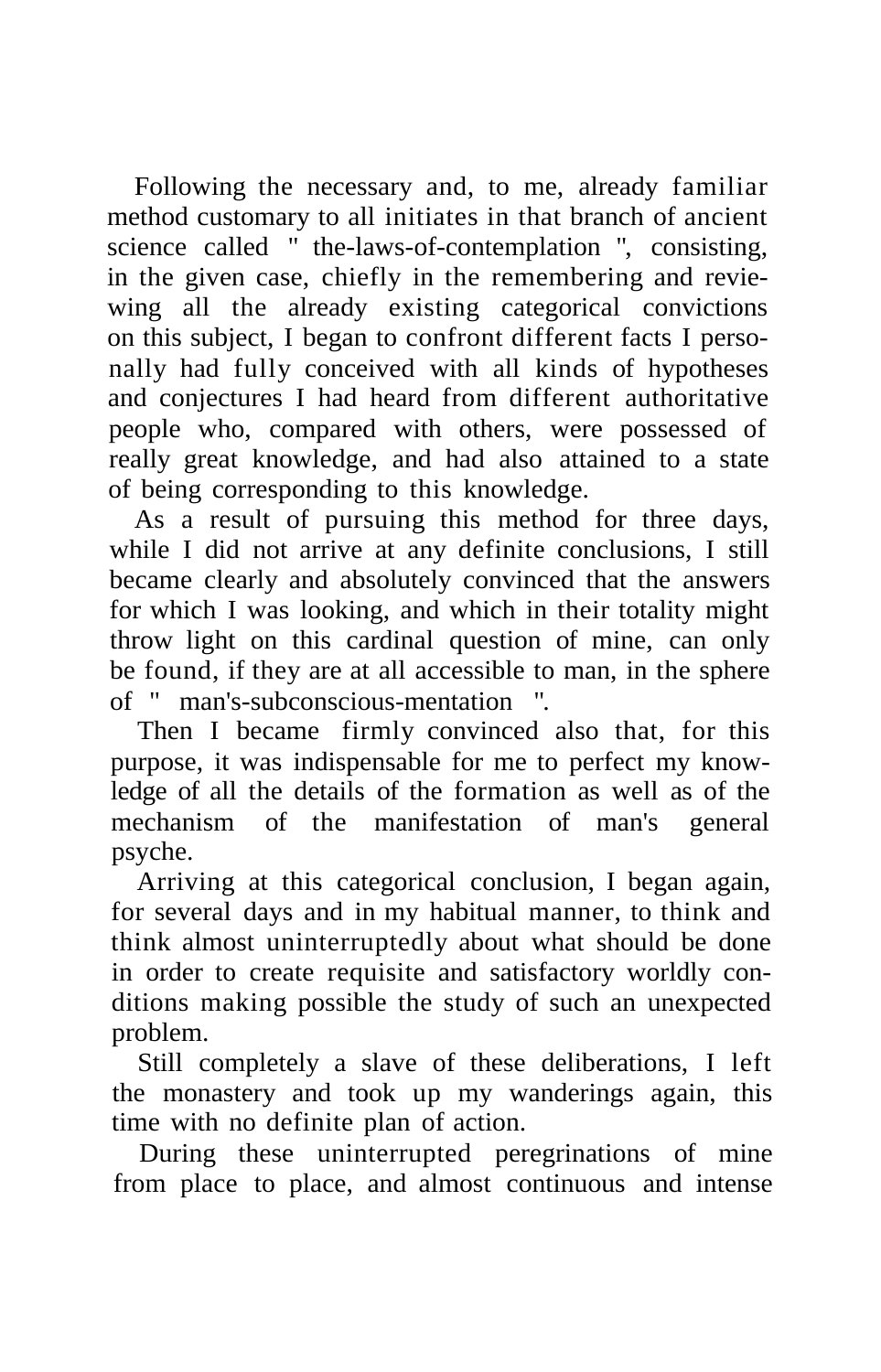reflection about this, I at last formed a preliminary plan in my mind.

Liquidating all my affairs and mobilizing all my material and other possibilities, I began to collect all kinds of written literature and oral information, still surviving among certain Asiatic peoples, about that branch of science, which was highly developed in ancient times and called '' Mehkeness '', a name signifying the '' takingaway-of-responsibility ", and of which contemporary civilisation knows but an insignificant portion under the name of " hypnotism ", while all the literature extant upon the subject was already as familiar to me as my own five fingers.

Collecting all I could, I went to a certain Dervish monastery, situated likewise in Central Asia and where I had already stayed before, and, settling down there, I devoted myself wholly to the study of the material in my possession.

After two years of thorough theoretical study of this branch of science, when it became necessary to verify practically certain indispensable details, not as yet sufficiently elucidated by me in theory, of the mechanism of the functioning of man's subconscious sphere, I began to give myself out to be a " healer '' of all kinds of vices and to apply the results of my theoretical studies to them, affording them at the same time, of course, real relief.

This continued to be my exclusive preoccupation and manifestation for four or five years in accordance with the essential oath imposed by my task, which consisted in rendering conscientious aid to sufferers, in never using my knowledge and practical power in that domain of science except for the sake of my investigations, and never for personal or egotistical ends, I not only arrived at unprecedented practical results without equal in our day,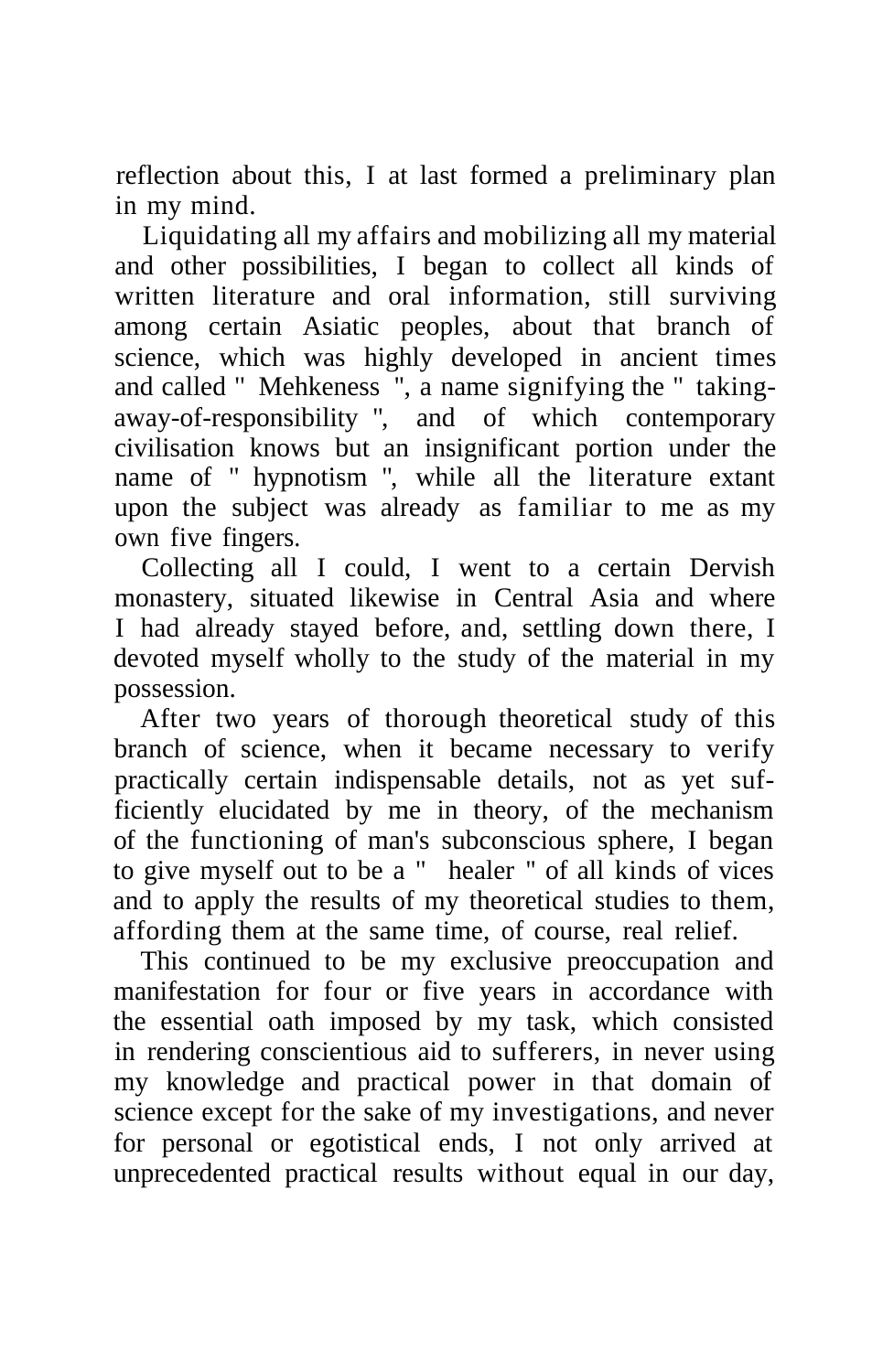but also elucidated almost everything necessary for me.

In a short time, I discovered many details which might contribute to the solution of the same cardinal question, as well as many secondary facts, the existence of which I had scarcely suspected.

At the same time, I also became convinced that the greater number of minor details necessary for the final elucidation of this question must be sought not only in the sphere of man's subconscious mentation, but in various aspects of the manifestations in his state of waking consciousness.

After establishing this definitely, thoughts again began from time to time to " swarm " in my mind, as they had done years ago, sometimes automatically, sometimes directed by my consciousness,—thoughts as to the means of adapting myself now to the conditions of ordinary life about me with a view to elucidating finally and infallibly this question, which obviously had become a lasting and inseparable part of my Being.

This time my reflections, which recurred periodically during the two years of my wanderings on the continents of Asia, Europe and Africa, resulted in a decision to make use of my exceptional, for the modern man, knowledge of the so-called " supernatural sciences ", as well as of my skill in producing different " tricks " in the domain of these so-called " sciences ", and to give myself out to be, in these pseudo-scientific domains, a so-called " professor-instructor ".

It must be said that the main reason for this decision was my realisation of the fact that, at that time, there was, among men, a widely prevalent and specific psychosis which, as has been long established, attains periodically a high degree and is manifested by people giving them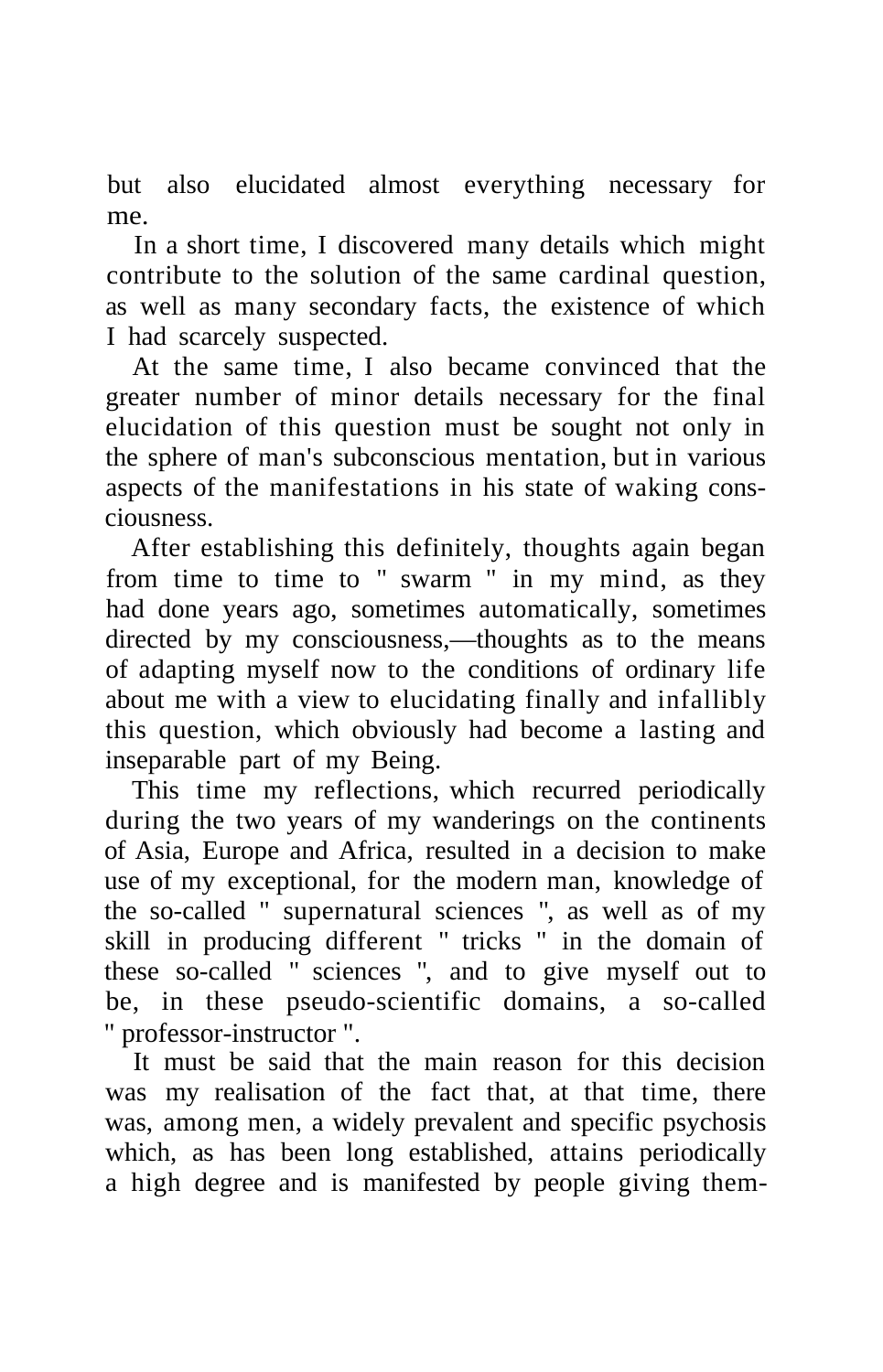selves up to various " woeful " ideas in these spheres of quasi-human knowledge, which, in different epochs, bore different names, and which today are called " occultism ", " theosophism ", " spiritualism " etc.

From the moment of this decision I directed all my capacities and attention to coming into contact with people belonging to one or other of these vast organizations, where people foregathered in an attempt to reach certain special results by studying one sort or another of the above-mentioned " sciences ''.

The ensuing circumstances of my life were so favourable to me that, within six months, I succeeded not only in coming into contact with a great number of these people, but even in being accepted as a well known " expert " and guide in evoking so-called " phenomena-of-the-beyond " in a very large " circle ", as they called it.

After I had been " acclimatised " to my new calling, my reputation among all the members of the aforesaid " circle " and even among their families became that of a great **"** maestro " in all that comprised supernatural knowledge. At the time of these so-called " manipulations " in the realm of the beyond, which I performed in the presence of a large number of members of one of the numerous, widespread, then as today upon Earth,"workshops-for-the-perfection-of-psychopathism", a name I now openly call them, I began to observe and study various manifestations in the waking state of the psyche of these trained and freely moving " Guinea-Pigs ", allotted to me by Destiny for my experiments.

Although by the beginning of the third year of this activity I had already acquired a solid authority among the members of three such large independent Workshops ", through which I obtained a great deal of material for my observations, and in spite of the fact that I could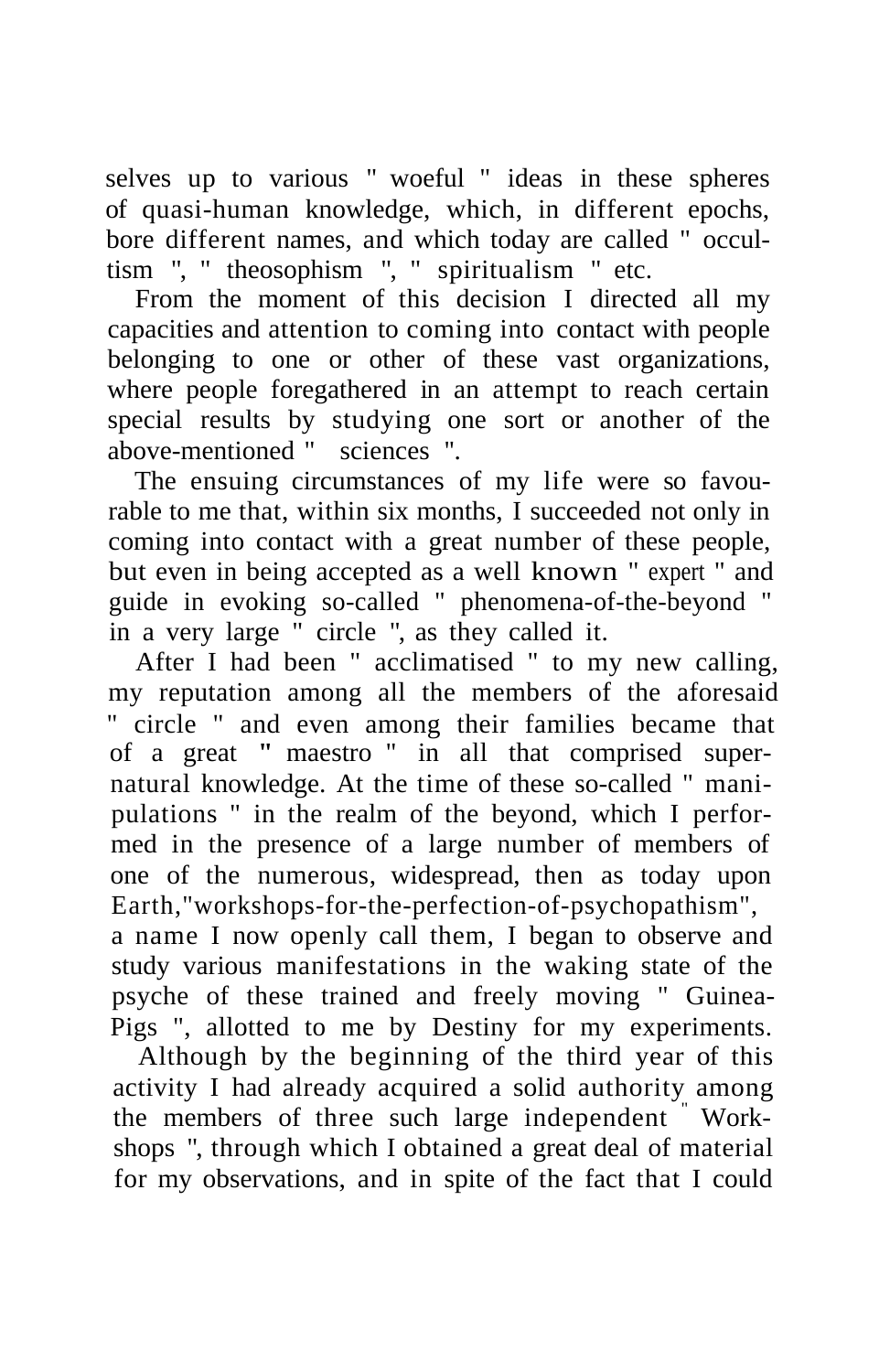have had as many as I wanted, I was compelled to give them all up and to undertake the organization of my own " circle " on quite new principles, with a staff of people chosen specially by me.

I decided to do so mainly for the reason that, meeting then a great number of people usually composing such circles, I had elucidated and established the fact that in such societies foregather generally people of three or four definite " types ", whereas it was necessary for me —in order to observe the manifestations of man's psyche in his waking state—to have at my disposal representatives of all the 28 " categories-of-types " existing on Earth, as they were established in ancient times.

Putting this plan into execution with enormous and almost superhuman effort, and with, of course, very heavy expenditure, I organized, in different cities, three small groups of people of as varying types as I could possibly muster in the course of three years.

Realising during the second year of the existence of these groups organized by me that, under the prevailing conditions, I would not be able to have at my disposal, for a period long enough for my observations, the representatives of all the types, and while continuing to direct these groups, on the one hand, observing and studying the material already available, and, on the other, satisfying as conscientiously as possible those in whose psyche the passion of curiosity was deeply rooted, and impartially destroying in those others, in whom the predisposition proper to all men for acquiring a real '' Being '' was not yet atrophied, all their former illusions and erroneous ideals, in this way preparing, in all events, possible assistants for me in the future, I began periodically to ponder again in order to find still the possibility of creating such conditions as would allow me to satisfy at last this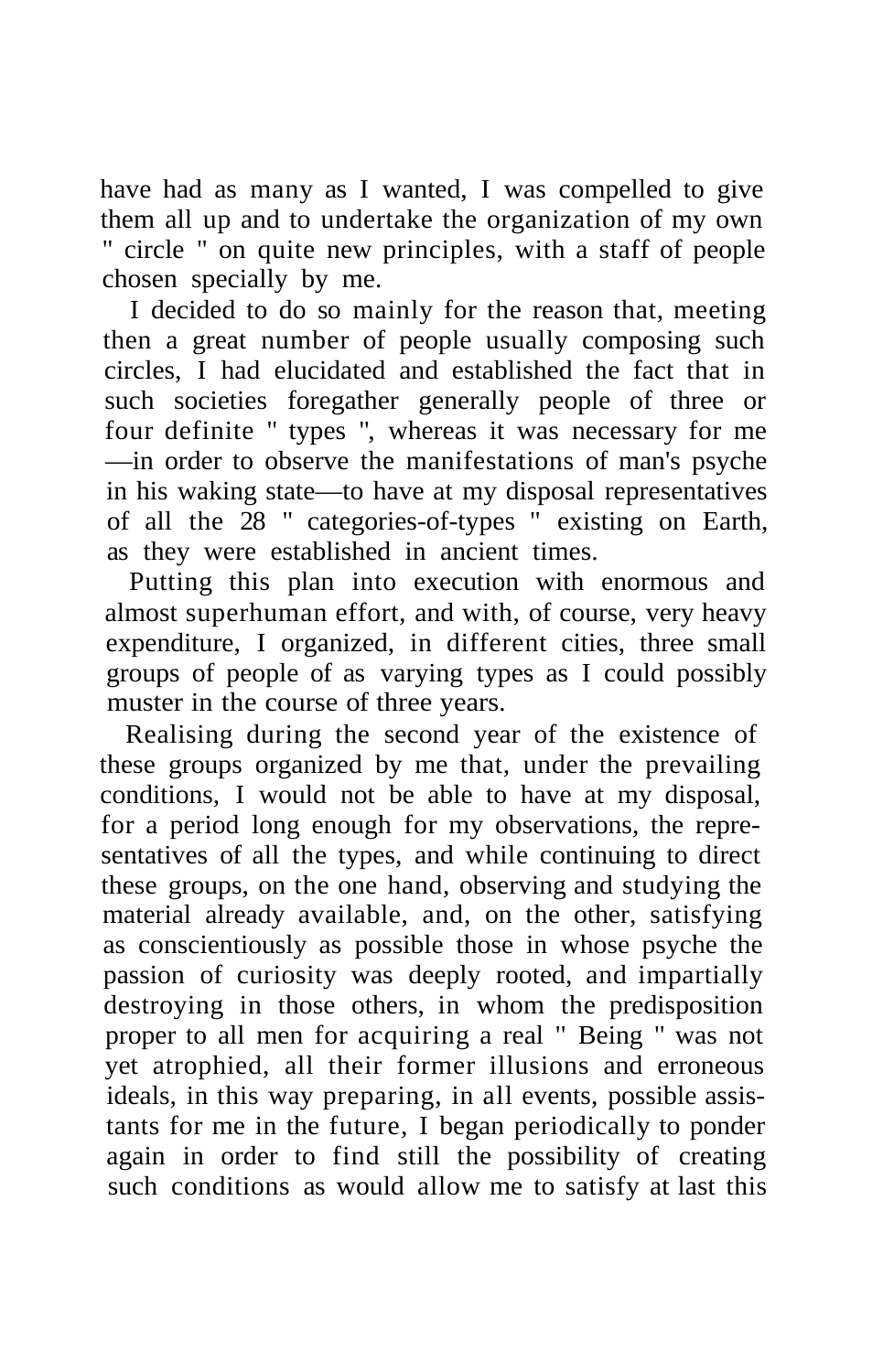extraordinary and accidentally roused need of mine.

These periodical deliberations finally led me to found the Institute, which later existed under the name of the **" Institute - For - Man's - Harmonious - Develop ment - according - to - the - system - of - G. Gurdjieff ".** 

The " canvas ", so to say, which served as a background for this decision was the consideration that, with such a broadly planned public organization, embracing as it did almost all the interests of contemporary life, I would be sure to bring together—apart from the types I had mainly met before—all the other types of people previously lacking for my observations.

Setting forth in this booklet the motives for my decision at that time, based as it was upon inner, sincere and impartial impulses, I consider it necessary to speak of the mental and emotive associations flowing through my entirety and which, in their sum-total, gave rise to this decision, which was in complete harmony with my conscience.

Towards the end of all my reflections at that time, as a result of which I had at last firmly decided to organize such a public Institute, when there arose in my entirety then, as has always happened in similar cases, that strange impulse which is proper to my peculiar individuality and which automatically compels me to consider always each new task in life also from the point of view of " objective justice ", my reasonings with myself were as follows :

To make use of people, who display a special interest in an Institute founded by me, for purely personal ends would surely strike those around me as a manifestation of '' egotism '', but at the same time the people, who had anything to do with such an Institute established by me, those, namely, whom I have previously mentioned and in whom the predisposition proper to all men,—that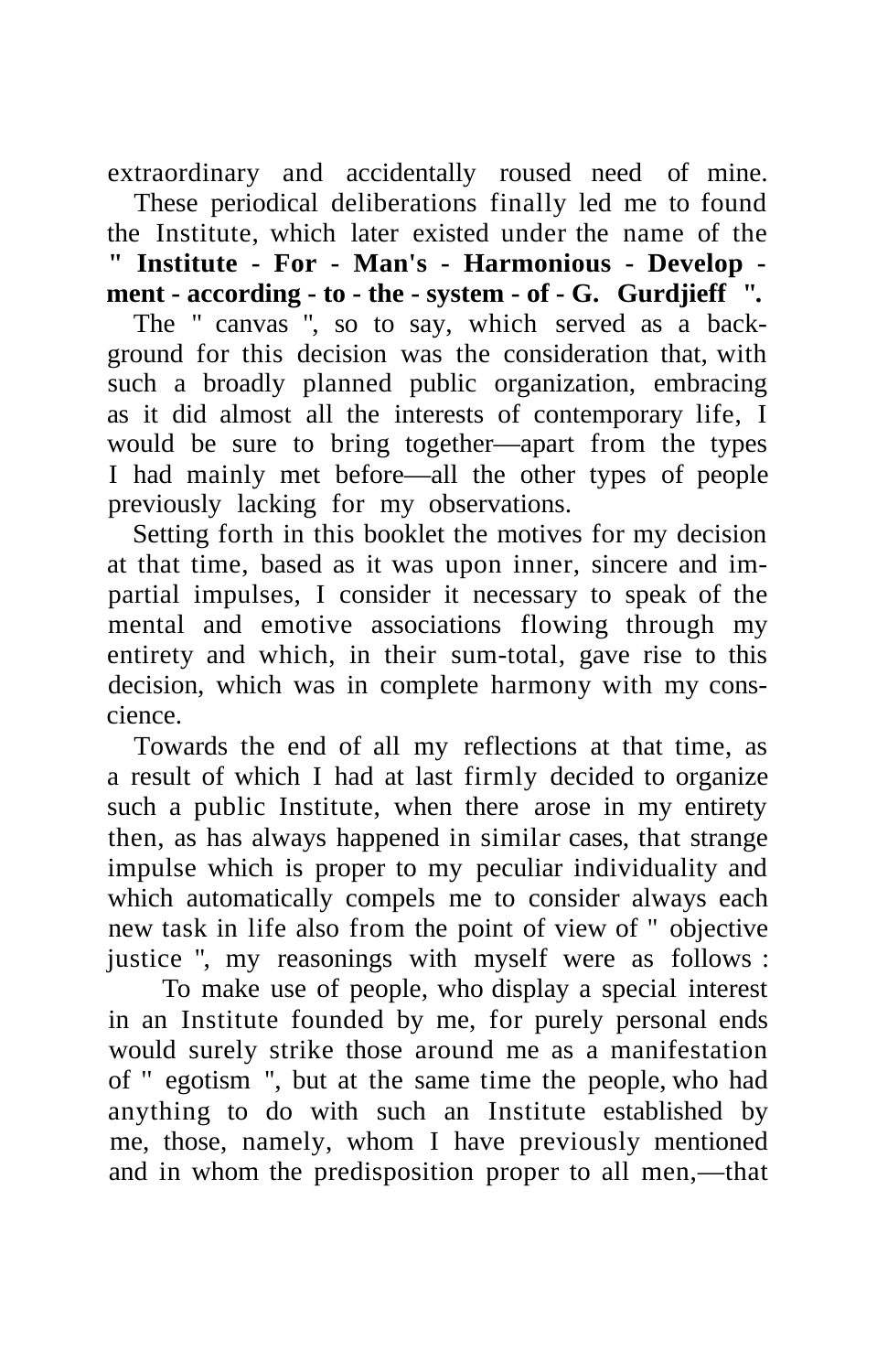of acquiring data and of preparing in their being the soil for the impulse of  $\degree$  objective-conscience  $\degree$  and for the formation of so-called " essential-prudence "—had not yet entirely atrophied, could, in this way alone, profit by the results of knowledge amassed by me due to exceptional circumstances of my life, and which had regard to nearly all the aspects of reality and objective truth, and thus use them for their own benefit.

As to the location of this Institute, I decided, after a great deal of deliberation and after taking into account the existing circumstances of ordinary life and the facilities of intercourse with other nations so essential to me, that the most suitable place would be Russia, which at that time was peaceful, rich and quiet.

Arriving at this final decision, I began at once to liquidate my " current " affairs, which were dispersed over different countries in Asia, and collecting all the wealth which I had amassed during my long life, which was an exceptionally laborious one for a modern man, I came and settled in the very heart of Russia, in the City of Moscow.

This happened two years before the so-called " Great-World-War ".

In this booklet I shall not say anything more about this Institute, which I first founded in Russia, where the unexpected and catastrophic events of the World War destroyed it at the very height of its earlier activities and with it all the results hitherto obtained. I shall not describe also the further " peripeteias " or the attempts to organize such an Institute again in various other towns in Russia, as well as in other countries, attempts which all came to nothing because of all the various consequences of the War and each time with a " crash " involving enormous material and other loss; and its fundamental and successful establishment seven years later in noble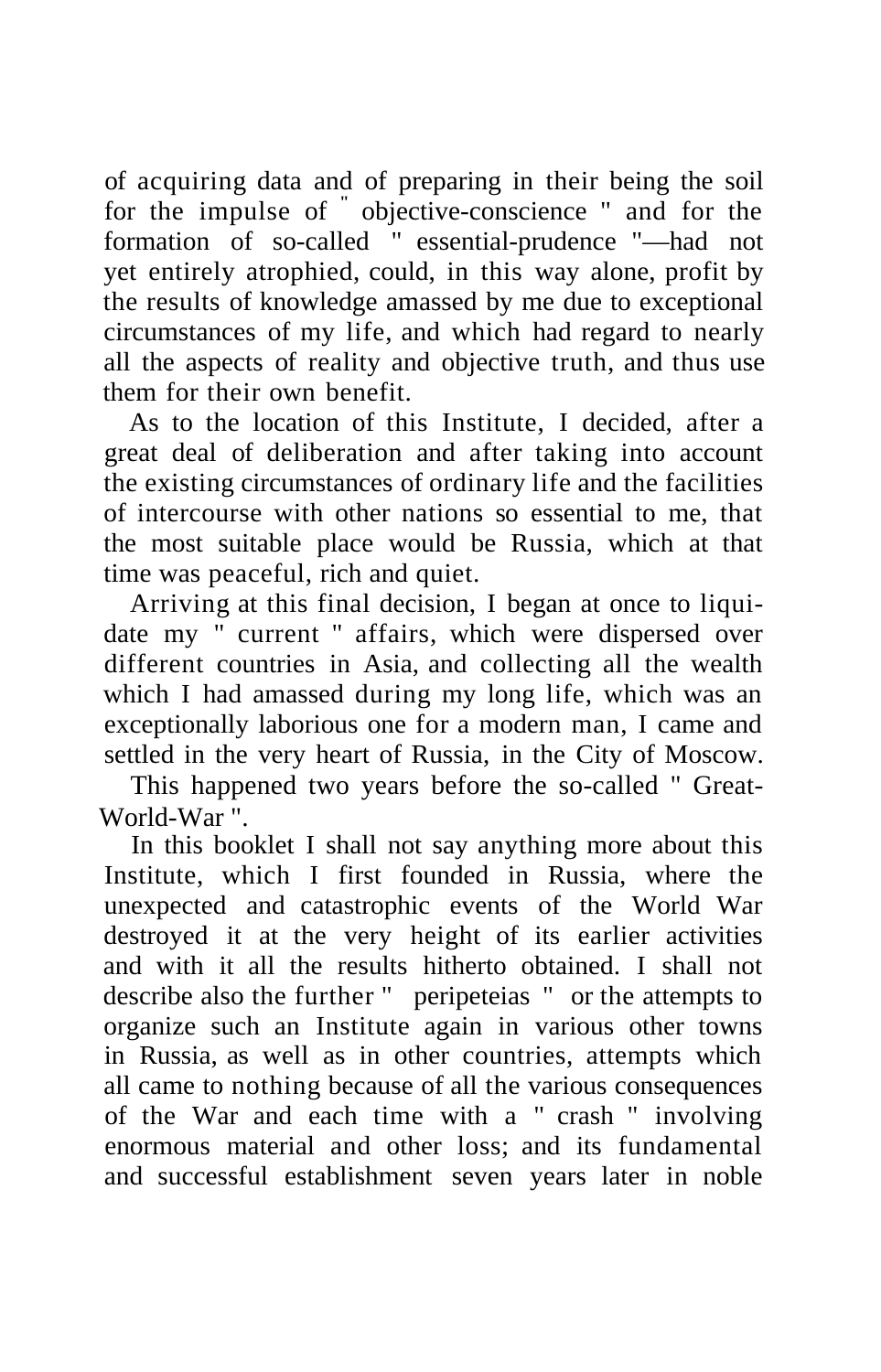France, where it existed without hindrance until its general liquidation following my serious motor-accident.

I shall not speak about these events and all the consequences flowing from them, because I have already described them in sufficient detail, partly in the third book of the second series of my writings, and partly in the first book of the third series.

From the material which refers to this Institute then founded by me, I shall now quote only certain passages from the prospectus " announcing the opening of this Institute.

I should like to quote these passages principally because, as I clearly understood later upon becoming acquainted with the life of European people, this prospectus, though circulated everywhere in great numbers, still remains unknown to the majority of European people. And the majority had not even had the opportunity of becoming acquainted with it because, in my opinion, my work and ideas greatly interested, from the very beginning, such people as were already in the highest degree '' possessed " of the before-mentioned **"** specific-psychosis " and were accordingly known to those around them as being preoccupied with every kind o f '' nonsense " otherwise known under such names as " occultism ", " theosophism "

" Anthroposophism", " psychoanalysis " and so on, and when any, who had not as yet come under the influence of such " nonsense ", came into contact with anything touching my activity and discovered that Mr. So and So was very interested in this activity, there immediately arose in their psyche that " something ", which is proper to man's psyche in his collective life and which was recorded long ago by our ancestors and called the " buffer-of-prejudice ".

I shall begin by quoting that part of the prospectus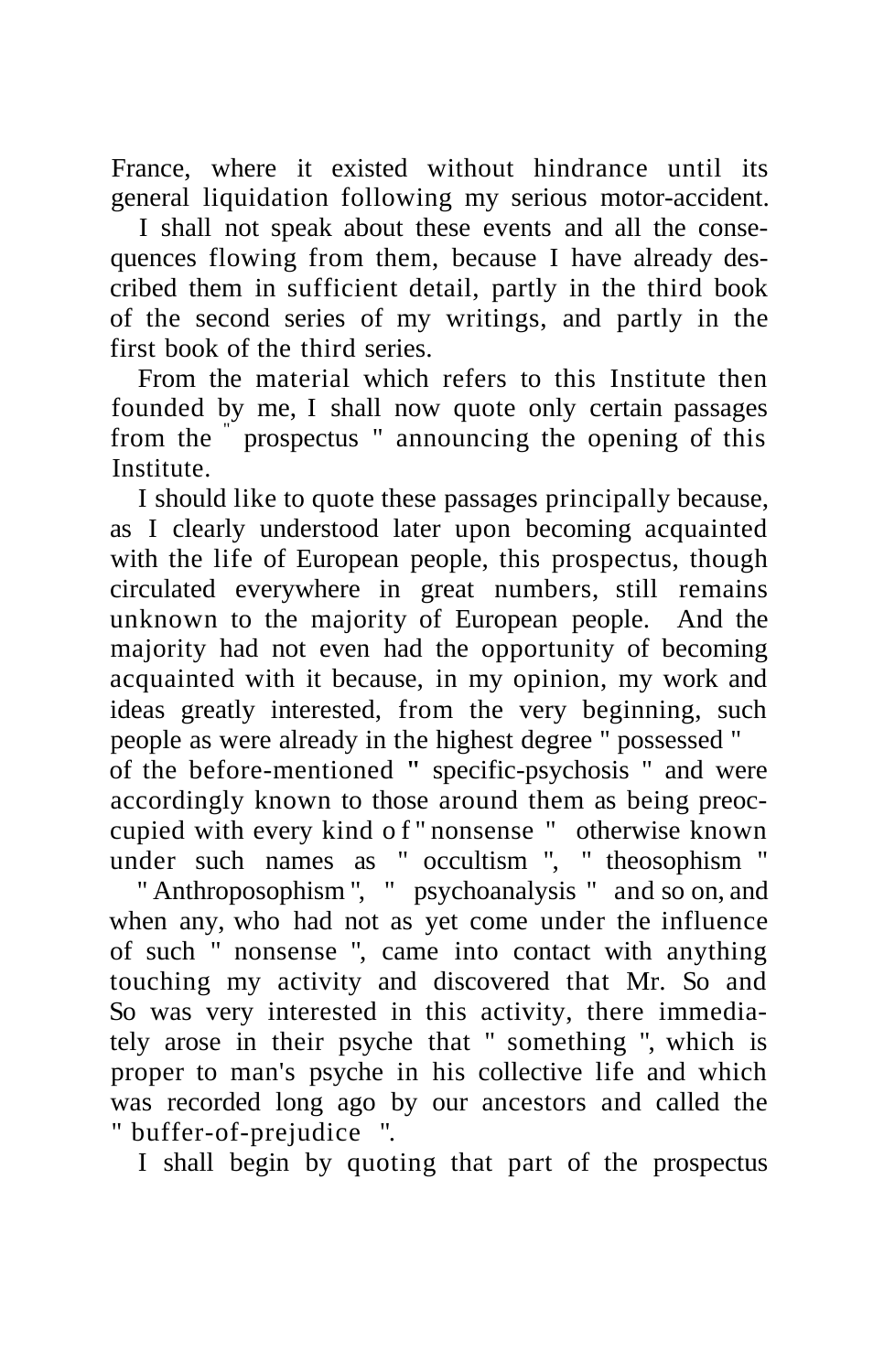which gives, among other things, an estimate of man's education in contemporary civilisation. It says :

Contemporary man, owing to certain, almost imperceptible conditions of ordinary life which are firmly rooted in modern civilisation and which seem to have become, so to speak, " inevitable " in daily life, has gradually deviated from the natural type he ought to have represented on account of the sum-total of the influences of place and environment in which he was born and reared and which, under normal conditions, without any artificial impediments, would have indicated by their very nature for each individual the lawful path of his development in that final normal type which he ought to have become even in his preparatory age.

Today, civilisation, with its unlimited scope in extending its influence, has wrenched man from the normal conditions in which he should be living.

It is, of course, true that modern civilisation has opened up for man new and vaster horizons in different technical, mechanical and many other so-called " sciences '**',** thereby enlarging his world perception, but civilisation has, instead of a balanced rising to a higher degree of development, developed only certain sides of his general being to the detriment of others, while, because of the absence of an harmonious education, certain faculties inherent in man have even been completely destroyed, depriving him in this way of the natural privileges of his type. In other words, by not educating the growing generation harmoniously, this civilisation, which should have been, according to common sense, in all respects like a good mother to man, has withheld from him what she should have given him ; and, it appears, that she has even taken from him the possibility of the progressive and balanced development of a new type, which development would have inevitably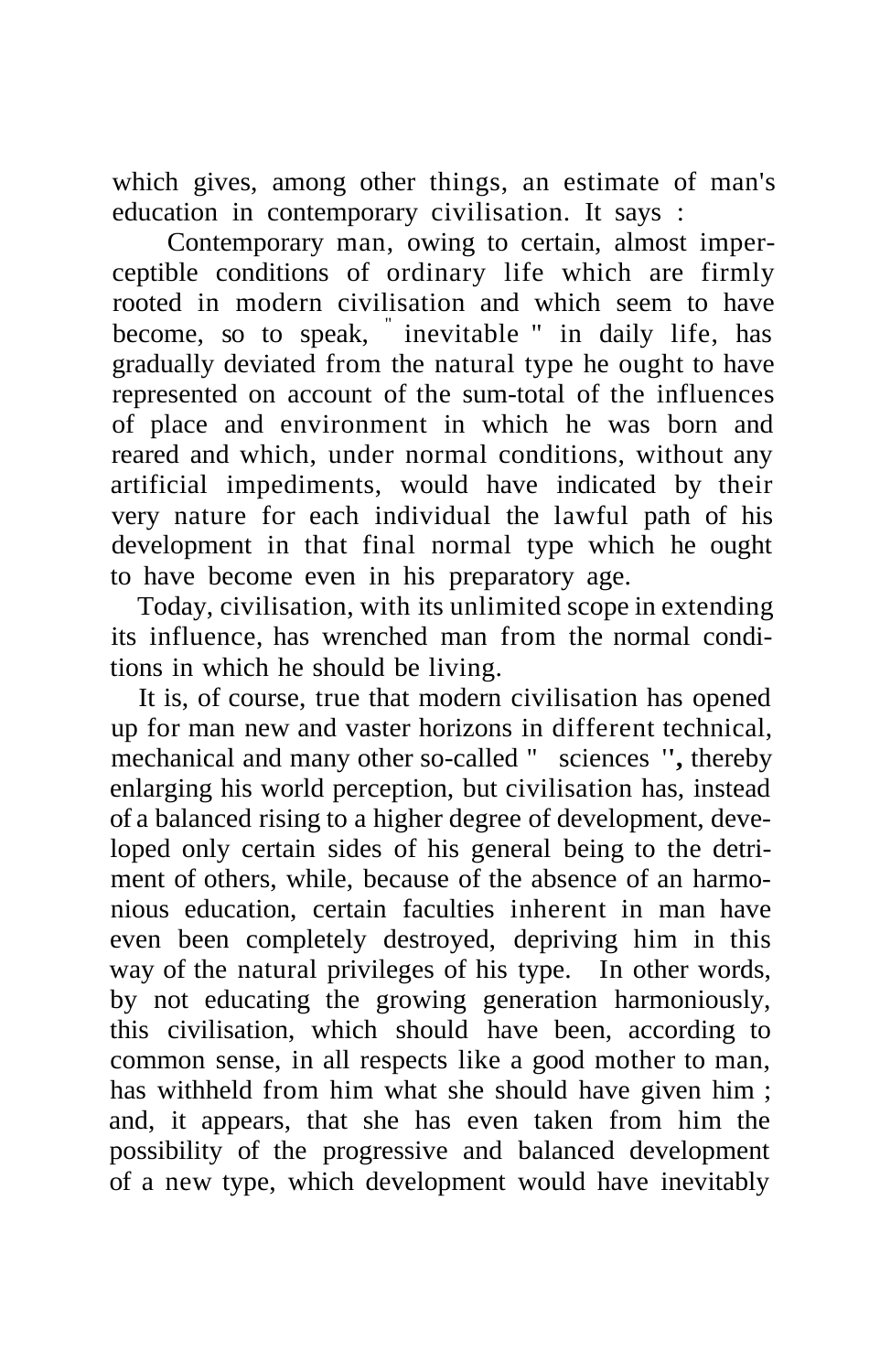taken place if only in the course of time and according to the law of general human progress.

From this follows the indubitable fact, which can be clearly established, that, instead of an accomplished individual type, which historical data would show man to have been some centuries ago and one normally in communion with Nature and the environment generating him, there developed instead a being that was uprooted from the soil, unfit for life, and a stranger to all normal conditions of existence.

One of the most pernicious results of a one-sided education is that the perceptions and manifestations of the modern man, who becomes finally formed in responsible age, are not the conscious expression of his Being as a complete whole, but represent only the results of automatic reflexes of one or another part of his general entirety.

The general psyche of the modern man is split into three, so to say, completely independent " entities ", which bear no relation to each other and which are separate both in their functions and in their manifestations, whereas, according to historical data, these three sources formed, in the majority of people, even in the time of the Babylonian civilisation, one indivisible whole, which appeared to be at once a common repository of all their perceptions and the radiating Centre of their manifestations.

Because of this one-sided education of the modern man, upon the attainment of his majority, these three entirely independent sources or centres of his life, that is, firstly, the source of his intellectual life, secondly, the source of his " emotional " life, and, thirdly, his instinct or " motor " centre, instead of fusing inwardly in the normal way to produce common outer manifestations, have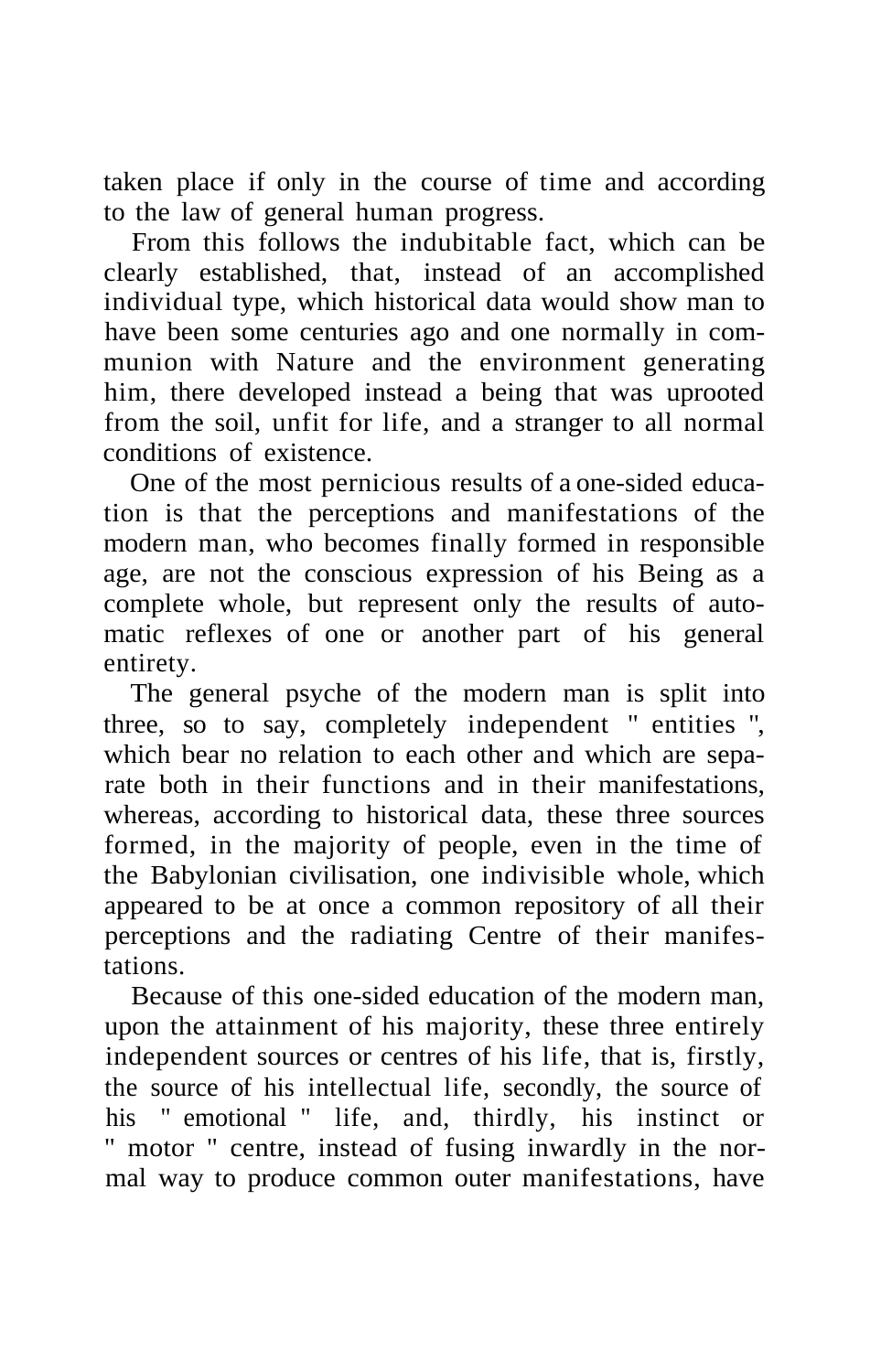become, especially of late, quite independent outward functions, and not only the methods of education of those functions, but also the quality of their manifestations, have become dependent on special outer subjective conditions.

According to the deductions based on detailed experiments made by Mr. Gurdjieff himself, as well as those by many other people who have seriously thought about this question, every really conscious perception and manifestation of man can only result from the simultaneous and co-ordinate working of the three aforesaid sources, which make up his general individuality, and each of which must fulfil its role, that is, furnish its own share of associations and experiences.

The complete achievement of the requisite and normal manifestation in each distinct case is possible only upon the co-ordination of the activity of all these three sources.

In the modern man, partly owing to his abnormal education during his preparatory age, and partly owing to influences due to certain causes of the generally established abnormal conditions of modern life, the working of his psychic centres during his responsible age is almost entirely disconnected, therefore his intellectual, emotional and instinctive motor functions do not serve as a natural complement and corrective for one another, but, on the contrary, travel along different roads, which rarely meet and for this reason permit very little leisure for obtaining that, which should in reality be understood by the word " consciousness ", wrongly used by modern people today.

As a result of the lack of co-ordinated activity on the part of these three separately formed and independently educated parts of man's general psyche, it has come about that a modern man represents three different men in a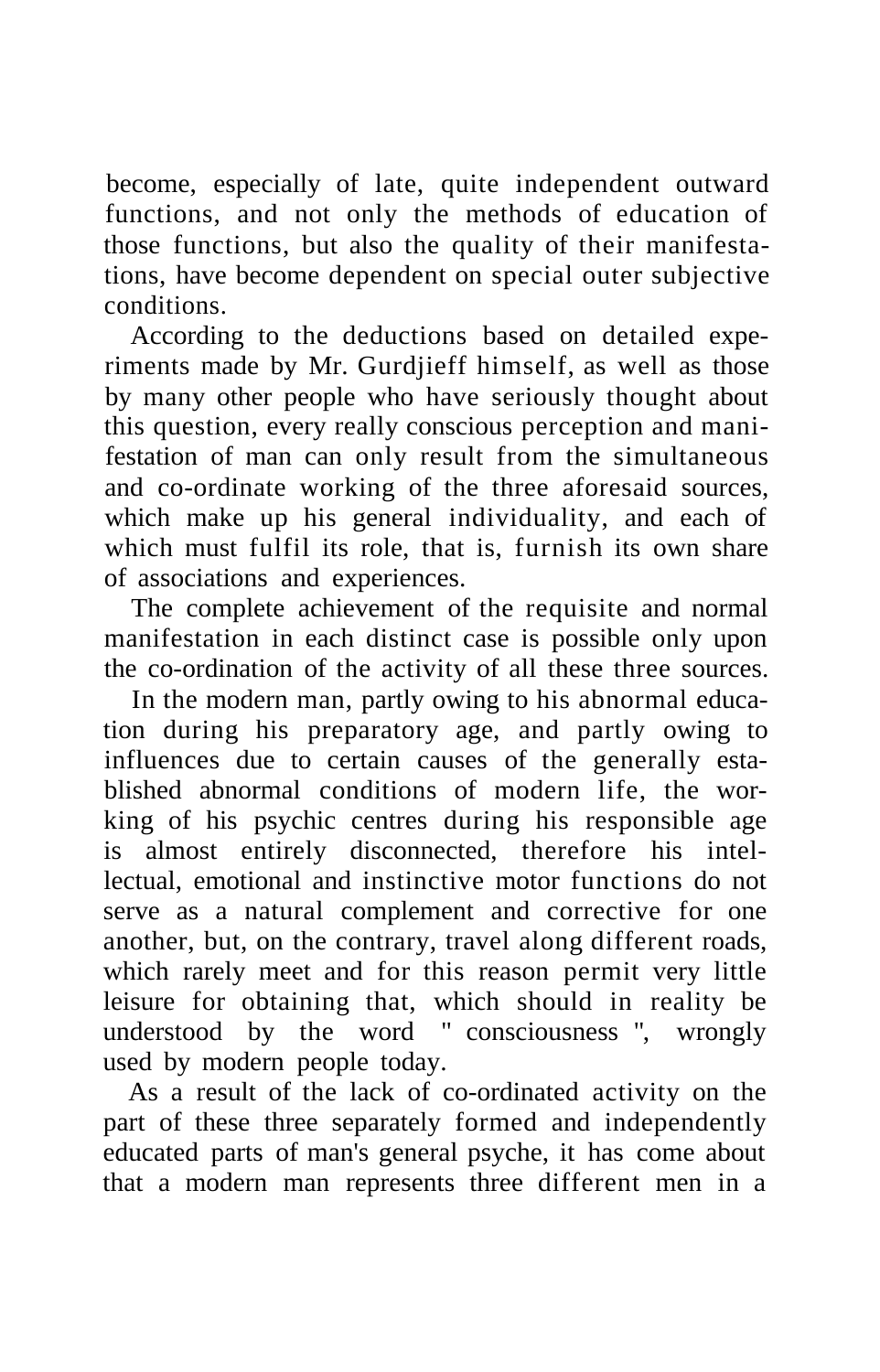single individual; the first of whom thinks in complete isolation from the other parts, the second merely feels, and the third acts only automatically, according to established or accidental reflexes of his organic functions.

These three men in one should, in accordance with the foresight of Great Nature, represent, taken together in responsible age, one man as he ought to be: the " manwithout-inverted-commas ", that is, the real man.

These three, who were deliberately shaped by Great Nature to compose one complete whole, as a consequence of not assuming at the right time the habit of mutual understanding and aid, through the fault of men themselves and of their false education, produce this result that, in the period of responsible manifestations of the modern man, they not only never help one another, but are, on the contrary, automatically compelled to frustrate the plans and intentions of each other; moreover, each of them, by dominating the others in moments of intensive action, appears to be the master of the situation, in this way falsely assuming the responsibilities of the real " I ".

This realisation of disconnected and conflicting activity of the centres of origin, which ought to represent the psyche of man, and, at the same time, of the complete absence of even a theoretical conception of the indispensability of an education corresponding to these separate, relatively independent parts, setting aside the ignorance of its practical application, must inevitably lead to the conclusion that man is not master even of himself.

He cannot be master of himself, for not only does he not control these centres, which ought to function in complete subordination to his consciousness, but he does not even know which of his centres governs them all.

The system applied in the **Institute For Man's Harmo-**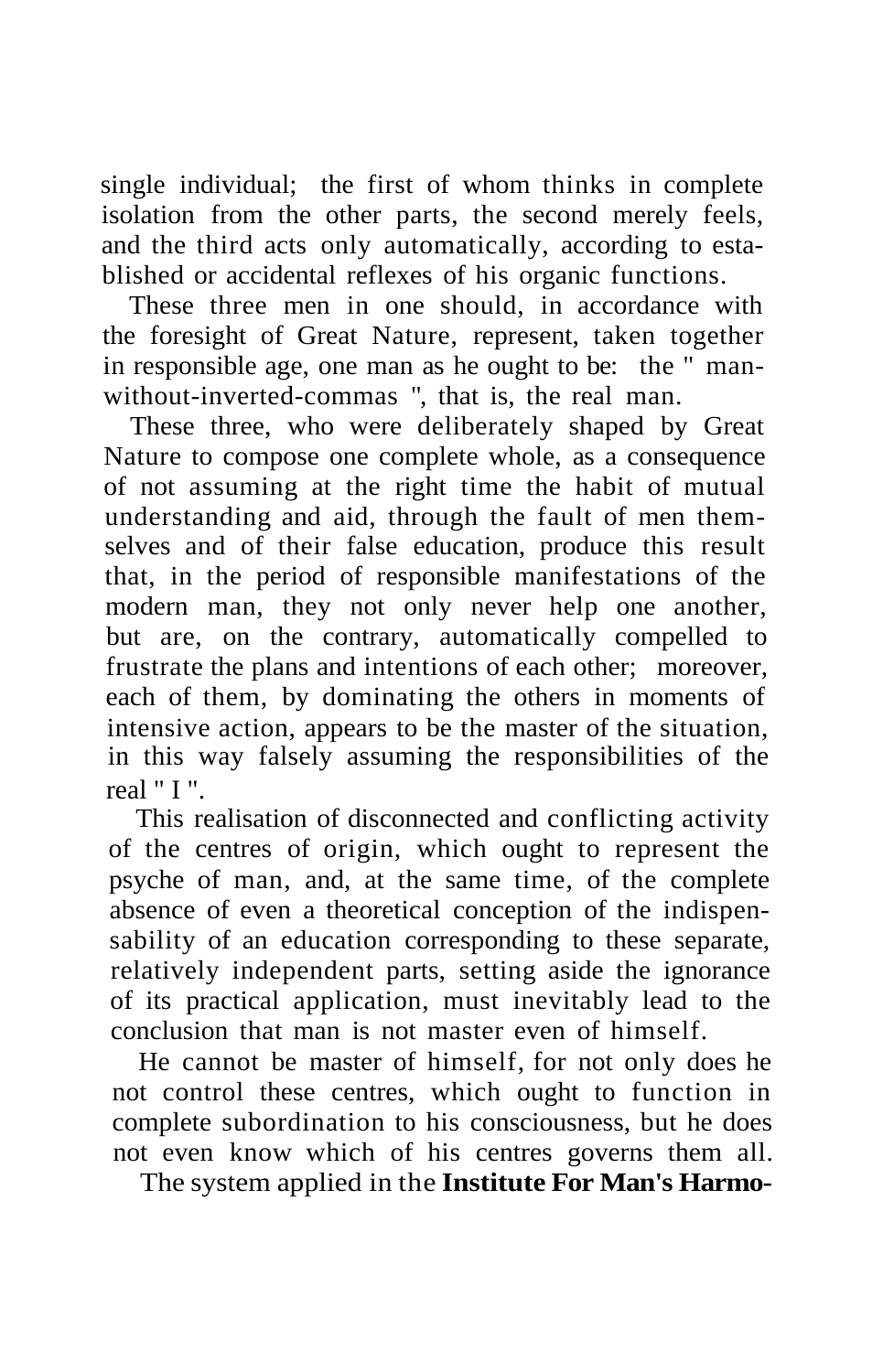**nious Development** for observing human psychic activities clearly demonstrates that the modern man never acts of his own accord, but only manifests actions stimulated by external irritations.

The modern man does not think, but something thinks for him ; he does not act, but something acts through him ; he does not create, but something is created through him ; he does not achieve, but something is achieved through him.

In a newly-born child these three diverse parts of the general human psyche may be compared to a system of blank gramophone rolls upon which begin to be recorded, from the day of its appearance into the world, the external significance of objects and the subjective understanding of their inner significance, or the sense of the results of all actions taking place in the outer world, as well as In the inner world already forming in him ; all this is recorded in accordance with the correspondence between the nature of these actions and the nature of those distinct systems which form themselves in man.

All kinds of these recorded results of environing actions remain unchanged on each of these " depository-rolls " for life, in the same sequence and in the same correlation with the impressions previously recorded, in which they are perceived.

All the impressions recorded in these three relatively independent parts, composing man's general psyche, later produce, in the period of responsible age, all kinds of associations in diverse combinations.

That which is called'' reason'' in man, as well as in all other external forms of life, is nothing more than the concentration of the results of impressions of different quality formerly perceived ; and the stimulation and repetition of these provokes different kinds of associations in the being.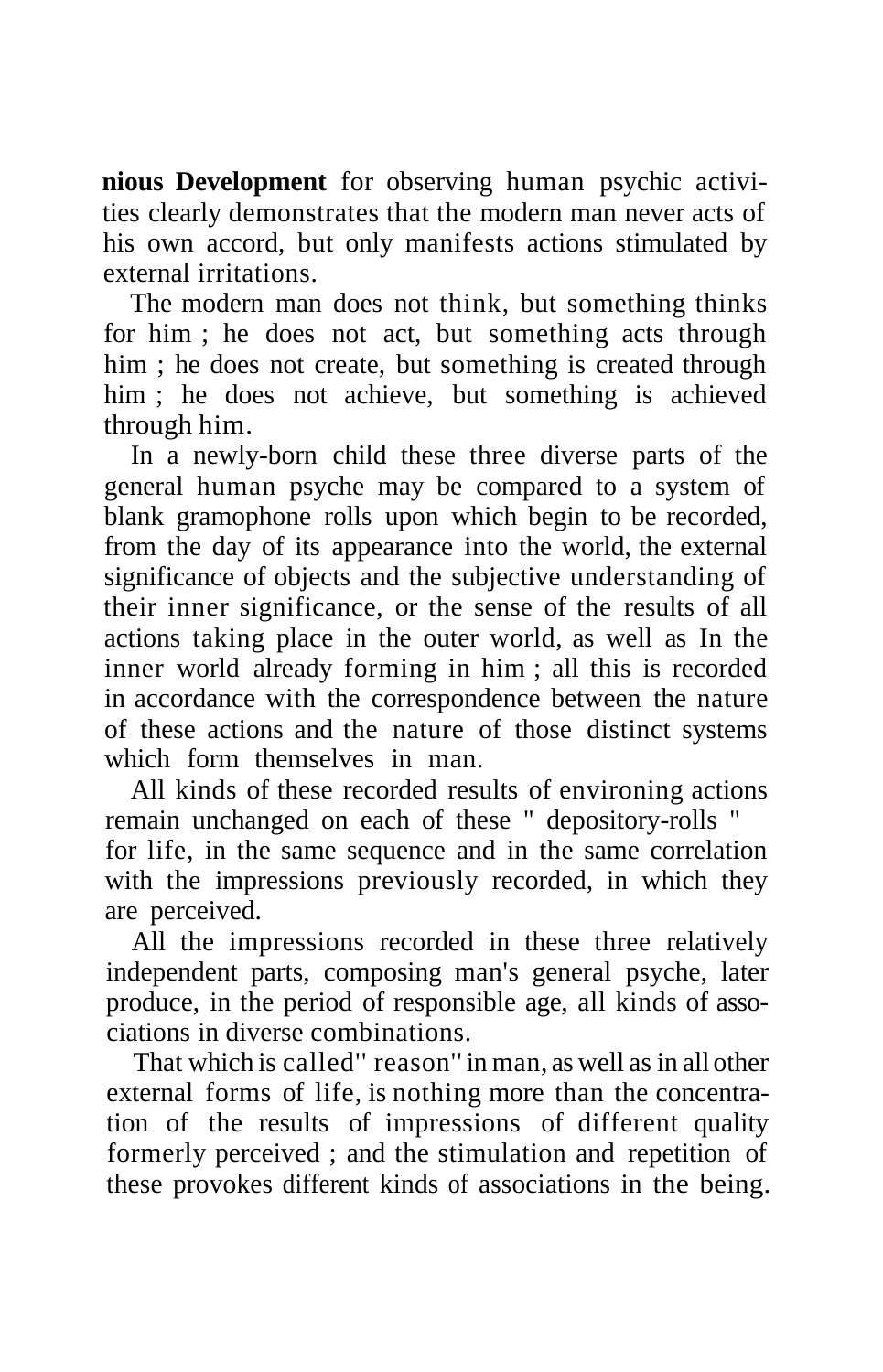The recorded impressions have three sources of origin, and are subject to three different law-abiding influences.

One category of associations is formed by impressions perceived involuntarily and coming directly from the outer world as well as springing from man's inner world, as a result of certain previous, constant and automatically repeated associations.

The second category is formed by voluntarily perceived impressions either springing from the external world or crystallising in man's inner world by means of deliberate active thinking and verifications of reality.

And the third category originates exclusively from the process of so-called " transformed-contemplation **",** that is, from the confrontation of homogeneous impressions of all origins, which were already fixed, while continuous contact is maintained between their inner and separate centres.

The depositing in man's entirety of the three distinct categories of impressions, enumerated above, for the subsequent manifestations of man's general psyche confirms, among other things, the real diversity of the three determinate states of man's consciousness and defines their quality and importance.

By the methods of the **Institute For Man's Harmonious Development** one can quite definitely, and without the slightest doubt, establish that man's consciousness is made up of three definite capacities of manifestation, and these capacities are formed of and are determined by the associations of impressions which have their origin in one of the three above-mentioned categories.

One of the three states of consciousness, which, in the objective sense, is considered the highest and most desirable for man, reposes exclusively on associations of previously perceived impressions of the third category only.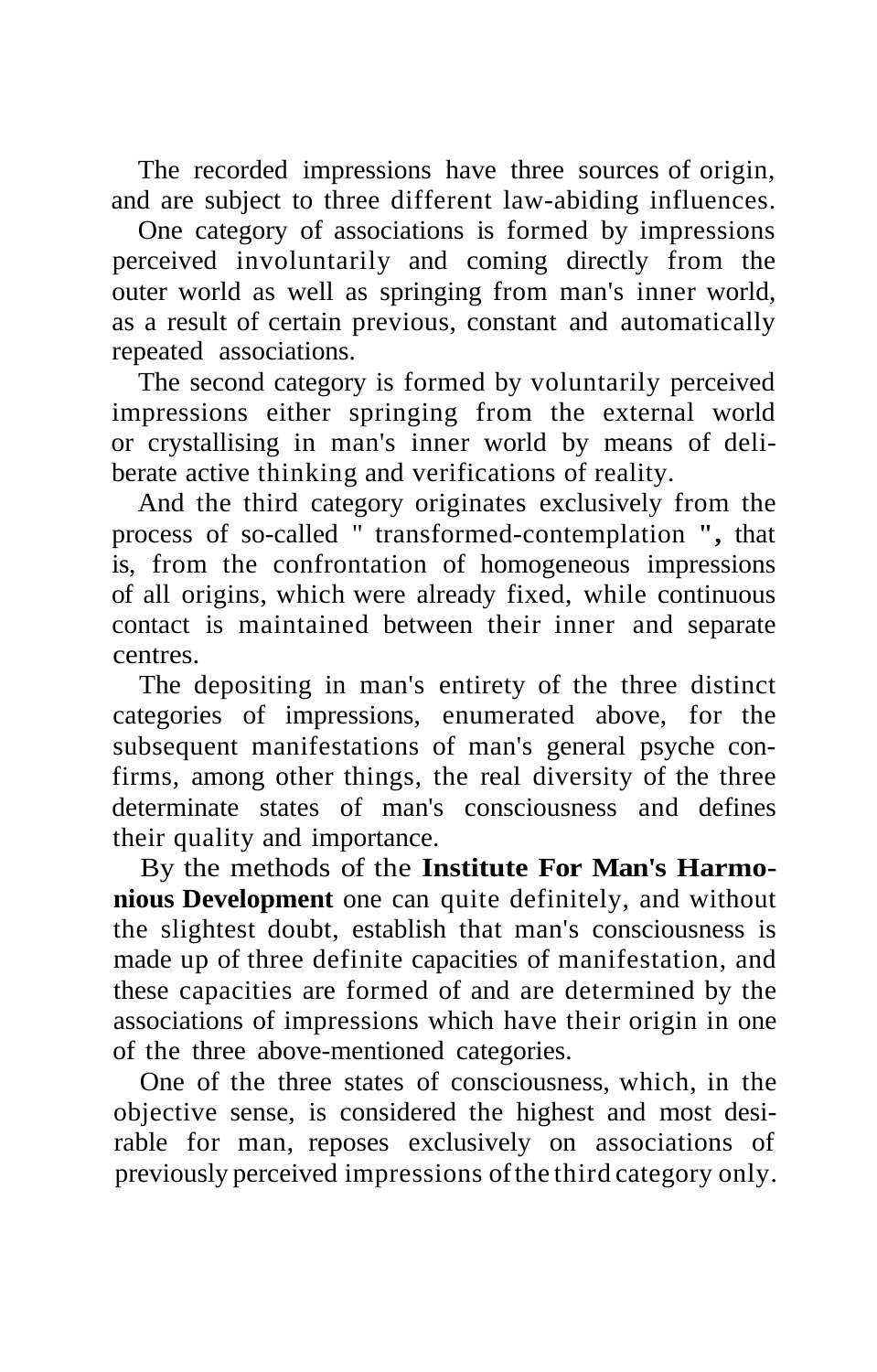The second state of consciousness is made up of the associations of impressions of the second order mentioned above, that is, of those voluntarily perceived.

To the third state of human consciousness can be attributed, without any difficulty, the kind of consciousness for which the modern man, in his desire to emphasize its great importance and never doubting the correctness of his denomination, has adopted the expression of the " waking-state-of-consciousness ".

This state of consciousness, which modern man ranks highest, has, according to scientifically organized and carefully verified experimental elucidations, proved to be the product of constantly repeated, involuntarily and accidentally perceived, as well as of artificially created and " learnt-by-rote ", impressions.

The majority of people today, as a consequence of the continually deteriorating conditions of their normal existence, have become accustomed to give priority to this consciousness, which is attained by the impressions just mentioned, that is, by the " learnt-by-rote ", involuntary perceptions of accidental impressions received from our environment.

In the man who attains his highest degree of consciousness by means of associations, composed of impressions of the first kind, the processes of imagination, memory, judgment, reasoning and thinking, are no more than an automatic crystallisation, resulting from his socalled " concentrated efforts ", which process he calls by the high-sounding name of " attention ", whereas these already crystallised and automatically perceived impressions, and all the aforesaid manifestations, are nothing more than the result of previously repeated and accidental impressions, in other words all the processes of this man's inner world are only an automatic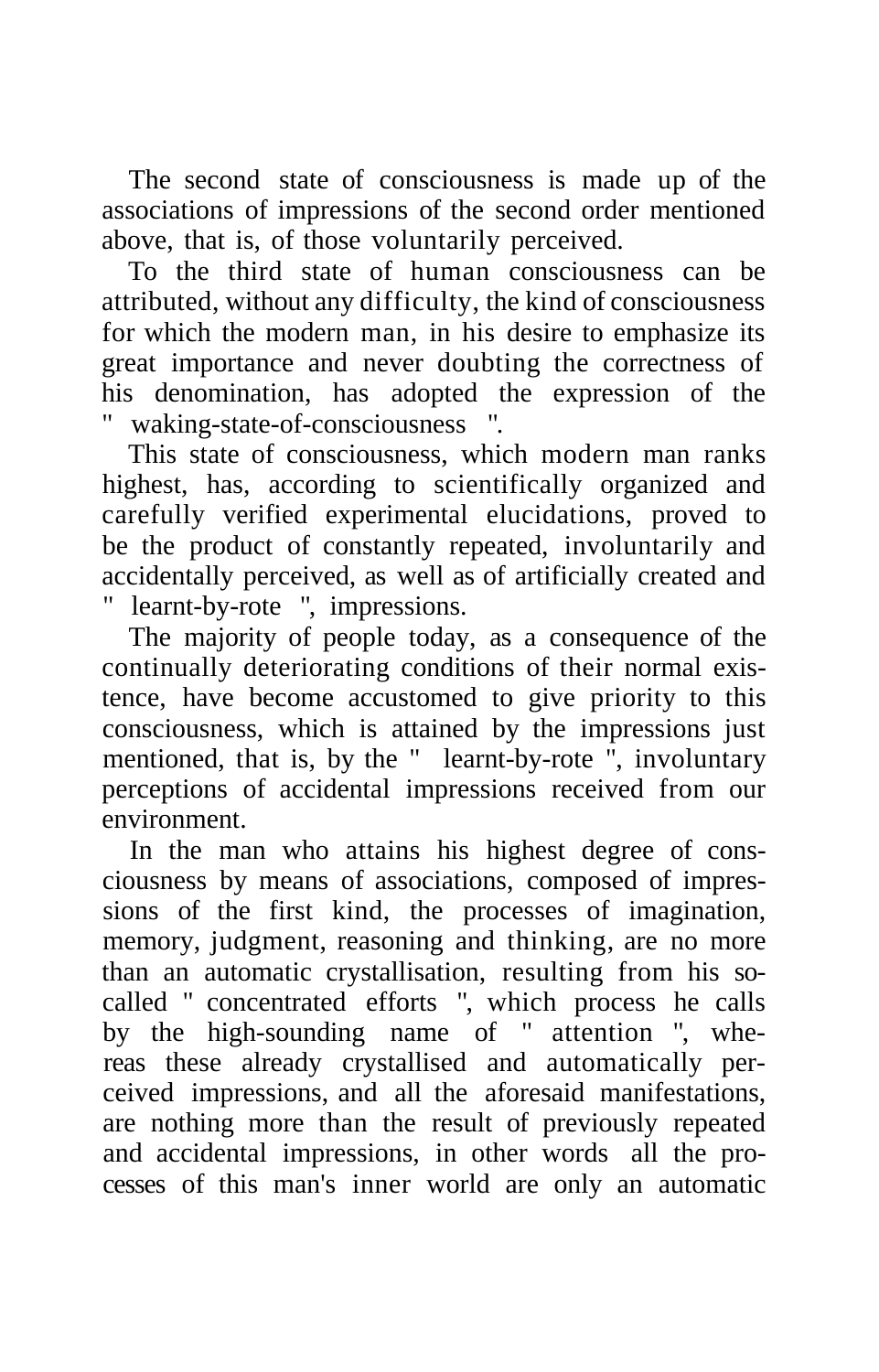reviewing in various combinations of the oft repeated experiences of, so to speak, " antiquated " impressions. And this man's manifestations in ordinary life, all his impulses, thoughts, feelings, words, convictions, beliefs and deeds, are made up exclusively from the material of such impressions in their various combinations, crystallised in his entirety.

And these combinations are formed under the influence of chance shocks which set in motion more or less intensively one or another group of previously perceived impressions, which, in the given case, become the centre of associations.

Each new shock, or a shock of a different degree of Intensity, evokes yet another association and, consequently, another train of thought, feeling and action, etc., and no centre in the possessor of such a consciousness can add anything of its own or anything new to the combinations thus formed, nor can the centre, even when acting at its moment of greatest intensity, draw on the material formed in other centres.

It follows that, as the world perception of the possessor of such a consciousness is always come by only by one part of him or, in other words, as the possessor of such a consciousness has three diverse processes of perception, which have but little in common or associate by chance and only partially, each of his judgments, as the product of one part only of his psyche and the expressions of a part of the material at his disposal, is invariably one-sided and, as a result, necessarily erroneous.

From what has just been said it must be obvious to every sane-thinking person that the first task necessary for the real education of man is to develop in each separately formed centre the natural need to blend simultaneously the functions of one part with the others, in order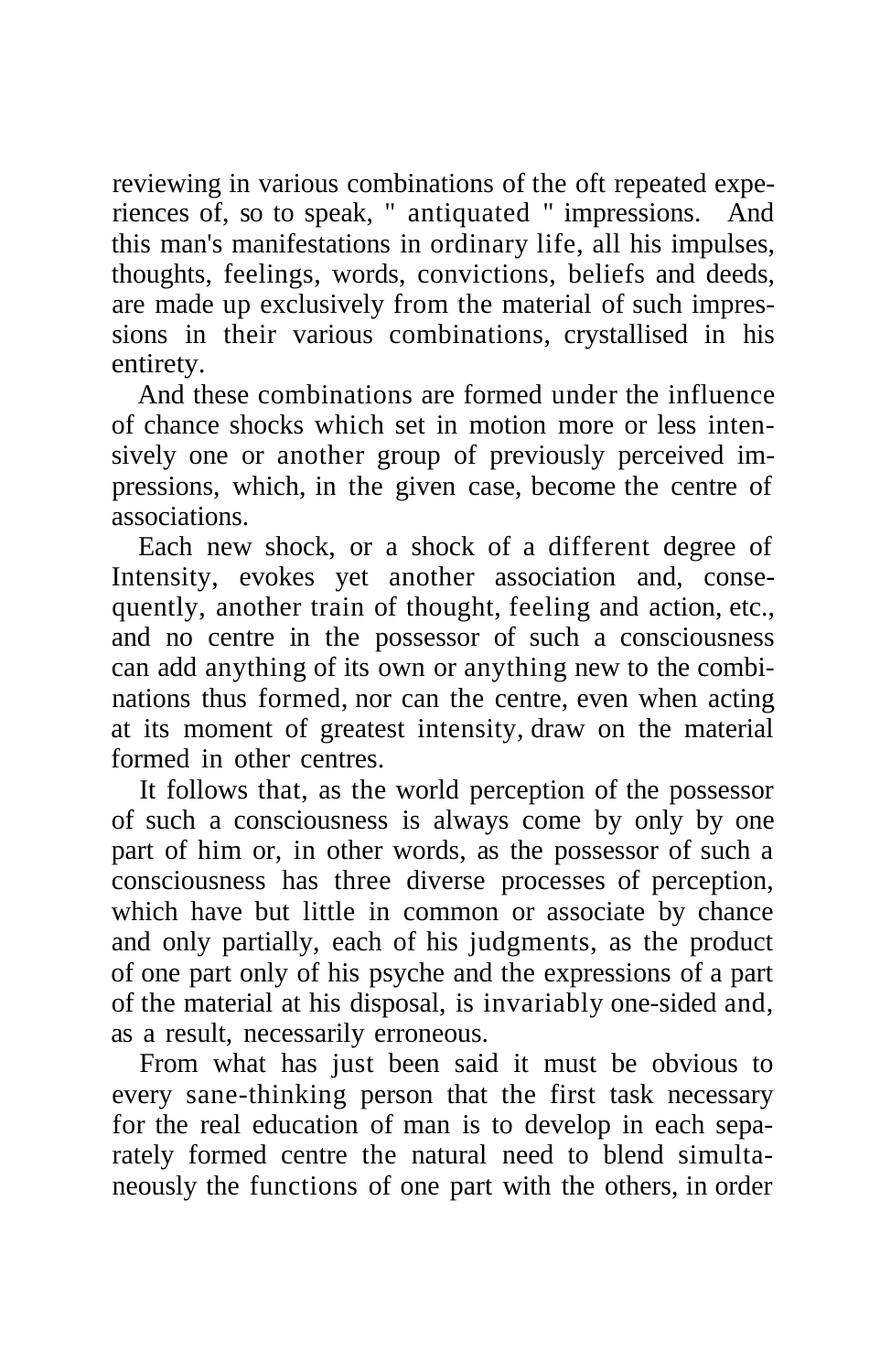that the manifestations of these three parts, formed separately according to the laws of nature in man's general psyche, and which inevitably demand a separate education, may be harmoniously united, and may, in the period of responsible life, work together according to their normal capacities.

Only this attitude in the preparing of man for responsible life can bring the different sources composing man's general psyche to the same level of manifestation, as only then will the three principal wheels of the human machine work smoothly, without hindrance to their mutual work and yield the highest degree of productivity in their separate functioning, as well as in the attainment of that level of consciousness attainable by man but which man never reaches under ordinary conditions.

Taking into consideration that the degree of development in each individual of each part of his whole individuality differs, and that his associations likewise differ, we are forced to the conclusion that the work of educating and re-educating each person must be strictly individual and cannot be otherwise.

All the faults in the functioning of the human machine, due to the conditions of ordinary life, increase with time, and any repairs of the machine at work can only be obtained by a constant and determined struggle against all the resulting defects.

Based on the so-called " experimental-material handed down from the past together with the numerous elucidations made today by the **Institute For Man's Harmonious Development,** it is already categorically established that man is unable to carry on by himself the aforesaid struggle. Again it will not help him to work on himself by any of the various methods of self-training and self-development which have lately become wide-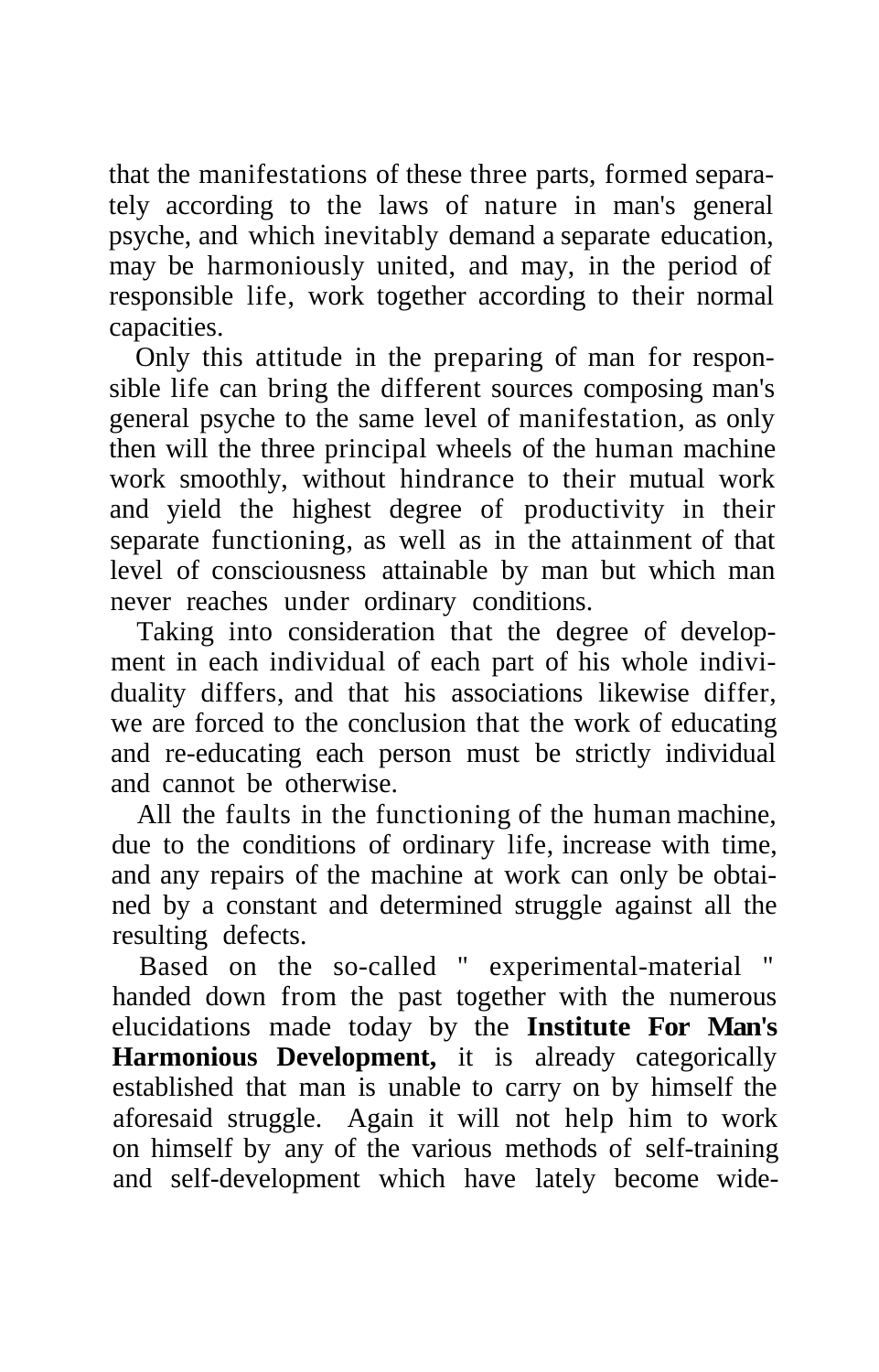spread in the world and which recommend definite methods and processes, such as various physical exercises, exercises in meditation and concentration, breathing exercises, various systems of diet, fasting, etc., for all and sundry.

To apply such methods to everyone, without taking Into account individual needs and peculiarities, is not only useless but can even become dangerous; for ignorant attempts at repairing the machine, while effecting certain changes, unavoidably cause other and unnecessary changes, which an inexperienced and ignorant person can neither foresee nor guard against.

One must always be aware that the human machine, whether functioning regularly or irregularly, is in itself always in mechanical equilibrium and, consequently, any change in one direction is bound to bring about a change in another direction, and it is therefore absolutely essential to foresee and counter this.

In order to avoid undesirable results and unexpected consequences in working upon one's self, it is necessary to submit to the discipline of special and strictly individual methods, aimed at the development of new and particular " inertias '', by means of which, under the direction of an experienced guide, the old ones may be regulated and altered, in other words, it is necessary to develop new faculties, which are unattainable in ordinary life, and which man can neither develop unaided nor by the help of any general method.

In this precisely consist the principal characteristics of the method adopted by the Institute For - Man's - Harmonious - Development - according - to - the - system of - G. Gurdjieff, that it leads to the discovery of hitherto undeveloped faculties in man, faculties which are essential for his responsible and relatively normal life.

To this end, and keeping in mind its verified possibi-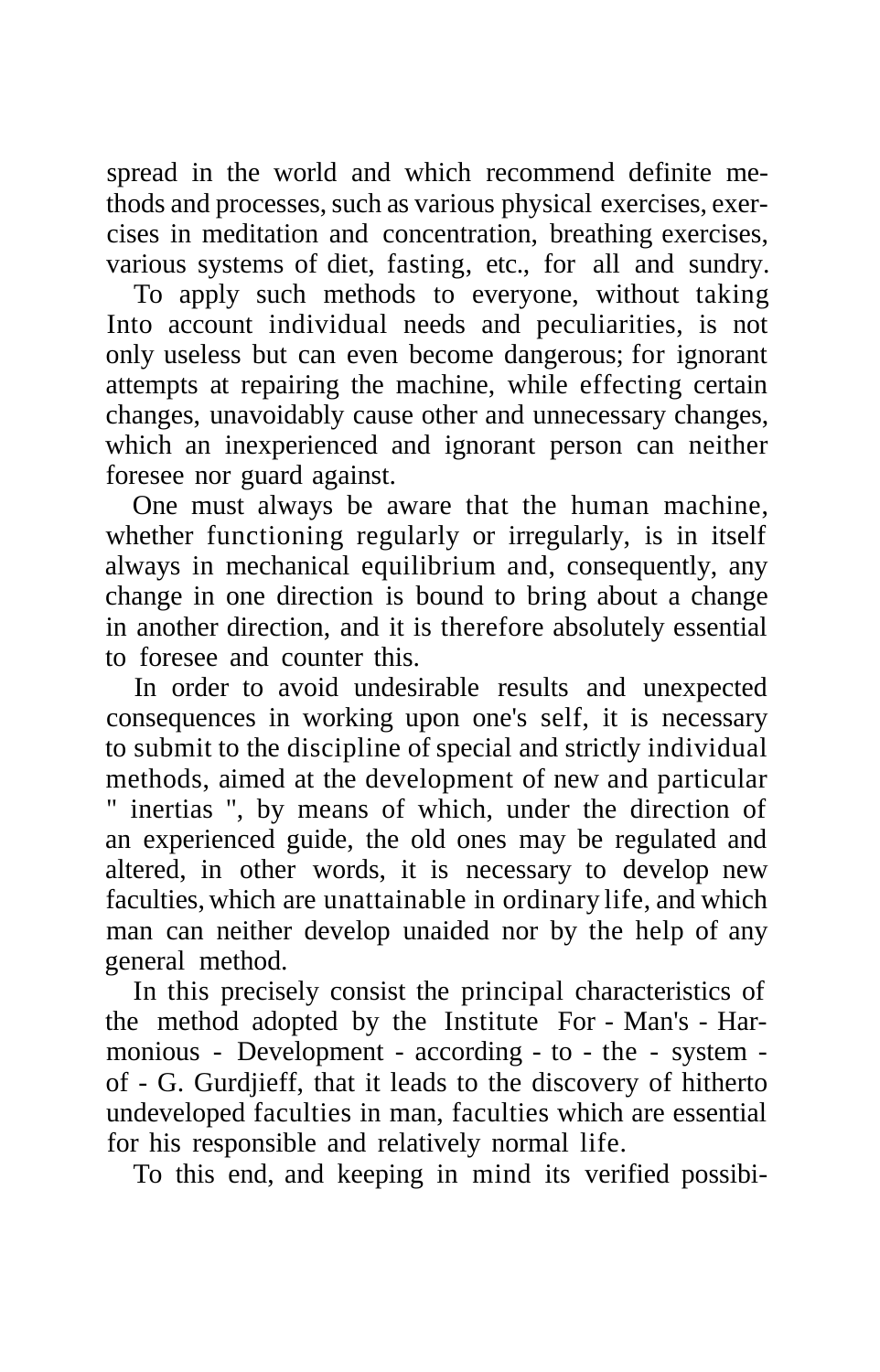lities, the programme of the Institute For Man's Harmonious Development includes the practical application of a special " line-of-work ", from which a careful choice of some definite type of work is made for every person, according to his individual capacities,—work which corresponds with those parts of his abnormally constructed psyche, the automatic activity of which has to be developed ordiminished.

To the same end, this programme includes a medical section, since, for many people, it is necessary, before undertaking the development of their natural capacities, to correct first of all the already existent functional disorders, without which it is impossible to achieve productive work aimed at the desired harmonious development.

Keeping in mind what has just been said, one must note that any work for the self-perfection of man can be useful only when the direction is grounded upon a thorough knowledge of human nature, and is in strict accordance with the individual determining of the physical and psychic properties of the person, as well as the circumstances and conditions of his external life in the future, as far as they can be predicted.

Therefore special courses are selected from the subjects included in the programme of the Institute and are adapted to the individual needs of each pupil.

The study, by special methods, of different trades, handicrafts, arts and domestic sciences, is included in the programme of the Institute.

Parallel to this, a thorough theoretical study is pursued of man and the world in all their inner-relations and according to the data of European science, as well as of ancient Asiatic knowledge.

Such a study, which demands the application of new and unusual methods of perception and thought assists,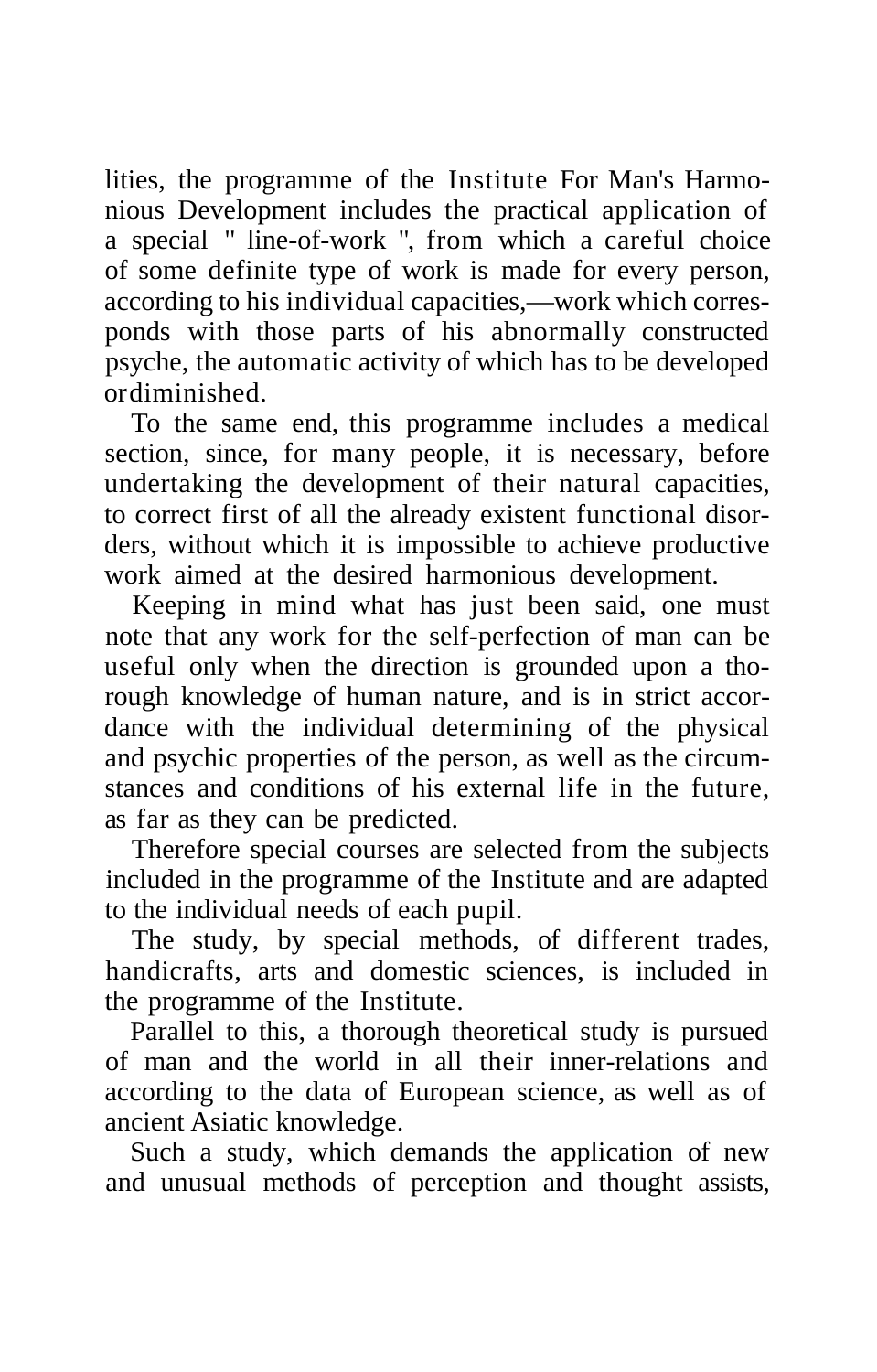on the one hand, the development of the hidden properties in man, and, on the other, contributes to the establishment of a correct process of thought and feeling, as well as of requisite automatic actions.

The Institute For Man's Harmonious Development includes, among its principal instructors, specialists in medicine, psychology, physiology, physico-mathematical sciences, handicrafts and all kinds of physical and psychic exercises.

These intructors, besides being trained in their special fields, are fully initiated into that branch of science of which fragments have always existed in the life of man, and which is now being worked out by Mr. Gurdjieff, with all the changes and additions corresponding with the particular circumstances crystallized in contemporary life, and serves as the basis for his Institute.

The Institute accepts adults of both sexes up to 60 years of age and children over 4 years of age.

People entering the Institute are divided into three categories :

The first includes persons aiming at self-development in accordance with a programme specially drawn up for them.

The second includes persons, who pursue the methods of the Institute with a view to studying one or another subject of their choice ; also those persons who seek to be cured by the methods of the Institute.

The third includes persons who attend only the general lectures and study one special subject indicated for them by the Institute \*.

<sup>\*</sup> Certain subjects of the lectures as well as of the practical programme are given only to pupils of the first category.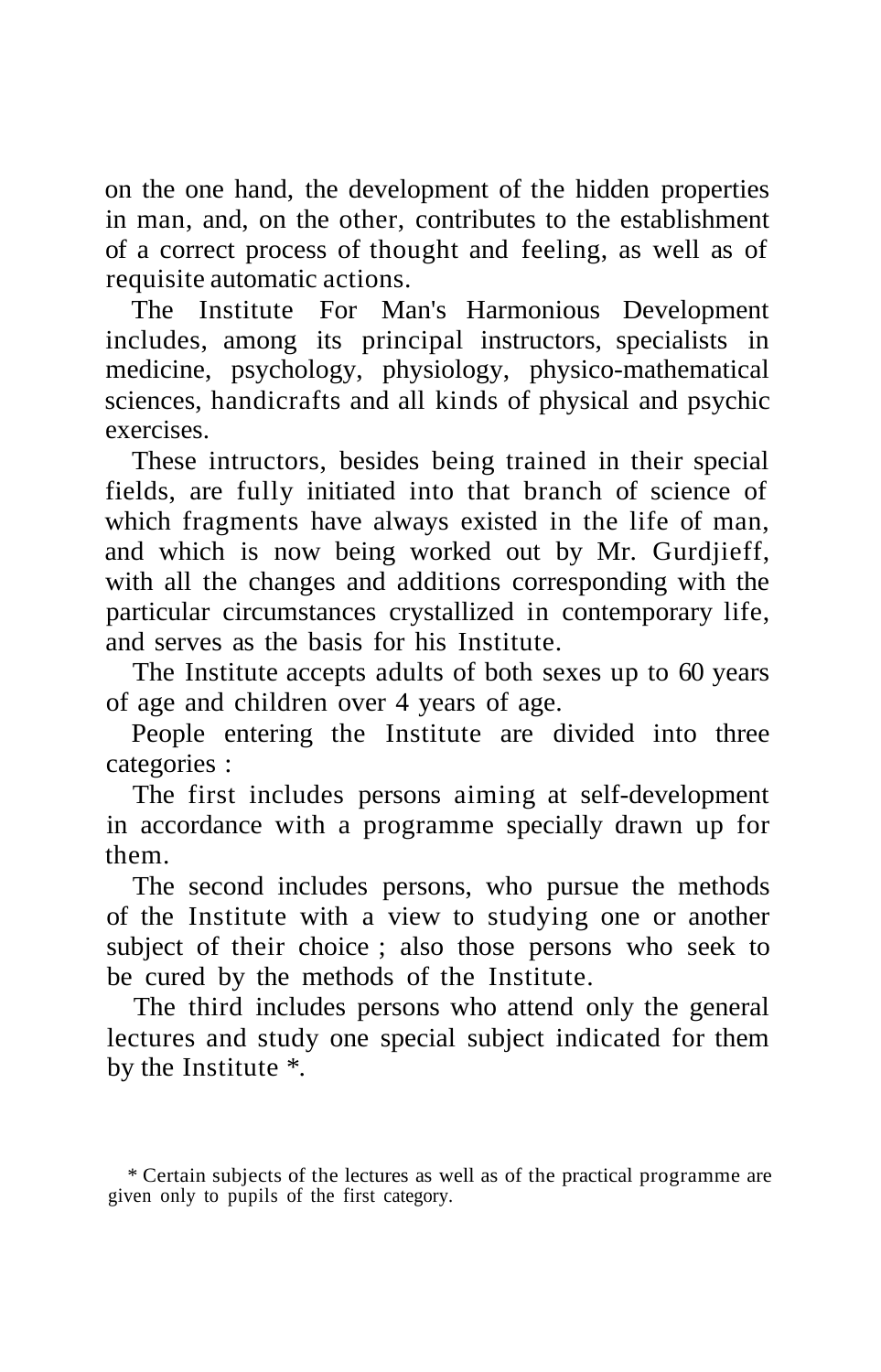People of the first category will in the future, as is prescribed, be divided into three groups, called :

- **1) the Exoteric group.**
- **2) the Mesoteric group.**

#### **and 3) the Esoteric group.**

All newly admitted pupils of the first category belong at the beginning to the " Exoteric " group ; later they should, according to personal merit, pass into the " Mesoteric " group, and then, again according to merit and to the degree of " comprehension " pass into the '' Esoteric " group.

Only after passing through all three groups can they be initiated, first theoretically, and then practically, into all the questions which are unknown to ordinary people and which have been elucidated by Mr. Gurdjieff himself in the course of his special researches of almost half a century, as well as by a group of people of the highest contemporary culture who have wholly devoted themselves to the research of objective truth.

Those of the first category receive, when entering the Institute, definite directions and indications only after filling out completely the paragraphs of the so-called

" individual-record ", which is made for each person

separately.<br>The material given in this "individual-record " will indicate the detailed observations of the principal functions of his organism and the specific traits of each given subject crystallized in his individuality, as well as the degree of attention, memory, speech, sense of combination, temperament, the form of his physical and psychic reflexes, smell, taste, hearing, sight, reaction to colours, quality of emanation, etc.

The results of these observations, together with the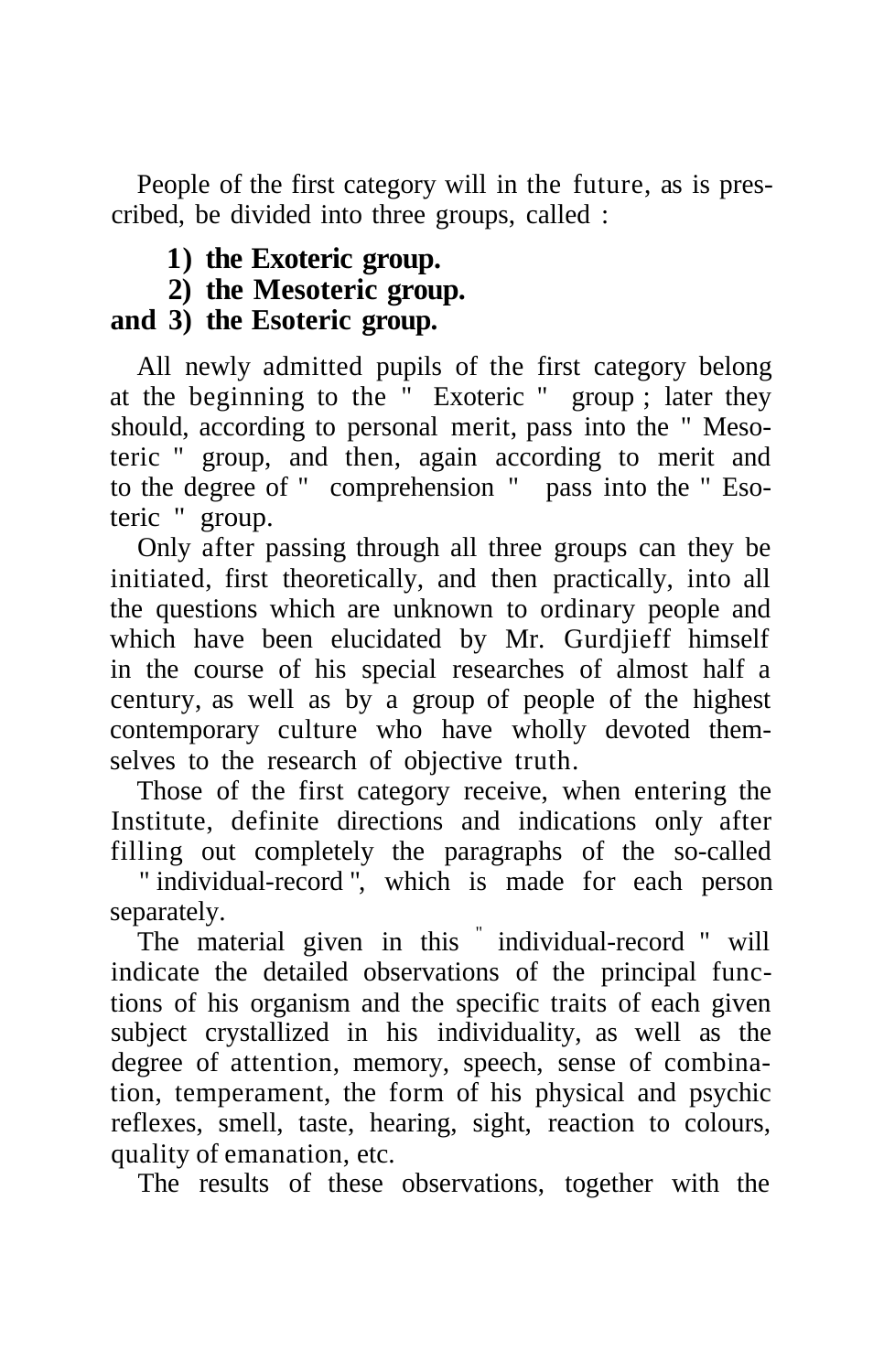various data elucidated during the same period as to the capacities and inclinations of the given individual and marked down on the " individual record " will be the starting-point ", so to speak, for the instructors for establishing a method of productive self-development. On the basis of the same data a choice of subjects to be studied will be indicated, as well as a graduated plan of special psychic work, a corresponding mode of life while in the Institute, and, in cases of illness, the necessary cure.

Particular attention will be paid to those individuals who show certain pathological symptoms, such as weakness of will, " wilfulness ", laziness, unreasonable fears, a sense of continual fatigue, apathy, irritability. Irregular exchange of substances, obesity or exhaustion, abuse of alcohol, narcotics, etcetera.

There has been installed in the main section of the Institute the most modern apparatus and instruments, a collection richer than any ever heard of on Earth before, if we look on it as on the assembling in one place of " physico-metric " and " chemico-analytic ", '' psychoexperimental '' cabinets, serving requirements of a general character and also for independent investigation by the pupils themselves, in order that they might verify such theories and the statements propounded in general lectures as may appear doubtful or abitrary to them ''.

Returning to the main subject of this booklet, I wish to state, first of all, that this Institute, after innumerable trials, was more or less set up and finally established by me in France in 1921, upon the principles of the abovementioned prospectus. But it did not survive long, not only to my great sorrow, but, as many will probably understand, to the misfortune of all thinking people, for, although my activity followed at first chiefly what may appear as my personal aim, I foresaw very soon all the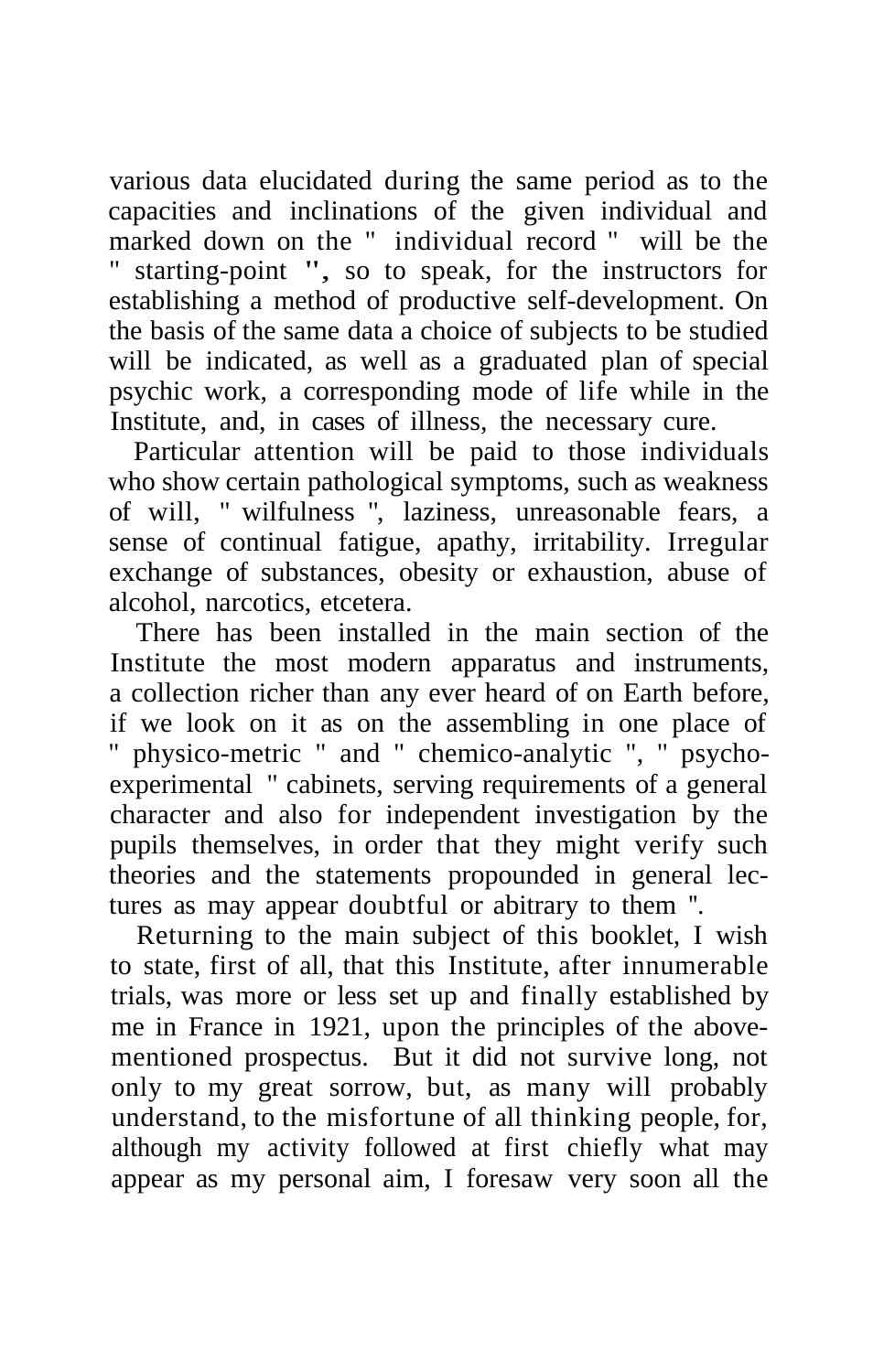profit it might bring to all humanity, and developed it on a scale to interest and to embrace the entire, socalled, " sanethinking-world ".

At the height of its activity, on account of my motoraccident, already known to many, and which brought me near to death, I was forced to liquidate not only everything prepared for the opening activity in various countries of 18 new sections of the Institute, but also everything immediately connected with the main section.

I shall not describe in this booklet what events came to pass as a consequence of the catastrophe which befell me and what unexpected circumstances derived from all this, circumstances compelling me as soon as I completely recovered consciousness to take all measures for liquidating everything as soon as possible that had been created by me with such unimagined efforts, as it has been already expounded in detail in one of the books of the third series.

From all that I have already said about this, I shall repeat, in this given case, only in brief the main reasons which obliged me at that time to begin writing and even to become finally a " standard writer ".

Some months after the above-mentioned motor-accident, when I myself, and all the people near me, became certain that I would live, and when all the former crystallised functions and the established tempo of the intensive activity of my spirit began, day by day, to be more and more re-established, while my physical body still remained quite helpless, thus producing disharmony between the state of my body and my spirit, and making me very often experience moral sufferings, I decided to find for myself an occupation which would give my thoughts another direction and thus diminish these moral sufferings.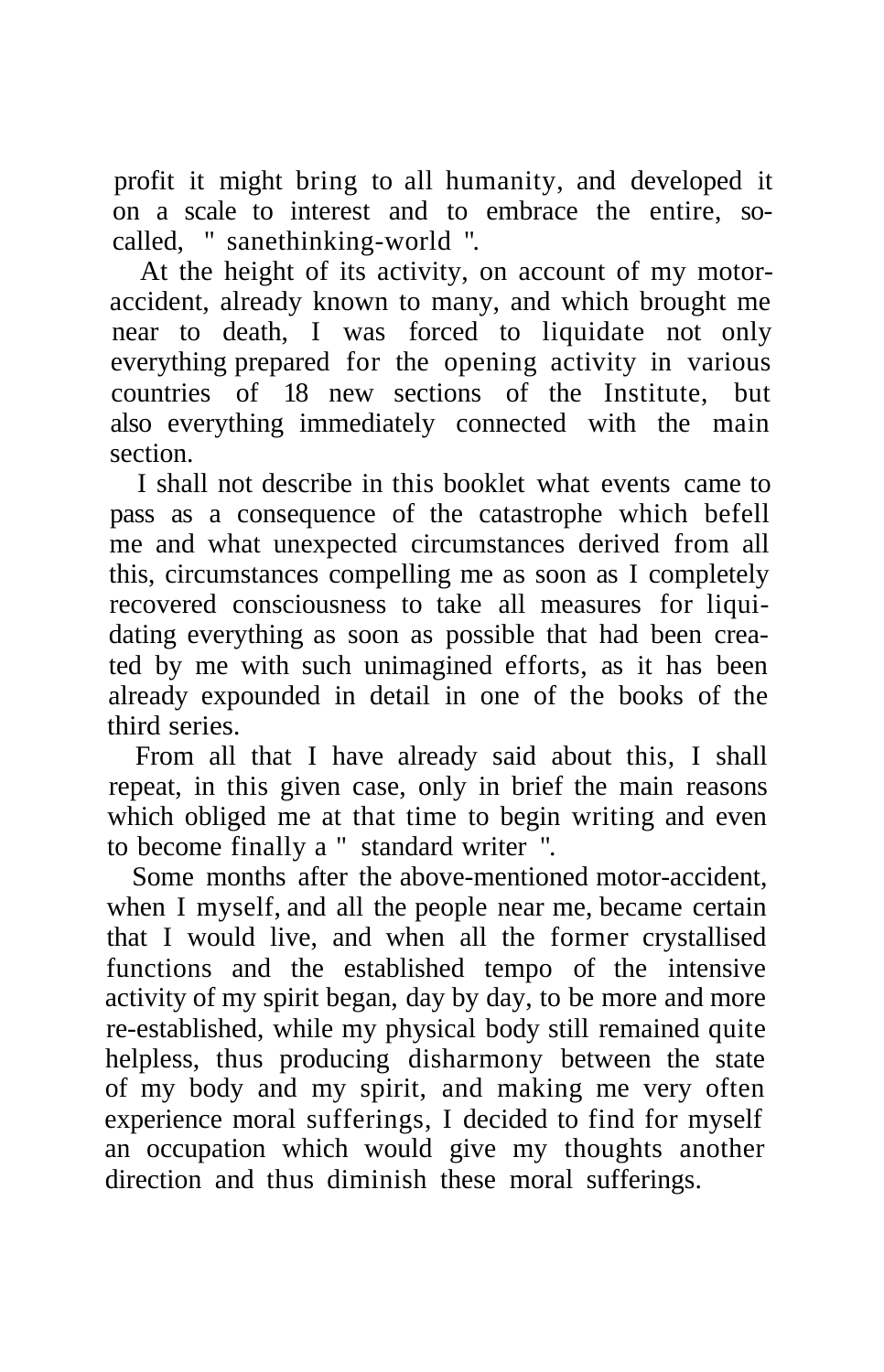One night, while still in bed and suffering from the insomnia which was habitual to me at that time, stirred by association, and remembering a thought concerning a plan which, during the last two or three months, had always perturbed me and finally even obsessed me,—and which should have been realised at the time when I drew up the general scheme of means for attaining the aforesaid fundamental aim of all my life, which included the intention to spread the essence of my ideas also by means of literature, and which failed on account of the untrustworthiness and vicious idleness of those people whom I had specially prepared during many years for that specific purpose,—it suddenly occurred to me that there was no reason why I should not take advantage of the present situation and should not begin to dictate myself the material for the realisation of this aim.

Consequently, continuing to ponder, I finally decided that I would do so.

The following evening I asked one of the people near me to take a pencil and notebook and to write down exactly all that I would dictate.

At first, intending to spread the different aspects of my ideas in the form of short scenarios suitable for theatre or cinema, I dictated at the beginning such scenarios, and began to bake " every other day a fresh and completed scenario.

I shall mention only four of the numerous scenarios dictated by me :

- **" The Cocainists ".**
- **" The Chiromancy of the Stock-Exchange ". " The Unconscious Murder ".**
- 
- **" The Three Brothers ".**

To give at least an approximate idea of the character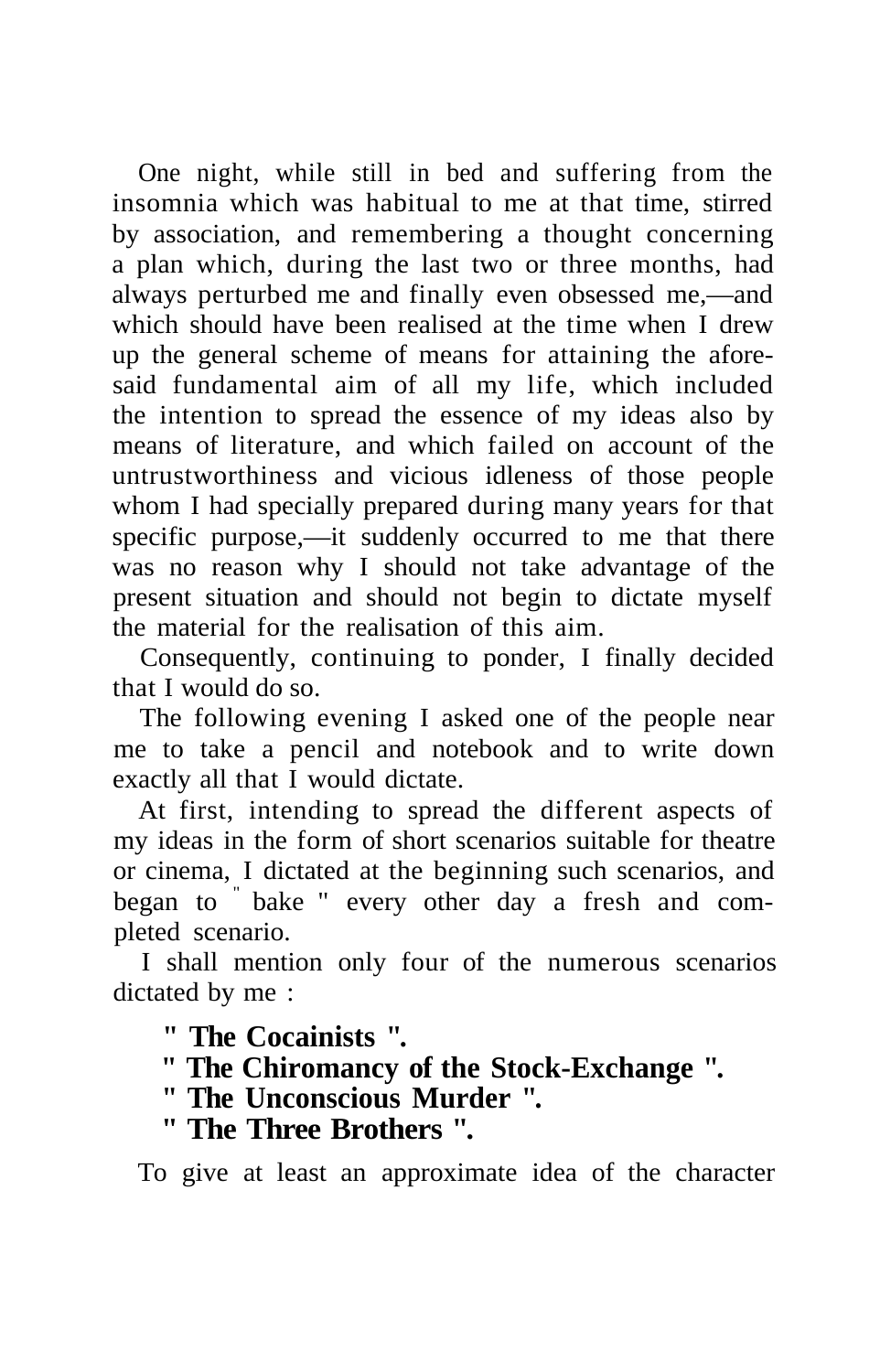of these, so to speak, small " literary compositions " which I dictated then, and which will also become known to the public in due time, and the subjects of which were often formed in my mind under the influence of this or that impression on my organs of perception, which at that period were particularly sensitive, I find it sufficient to speak here about an event which inspired me to express certain thoughts derived from my ideas, in the last of the above-mentioned scenarios, entitled " The Three Brothers **"** 

Some weeks after I had begun my dictation, when this new occupation not only contributed to put an end to the concentration of my thoughts on my desperate state and on the situation from which I saw no way out, but soon took on the character of a " not-to-be-trifled-with " enthusiasm, and, in the end, resulted in the re-establishment of the disharmonised functions of my physical body which proceeded in an accelerated tempo, I decided, although I could not yet move alone, in order to rest from active thinking and to obtain generally a change of impressions, to go to Paris by car, accompanied by some of the people close to me.

Sitting one evening, during one of these visits, in the Cafe de la Paix, famous then for foreigners, with some friends, we were discussing all kinds of questions.

Among other things was mentioned a film, popular at that time, called " Two-Brothers ", and one of my companions suggested that we should go and see this famous film, which was being shown at a cinema specially arranged for it.

We all decided to go and, as the cinema was quite near, I walked to it, although with great difficulty.

There was an incredible crush in the cinema, the tickets were difficult to get, but one of my companions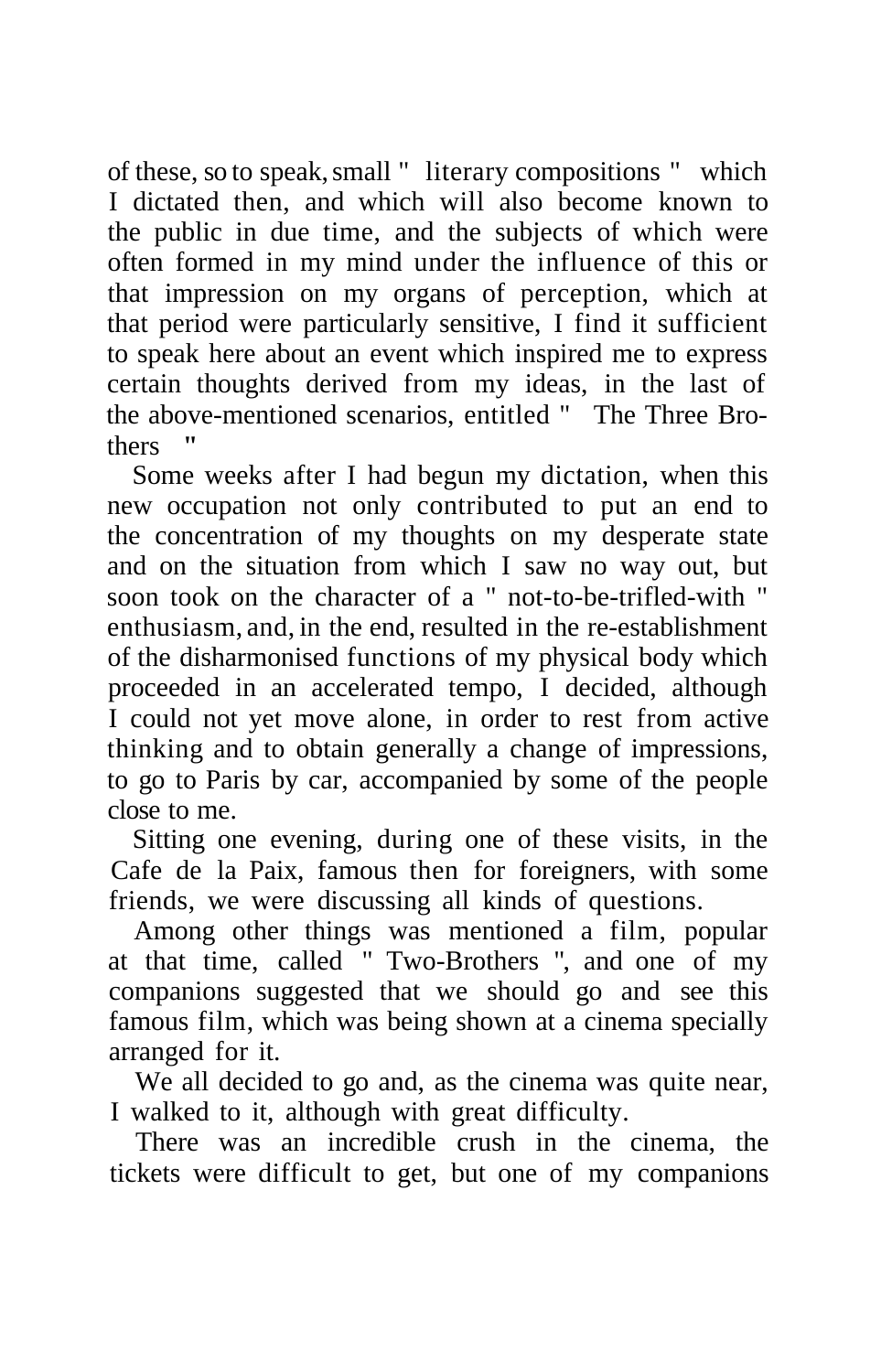managed to get hold of some, paying, apparently, an astronomical " sum.

I do not consider it necessary to repeat here the contents of that nonsense, which was the " pick " of the season. but I must say that sitting in that room overcrowded with people who, on account of bad ventilation were obliged to breathe bad air, I, unable to get out, was compelled willynilly to look at the film, and to look intensely, for the focus of my sight was not yet re-established, and I had to fix the various objects sometimes with one eye and sometimes with the other, and the whole time I felt revolted by such senseless fashionable bluff ", the popularity of which was due entirely to the herd-instinct, especially prevalent among people today.

At the close of this, what I should call, **"** general hypnotic-process ", in order to fix firmly some formerly suggested ideas, I, " hobbling " and supported by my companions, returned to the Cafe de la Paix, which later became my Paris office ", and regaining gradually my calm, began to form in my mind the outline of the scenario which I have called'' The Three-Brothers ".

In this scenario three brothers act instead of two, and all their manifestations and inter-relations are compared by me to the manifestations and inter-relations of the three separate, independently formed and relatively educated parts of man's general entirety, representing, in fact, firstly, the physical, secondly, the astral, and thirdly, the mental body of man ; and, in the dialogues of the three characters, in the form of a discussion, that is, affirming and denying, I introduced certain ideas which have come down to us from ancient times, when the science of medicine was very highly developed, ideas of what is useful or harmful, satisfactory or unsatisfactory for one or other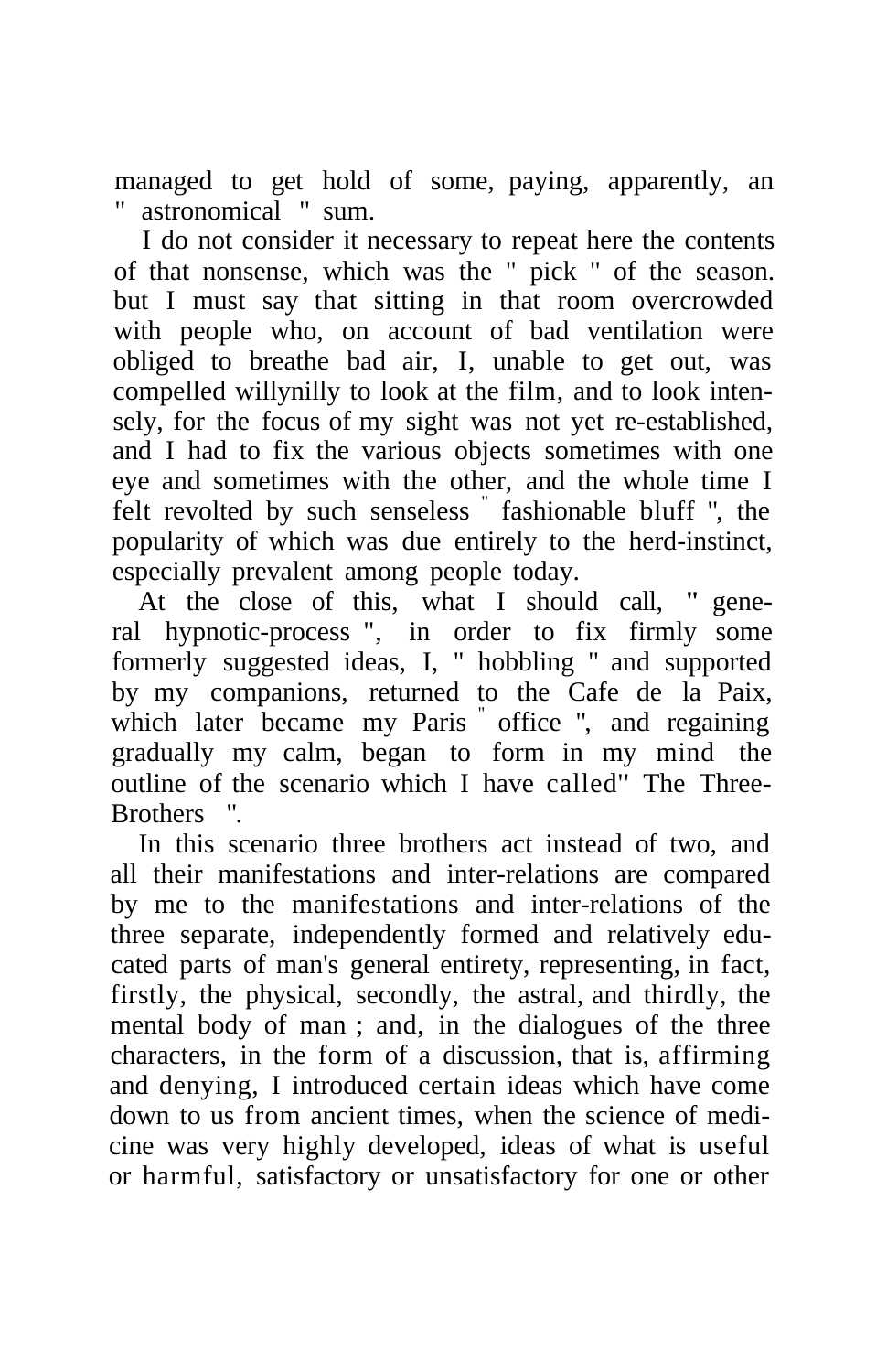of the characters of the scenario in the process of transforming of this or that substance.

During the first two or three months, obliged to dictate owing to my weakness, I set forth, without a definite system, ideas taken separately from the general totality, —fragments, in the form of small scenarios, representing various external episodes in the lives of different people.

But later on, when my physical strength was more or less re-established, I began to write myself ; and then, during the reading aloud of one of these scenarios of mine, the subject of which was a legend I had heard in childhood about the appearance, of the first human beings on Earth and of which I had made Beelzebub, as a likely witness of this appearance, the principal hero, I perceived in that scenario a very rich source from which might be extracted numberless corresponding points of departure for an easy comprehension of explanations of various facets of my ideas, and decided, therefore, to cease writing small scenarios and to write a master-work, taking this scenario as the foundation for all my further writings.

From that time on, exploiting to the full this source for a logical development of one or another of the questions, which, in their totality, might provide a clear understanding of the essence of my ideas, I began to expound and elaborate all the material beforehand selected for publication, following this time a definite system.

Since then, during all those years, until today, I occupied myself exclusively with writing, and often, on account of new plans which suggested themselves in the course of my meditations, I changed the text, as well as the outward form, of what was already written, and only last year did I finally adopt the text and the final form in which my writings will be published.

To give the reader immediately, in this booklet, an idea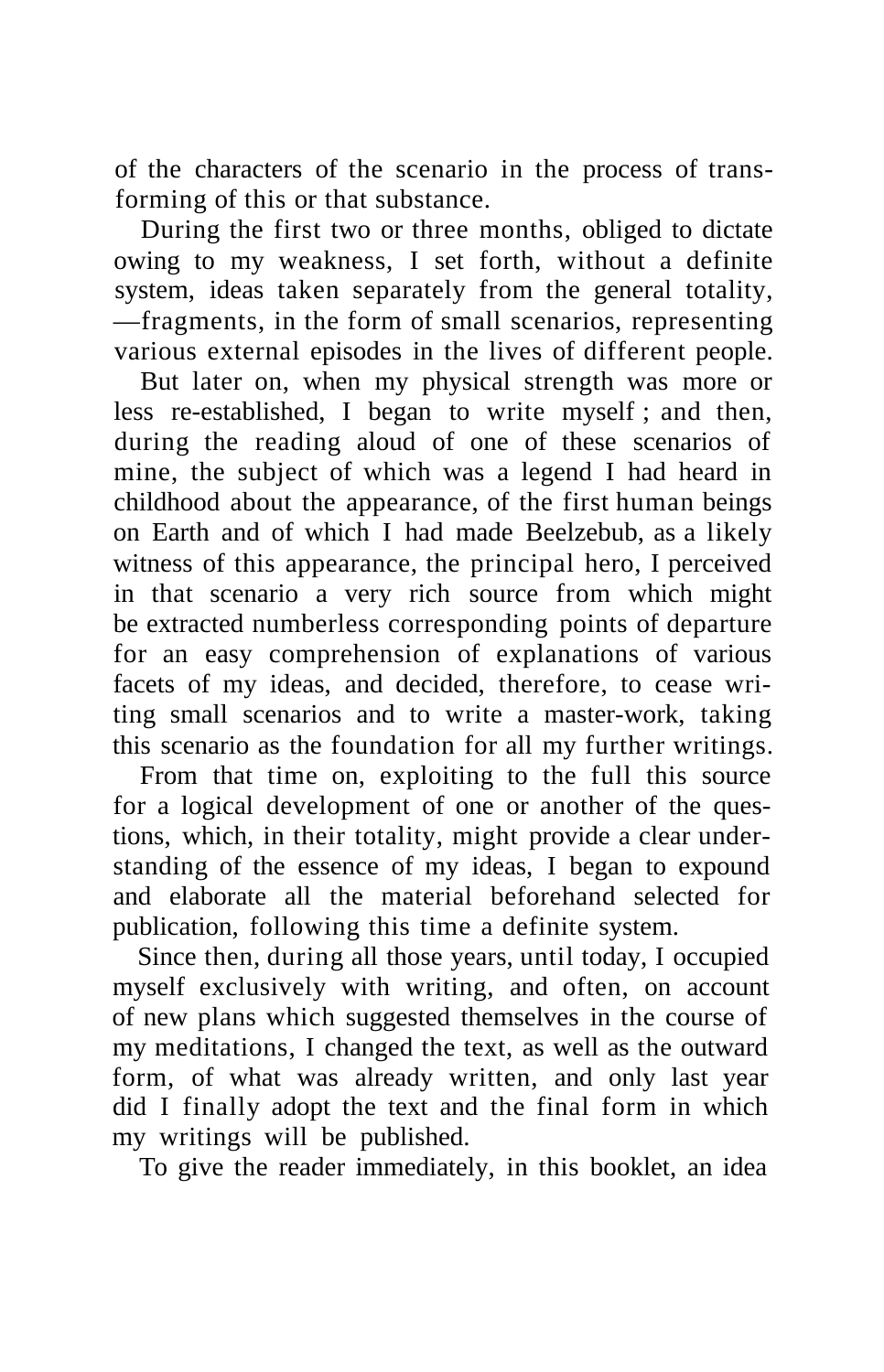of this finally selected form of all my writings, and at the same time not to strain again my poor brain, which is already tired out, I shall simply give here the first six title-pages of the writings of my first book, which is completely finished and given to the printer.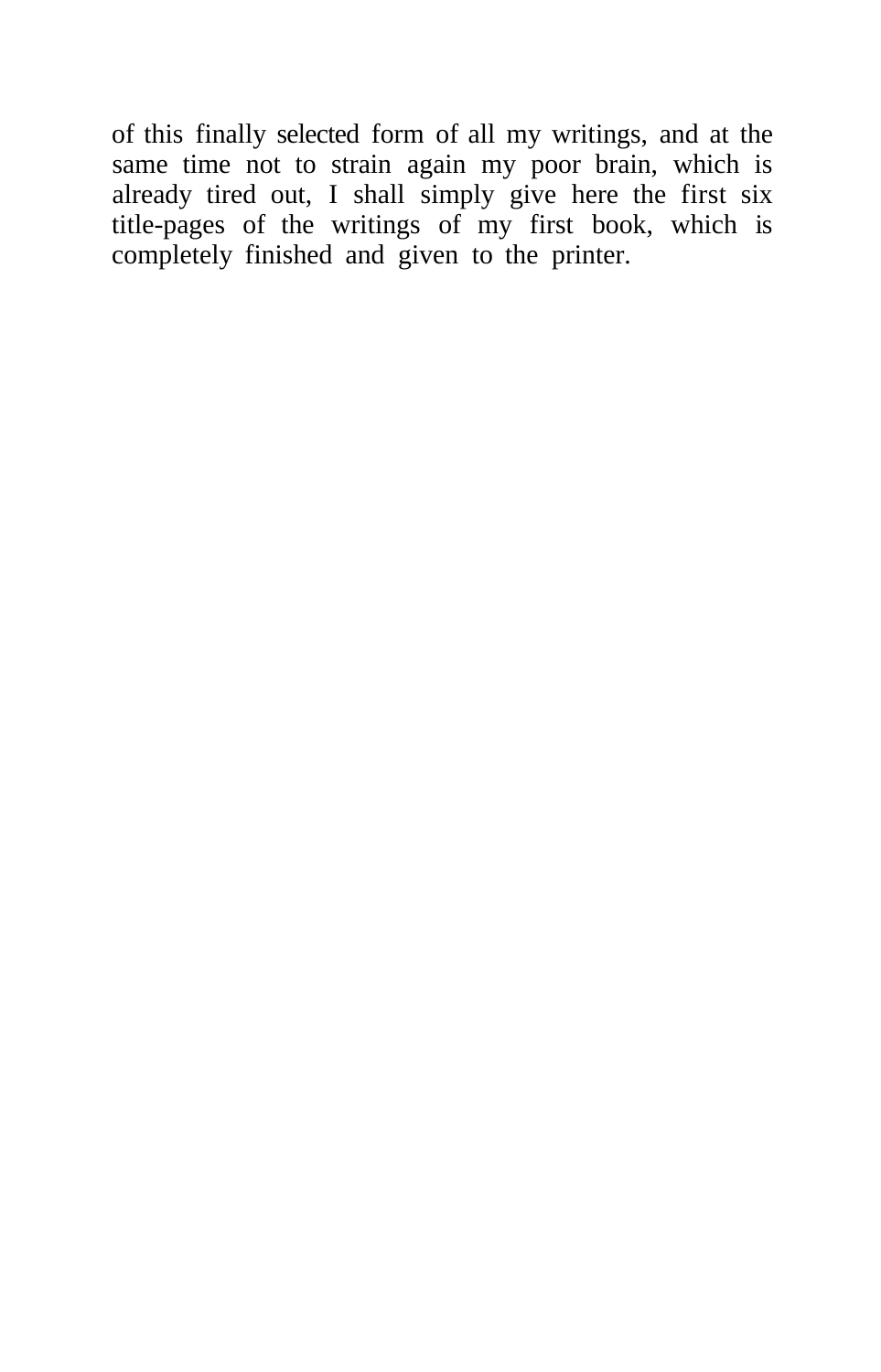*First page* 

### G. GURDJIEFF.

# ALL AND EVERYTHING

*Ten books* 

*in three series.* 

The original is written in Russian and Armenian. Translations into other languages have been and are still being made under the personal direction of the author himself by a group of translators specially trained in conformity with their denned individuality, and chosen according to their understanding of the text of what is translated, and the philological peculiarities of each language.

> PARIS. 1933.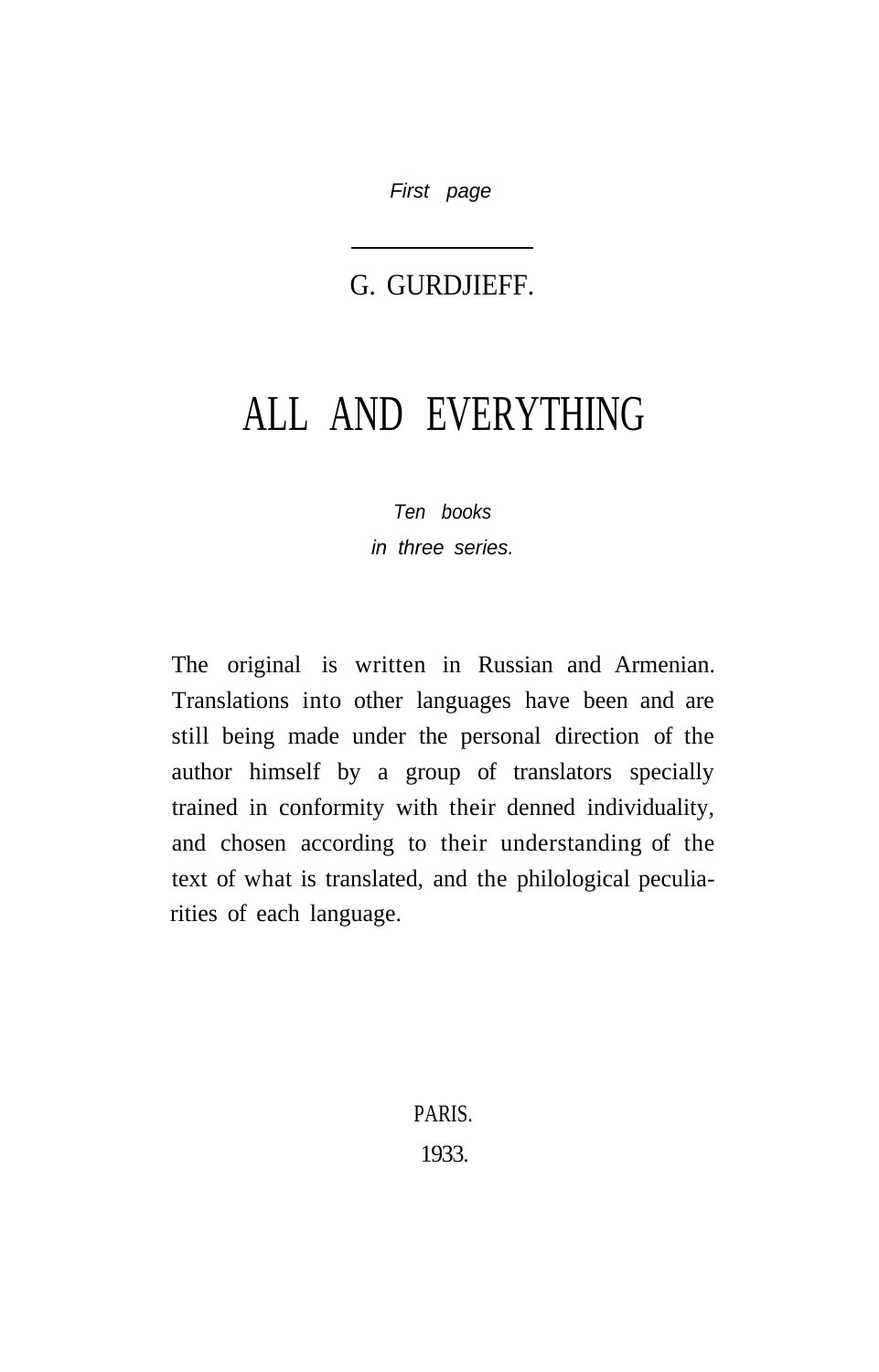#### *Second page*

Everything is expounded according to new principles of logical understanding with the purpose of solving three cardinal problems.

#### **PROBLEM OF THE FIRST SERIES.**

Mercilessly, without any compromise whatsoever, to extirpate from the mentation and feeling of man the previous, century-rooted views and beliefs about everything existing in the world.

### **PROBLEM OF THE SECOND SERIES.**

To furnish the material required for a new creation and to prove its soundness and good quality.

# **PROBLEM OF THE THIRD SERIES.**

To contribute to the arising in the mentation and feeling of man of an authentic and correct representation of the World existing in reality and not that illusory one, which, according to the affirmation and proof of the author is perceived by all people.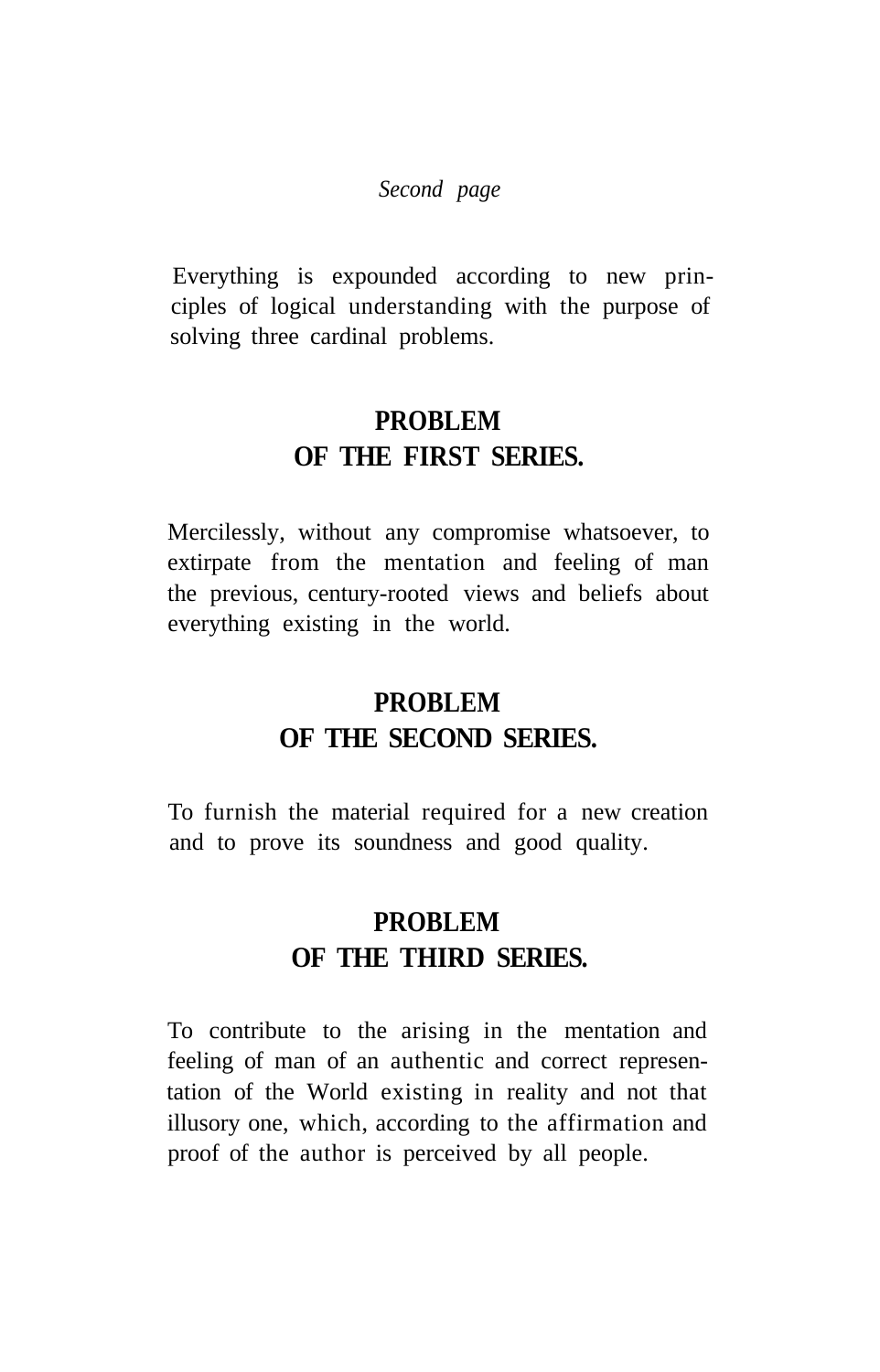*Third page* 

#### FIRST SERIES

In three books under the common title of

# **" AN OBJECTIVELY-IMPARTIAL CRITICISM OF THE LIFE OF MAN "**

**or** 

# **" BEELZEBUB'S TALES TO HIS GRANDSON ".**

#### SECOND SERIES

In three books under the common title of

#### **" MEETINGS WITH REMARKABLE MEN "**

THIRD SERIES

In four books under the common title of

**" LIFE IS REAL ONLY WHEN ' I AM ' ".**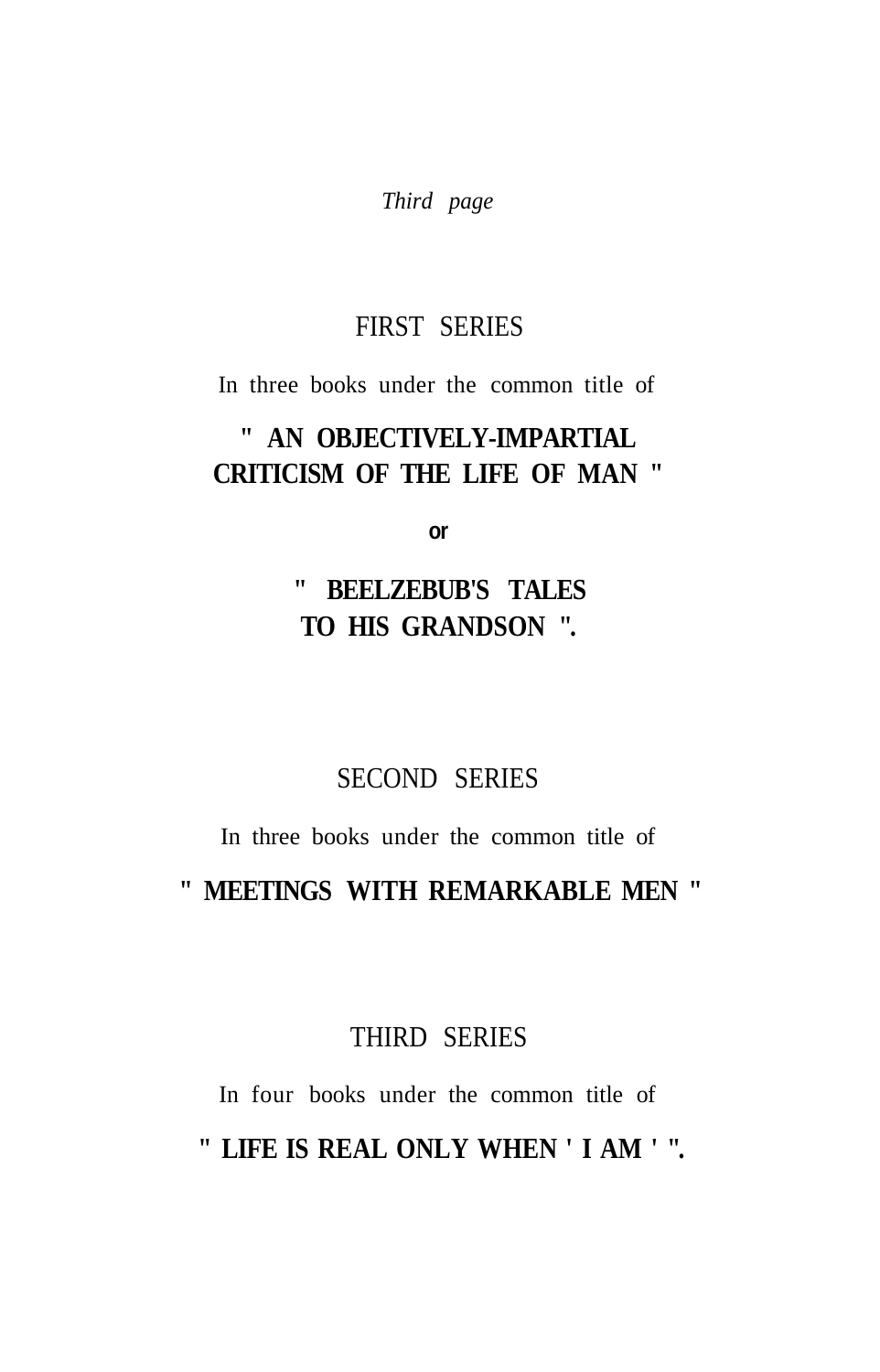*Fourth page* 

# FIRST BOOK

of the series

# "AN OBJECTIVELY-IMPARTIAL CRITICISM OF THE LIFE OF MAN"

or

# "BEELZEBUB'S TALES TO HIS GRANDSON".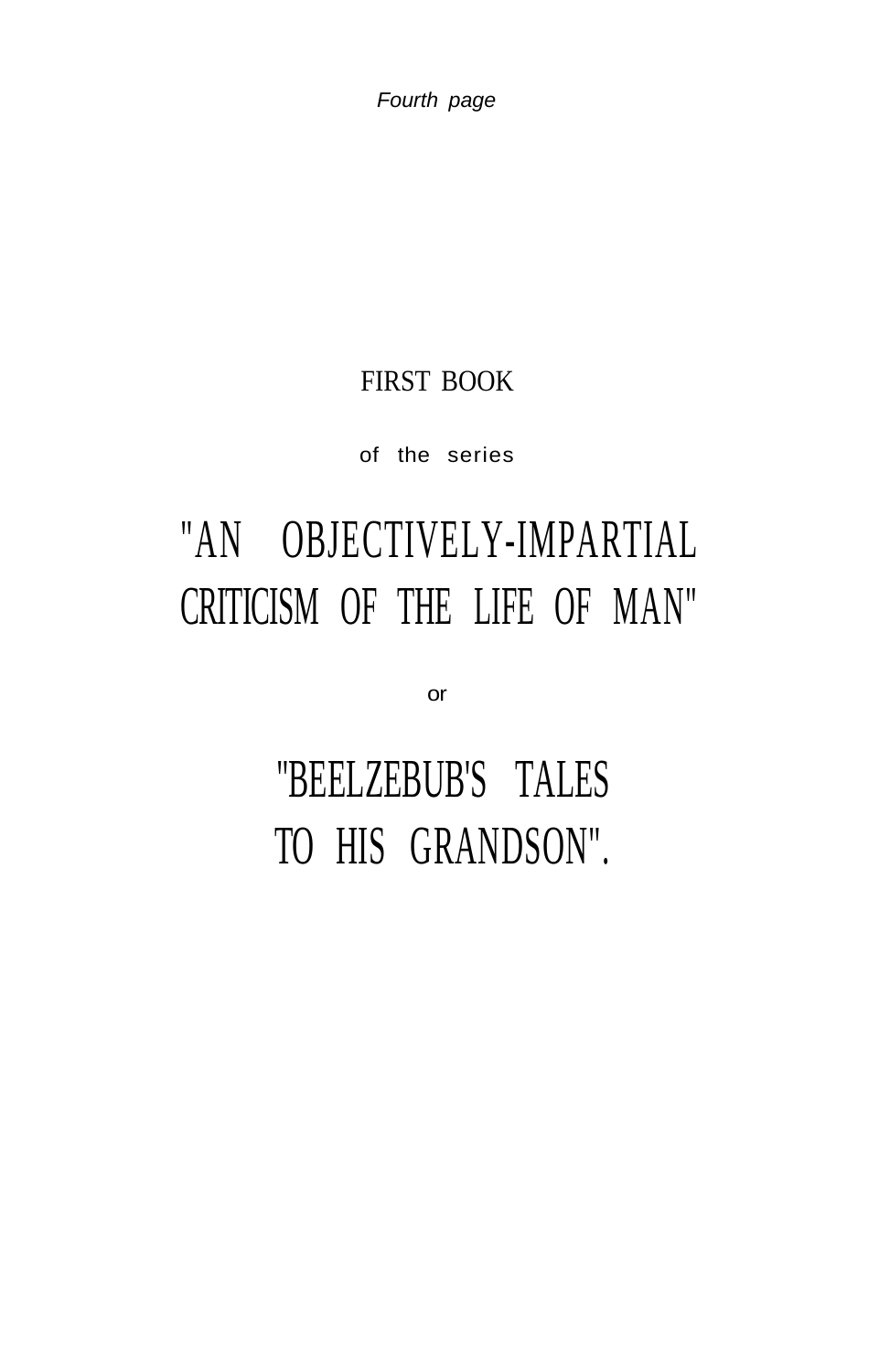#### *Fifth page*

### **Contents of the first series first book.**

- 1 . The Arousing of Thoughts.
- 2. Why Beelzebub was on our Solar System.
- 3. The reason of the delay in the falling of the trans-space ship " Karnak ".
- 4. The law of falling.
- 5. The system of Archangel Hariton.
- 6. Perpetual Motion.
- 7. Becoming aware of genuine Being-duty.
- 8. The impudent brat Hassein, Beelzebub's Grandson, dared to call us " slugs ".
- 9. The cause of the genesis of Moon.
- 10. Why " men " are not men.
- 11 . A piquant trait of contemporary man's peculiar psyche.
- 12. The first snarl.
- 13. Why fantasy may be perceived as reality in man's mind.
- 14. The beginning of perspectives promising nothing very cheerful.
- 15. The first descent of Beelzebub on the planet " Earth ".
- 16. The relativity of Time conceptions.
- 17. The arch-absurd ! Beelzebub affirms that our Sun neither lights nor heats.
- 18. The arch-fantasy.
- 19. Beelzebub's tales about his second descent on the planet " Earth ".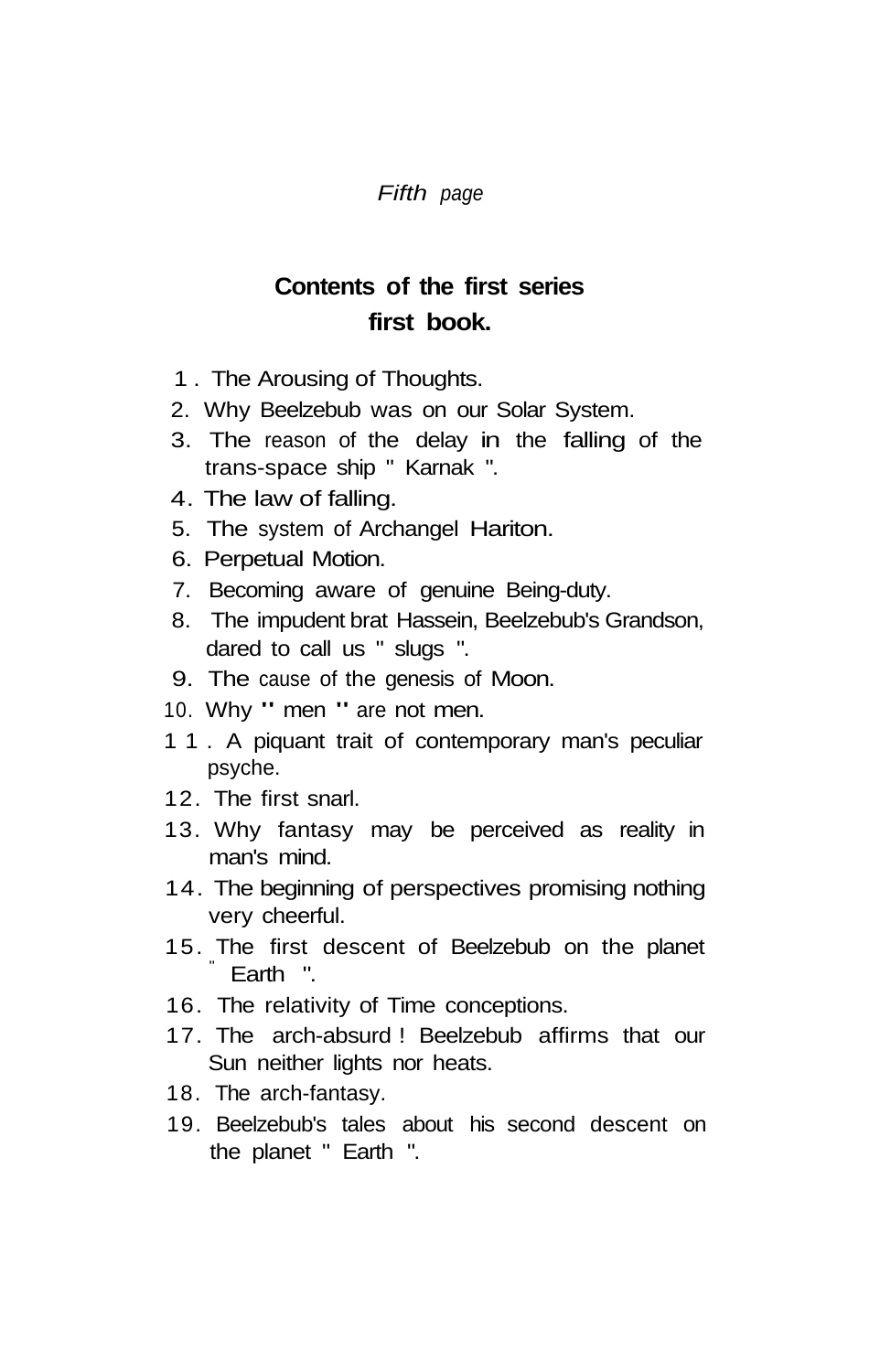- 20. The third flight of Beelzebub to the planet " Earth ".
- 21. The first visit of Beelzebub to India.
- 22. Beelzebub in Thibet for the first time.
- 23. The fourth sojourn of Beelzebub in person on the planet " Earth ".
- 24. Beelzebub's flight to the planet Earth for the fifth time.
- 25. The very Saintly Ashiata Shiemash, Sent from Above to the Earth.
- 26. The legomonism concerning the deliberations of the very Saintly Ashiata Shiemash under the " title of the Terror-of-the-situation ".
- 27. The kind of organisation for man's existence created by the very Saintly Labours of Ashiata Shiemash.
- 28. The chief culprit of the destruction of all the very Saintly Labours of Ashiata Shiemash.
- 29. The fruits of ancient civilisations and the blossom of the contemporary.
- 30. Art.

#### **Contents of second book.**

- 31. The sixth and last sojourn of Beelzebub on the planet " Earth ".
- 32. Hypnotism.
- 33. Beelzebub as a professional hypnotist.
- 34. Russia.
- 35. The alteration of the foreseen course of falling of the trans-space ship " Karnak ".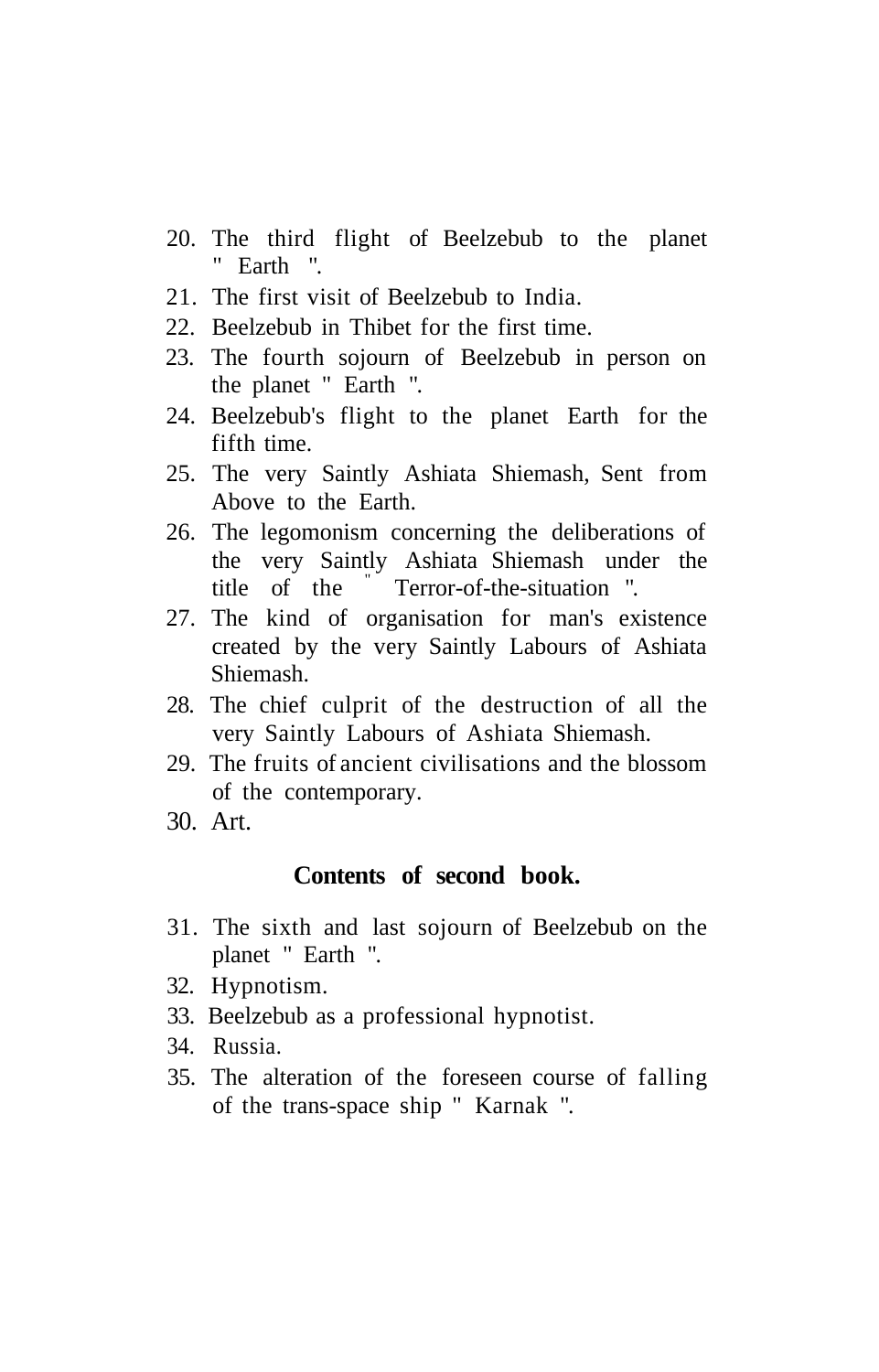- 36. A " wee-bit " more about the Germans.
- 37. France.
- 38. Religion.
- 39. The Holy planet " Purgatory ".
- 40. Beelzebub's tale of the way in which people learnt and again forgot about the fundamental cosmic law " Eptaparabarshmock ".
- 41. The Bocharian Dervish—Hadja-Asvants-Truff.

#### **Contents of third book.**

- 42. Beelzebub in America.
- 43. Beelzebub's opinion about the process of man's periodal and reciprocal destruction.
- 44. In the opinion of Beelzebub man's usual understanding of " justice " from the objective point of view is a " damned-mirage ".
- 45. In the opinion of Beelzebub the extracting by man of electricity from Nature and its employment for his needs is one of the causes of the shor tening of man's life.
- 46. Beelzebub explains to his Grandson about the meaning of the form and sequence of his expoun ding of his notions about man.
- 47. The inevitable result of impartial mentation.
- 48. From the author.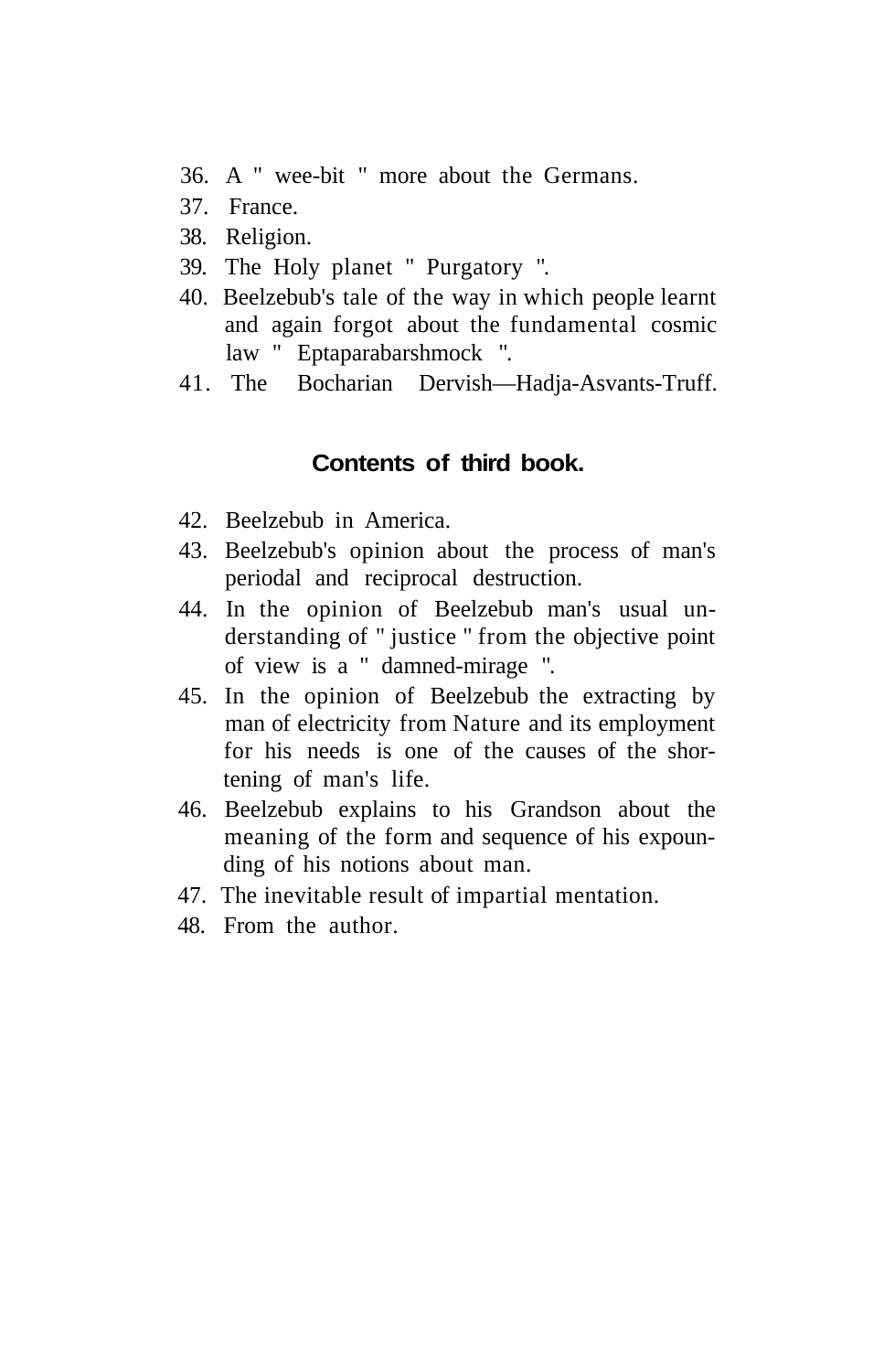#### *Sixth page*

#### *A Friendly Counsel written impromptu by the author himself on delivering this book to the printer.*

According to many deductions made by me during continuous experiments concerning the perception by contemporary people of new impressions from what is heard or read, as well as according to the sense of one saying of popular wisdom which I have just remembered and which has come down from ancient times to our very day formulated thus :

Every prayer may be heard by the Highest Forces And one might get a corresponding reward only if it is uttered thrice :

First—for the welfare or the peace of soul of one's parents ;

Second—for the welfare of one's neighbours ;

And only the third time—for one's own welfare.

I consider it necessary on the first page of this first book which is quite ready for publication to give the following advice :

Read each of my writings thrice :

First time—at least as you have already become mechanised to read all the contemporary books and magazines.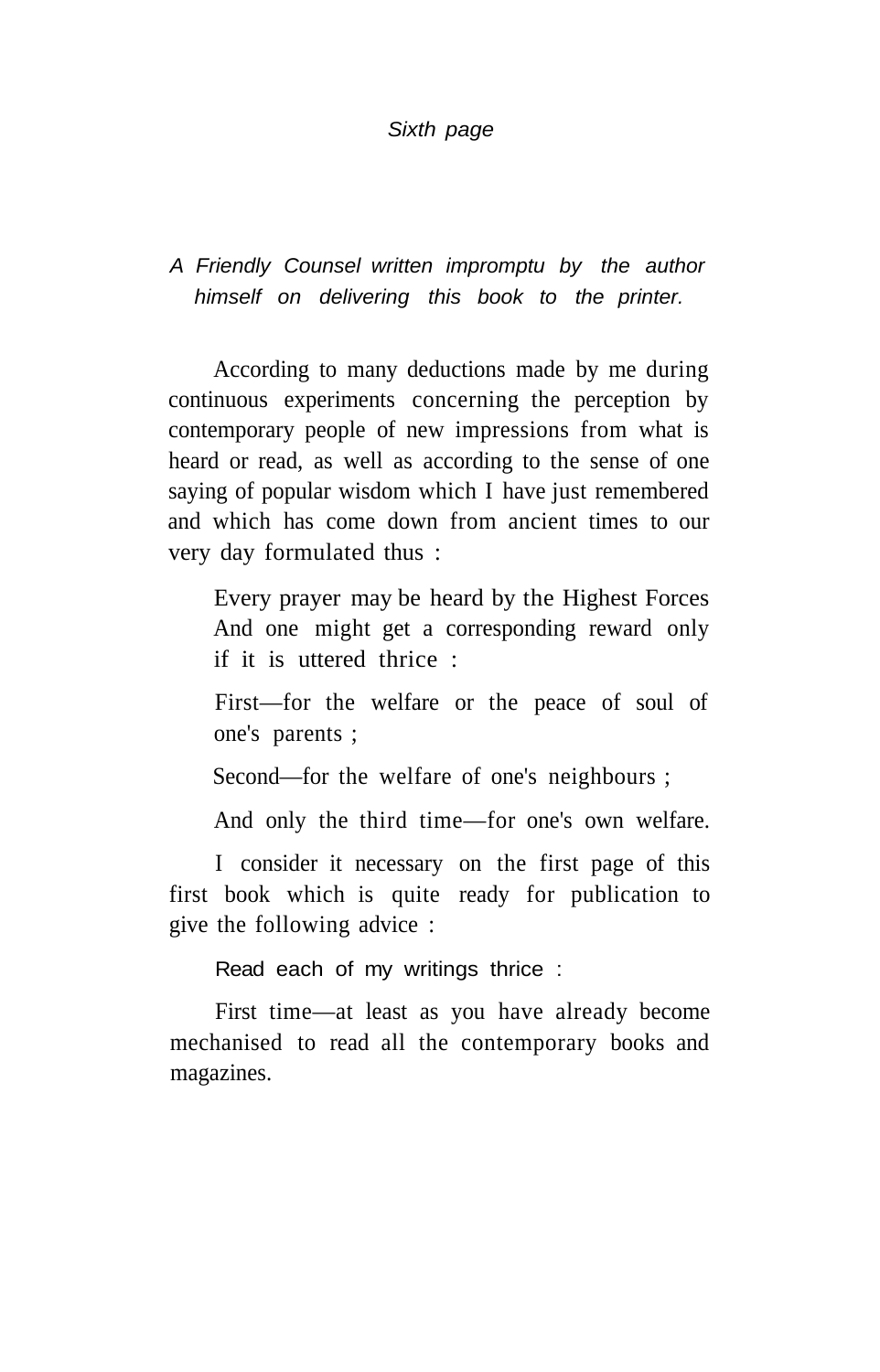Second time—as if you were reading aloud to somebody else ;

And only the third time—try to grasp the gist of my writings.

Only then you may perhaps get your own impartial Judgment peculiar to yourself about my writings and only then could be realised my hope that you, according to your understanding, would profit for yourself by the benefit which I assume and I wish you with all my being.

Signed AUTHOR.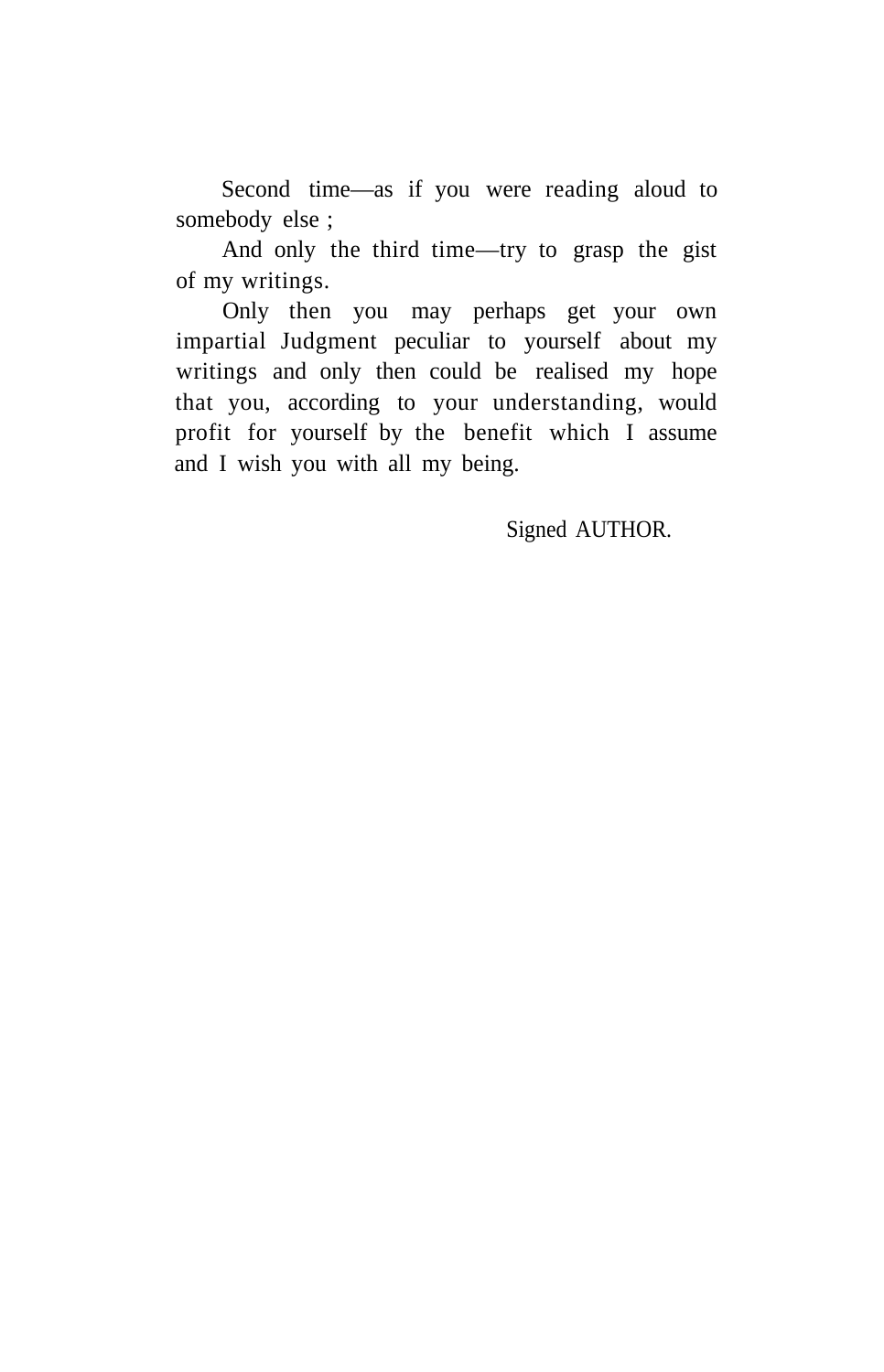Only now, having prepared, in my opinion, by means of everything already set forth in this booklet, a corresponding, so-to-say, " ground-work '' for depicting before the inner eye of every reader different outlines of the essence of this booklet of mine, called by me " The-First-Appeal-To-Contemporary-Humanity ", I consider it right, before other things, to announce in the hearing of all that, although I undertake at last the publication of my writings, I have decided to promote their circulation not by the usual ways, but in accordance with a definite plan worked out by me.

This plan, newly formed by, me consists in taking all possible measures to prevent my writings, with the exception of the first series, from becoming at once property " accessible-to-everybody ".

This decision of mine, made during the last years in the course of my observations of those who listened to the readings of my current work, is the result of long consideration, and is a conclusion contrary to my original hope of the possibility of making some more, generally available contribution to the healing of man's psyche, which has already become, during the last centuries, almost completely abnormal.

In accordance with my decision I resolved to make accessible to the public only three books from the first series of my writings.

With regard to the books of the other two series, I intend to make known their contents in the following way :

The contents of the second series will be made known by means of readings, open to those who have already a thorough knowledge of the contents of the first series. These readings are intended to take place, in the meantime, in so-called circles already existent among many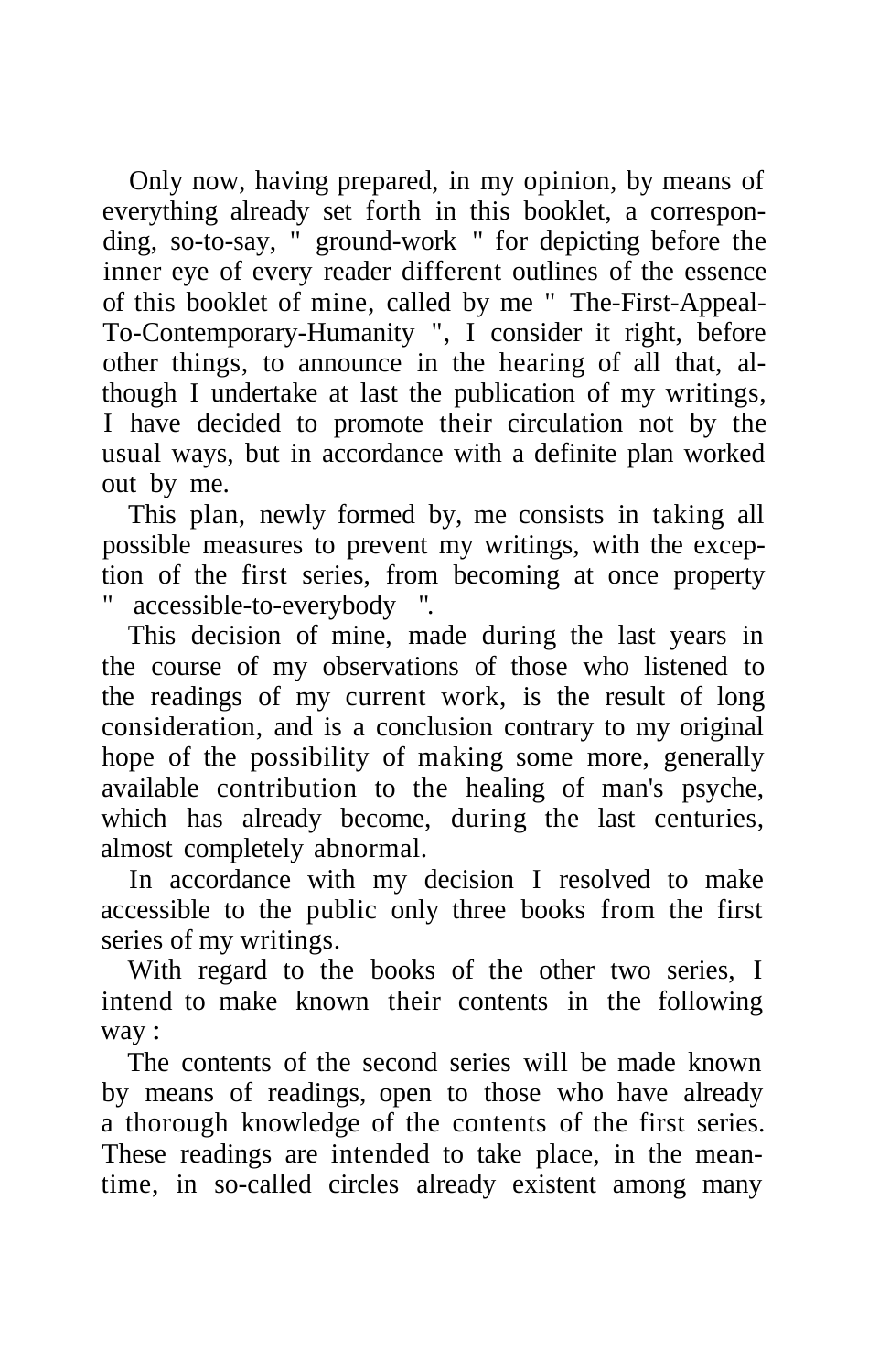large groups of men which are made up of the followers of my ideas.

For this purpose, these already existing " circles ", access to which will be made much easier, will be re organised and there will be opened clubs " of quite a new type, easy of access, and in those places where there are no such " circles " there will be sent specially trained people to arrange readings.

Acquaintance with the contents of the third series of my writings is permitted only to those people who, besides having a thorough knowledge of the ideas exposed in the two previous series, have already begun to manifest themselves and to react to other people's manifestations in strict accordance with my indications set forth in the previous series of my writings.

The merit and proficiency of these people will be judged by some of those who have already been admitted to the so-called  $\overline{\phantom{a}}$  rights-of-imtiates ", according to the code established by me, or, as it might be better expressed, in accordance with the regulations modified by me, which have always existed on Earth among people who, in their search for truth, attained a certain definite Being.

Although I have taken all possible measures for the strict observance of this decision, I do not consider it vain to address a sincere appeal to all readers of my books to help me to the best of their ability in every way to carry out this decision, so that no one interested in my writings should ever attempt to read them in any other than the indicated order ; in other words, he should never read anything written by me before he is already well acquainted with the earlier works, even if someone, with a particular motive, should attempt to persuade him to commence the reading other than from the beginning.

Believe me, you must take my word for it, that the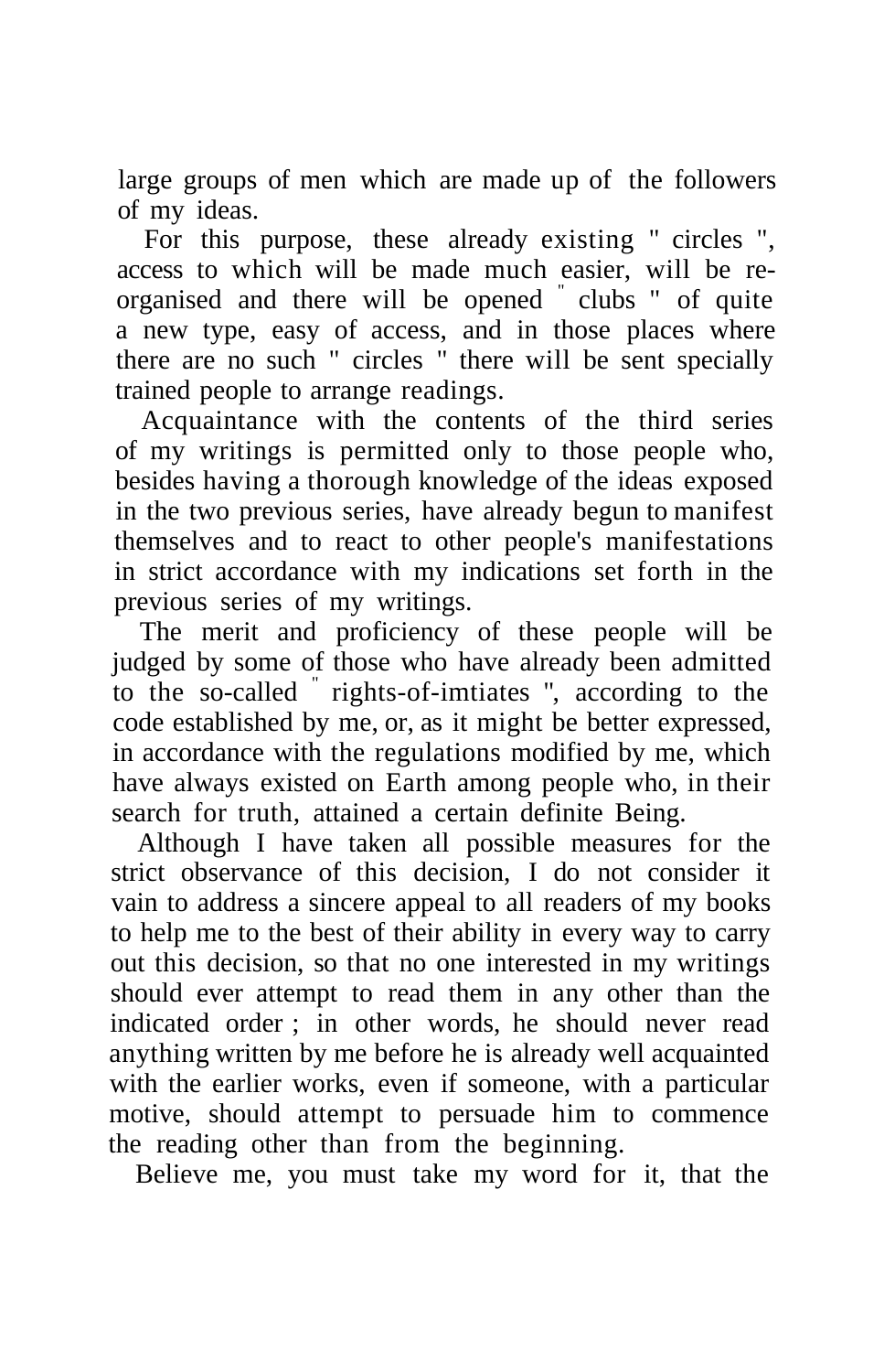exact carrying out of this wish of mine can be of great importance to you and your interests, and I, therefore, particularly stress and insist on it.

I shall not now write in detail of the consequences which will result if my request is not carried out ; these I have elucidated and verified by my own long observation and statistical calculations. I shall only say here that, for certain people, a reading of my writings in any other than the indicated order (no matter if the reader has long been a follower of my ideas or has become one recently), can provoke undesirable phenomena in their general psyche, one of which in particular might paralyse forever the possibility of normal self-perfection.

Now, in order to explain the plan of the publication of my writings, I have mentioned the people who have attained the " rights-of-initiates ", under whose guarantee others would be allowed to become acquainted with the ideas throwing light upon Truth and Reality in the third series ; and to evoke in the reader's mind even an approximative conception of these people and incidentally also of those under whose direction the common readings of the second series will take place, and in order to create, in this way, a right attitude towards them, I find it necessary to say this :

These two different categories of people, with whose co-operation I intend to make known to a wide public the contents of the second and third series of my writings, represent today the possessors of two quite different degrees of so-called '' Being-and-Comprehension ''.

The preparation for their future activity began as a result of two different circumstances which happened accidentally and were connected with my activity.

The circumstances which contributed to the formation of the first group of these people, who have to prove the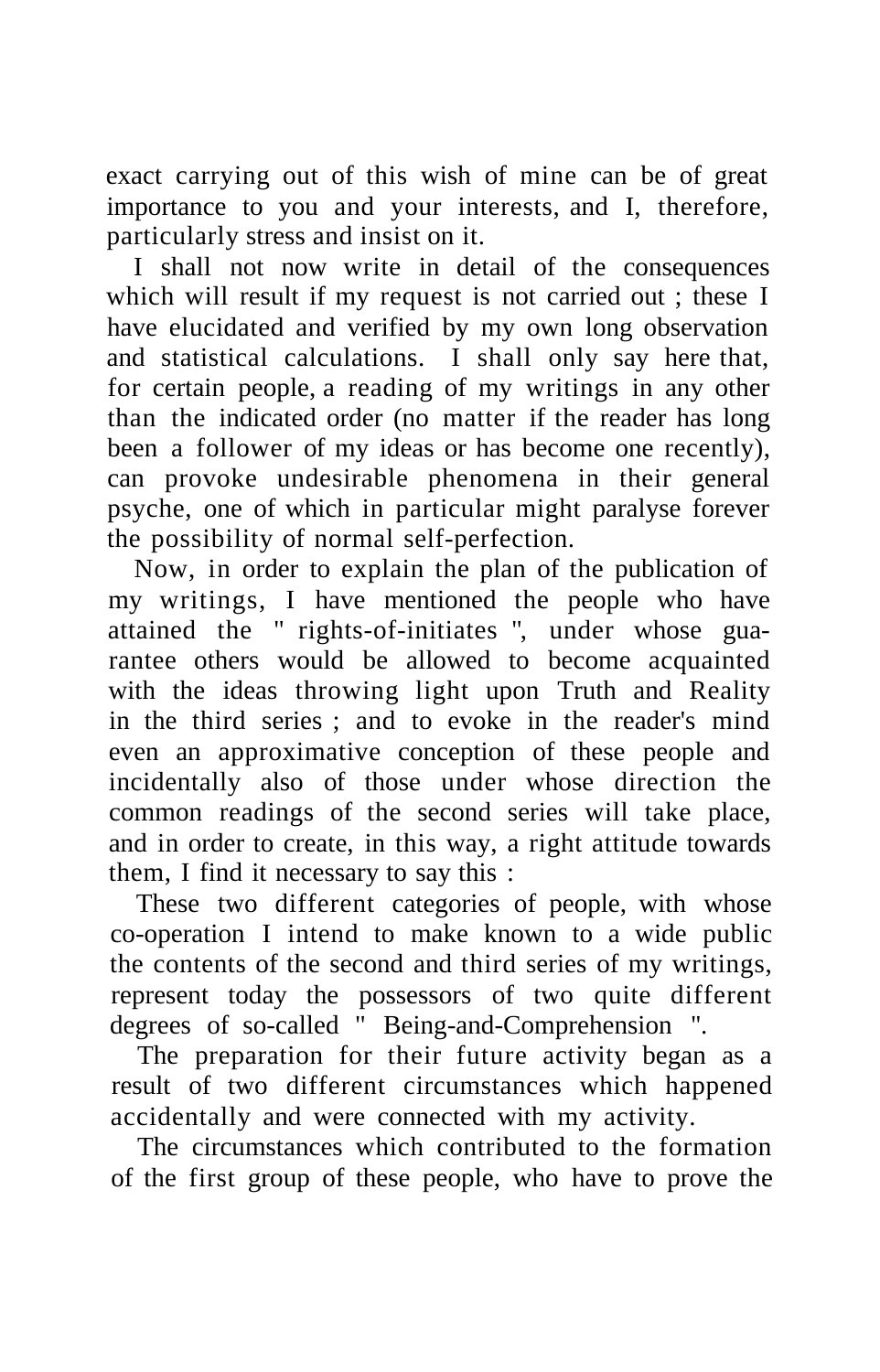worthiness of ordinary people for the right to become acquainted with the contents of the books of the third series of my writings, and who now will be my principal assistants in the new phase of my activity, were the following :

At the very beginning, when I had finally decided to organise the Institute on the principles mentioned already in this booklet, and was looking for a suitable country in which to put this into practice, I foresaw certain possible changes in the conditions of ordinary life and decided therefore, in any eventuality, to confide my intentions to a

brotherhood " (a kind of monastery existing in the very heart of Asia), with a view to securing in certain ways their future co-operation.

As a result of long discussions about all sorts of mutual obligations which, on my side, were chiefly on the grounds of my future religious and moral actions, and, on their side, were on the grounds of guiding, in strict accordance with the means indicated by me, the inner world of people whom I would confide to them, we came to a certain definite agreement.

And ever since, from 1911, when I arrived in the country which was then called " Russian-Turkestan ", and while moving from one town to another, towards Moscow, and coming into contact with different people answering my purpose while preparing everything necessary for the realization of my intentions, whenever I happened to meet, on the ground of my ideas, such people as had data corresponding to my purpose, which purpose was partly connected with my foreseen need of them in the future, I established relationship with them and, after the necessary mutual agreement and after supplying them with all needed, I sent them to that monastery.

During this entire period, and up to the time of my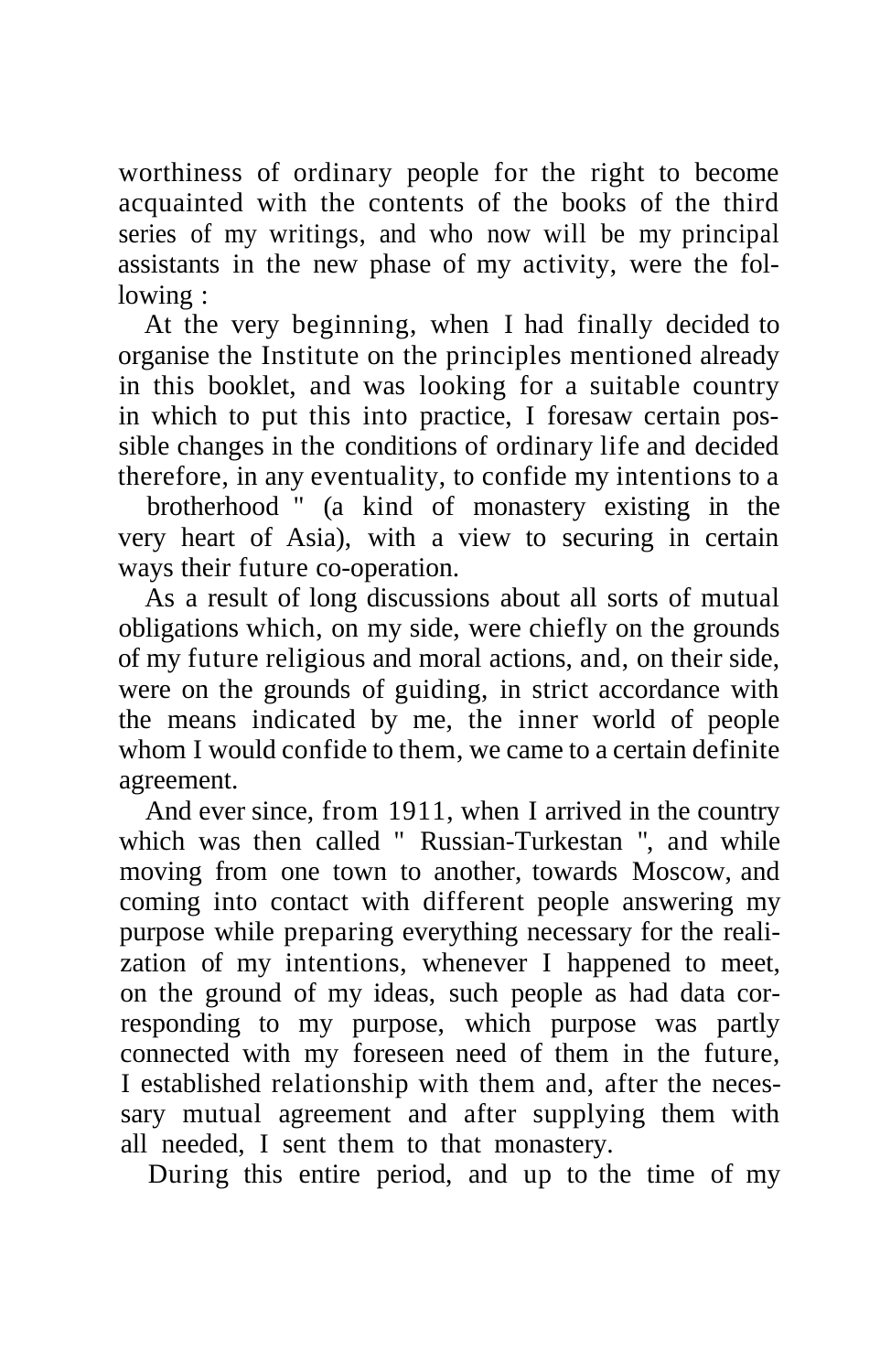aforesaid serious motor-accident, I travelled throughout the whole of Russia, the Caucasus, Turkey, Germany and England, to the place where I finally settled : hospitable France, meeting many tens of thousands of people from almost all the nations of Asia and Europe on the common ground of my ideas ; from whom I selected 27 of both sexes, answering in their data to my purpose, and sent them to the aforesaid monastery.

With the exception of three, one of whom was sent back on account of unworthy manifestations, after, of course, being put under a special " spell " of silence, so that he could not betray what he had seen or heard there, and two of whom died, one a victim of an hereditary disease and the other through an accident which occurred while he was searching for a medical plant, " Santchishook '', all the others, during the entire period, besides fulfilling all the established requirements of that monastery under the guidance of the elder brothers and of some of my former assistants, who paid me occasional visits in the " search-after-truth ", all of them reached a theoretical cognition in all of its details of the essence of the totality of my ideas, and assimilated it practically in their Being, with the aim of their own well merited objective good in their old age.

The circumstances, again very happily prepared in my past for the present, which were the cause of an excellent preparation for people of the second category, with the help of whom, according to my newly-elaborated plan, the Information about the contents of the second series of my books will be given to a larger public, were derived in this way.

When, eight years ago, certain degenerate people, who to the shame of our generation are also called **"** men ", committed against me an act which became, so to speak,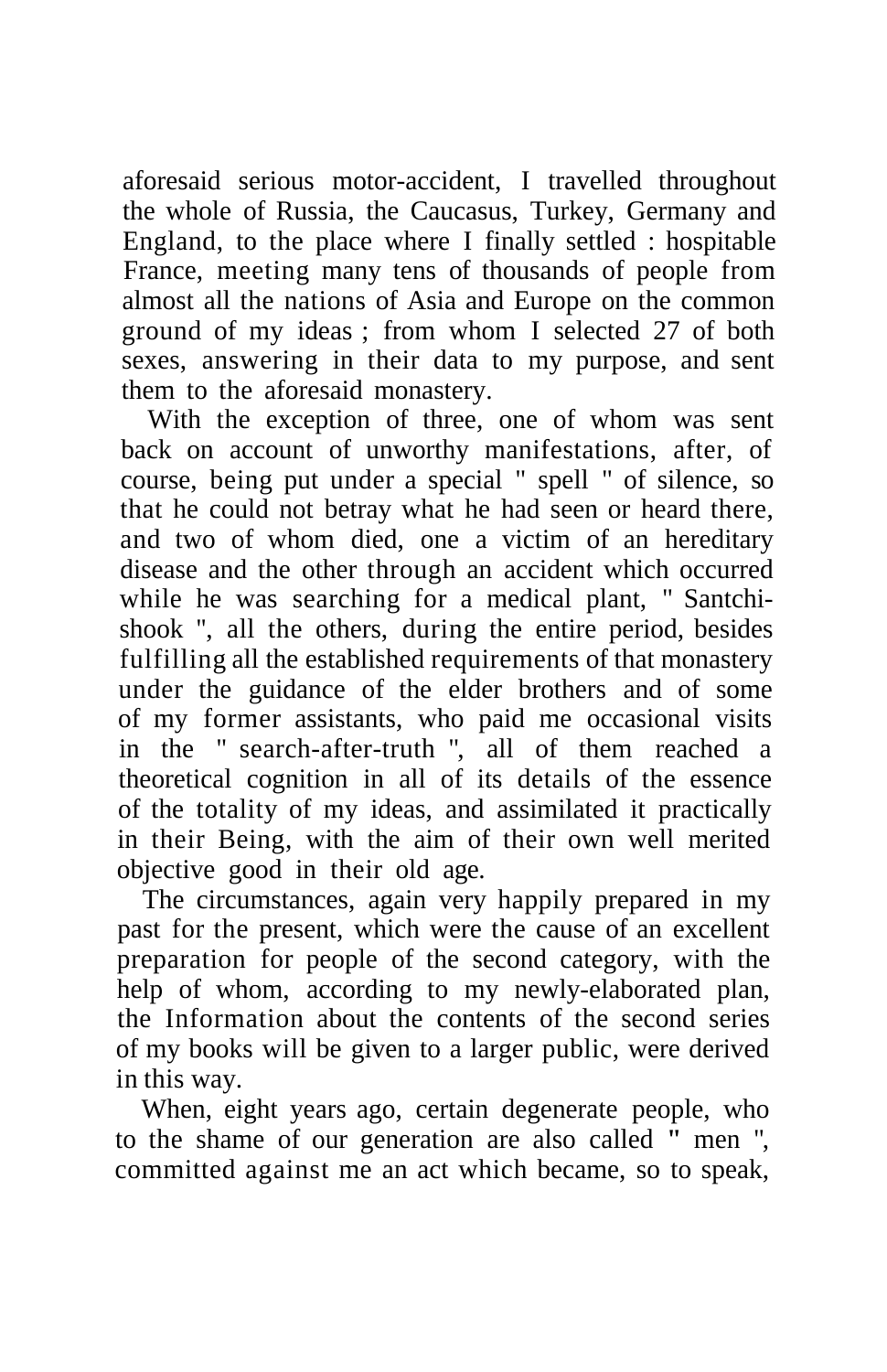the " apotheosis " of their innumerable " good-deeds ", that is, after my serious motor accident, which was known to all who knew me, and when, thanks to various reasons, obviously deriving, according to law, from the objective good deeds of my ancestors and myself, I, contrary to all expectations, did not die, I soon began to liquidate the Institute founded by me and everything connected with it; and when, learning later of the hardships of many of the people who had lived for many years at my expense in the main section of the Institute, as well as in other places where I had expected soon to open new sections, I decided to organize for some of them, and their families, a community-life in one of the States of Central Europe, where life was relatively cheap and more or less suitable for such a purpose.

I organized this community-life for those necessitous people, who, while near me, had behaved scrupulously and more or less meritoriously ; and I joined with them those whom I had met on my way from Turkestan to Paris, and whom, as they were not yet ready, I regarded only as candidates to be sent later to the aforesaid monastery in Central Asia.

Since then, all of them are still living there, and, while fulfilling all kinds of inevitable tasks of ordinary life, continue, on the one hand, to carry out in practice the possibilities they had learnt from me during their stay in the Institute, and, on the other, to acquaint themselves thoroughly with all my current work, copies of which are sent to them regularly.

As very many of the people whom I met in the last two decades would be extremely interested to learn what it was that guided me in determining the worthiness of different people for this aim of mine, and, as at the same time, this knowledge, I believe, might become for some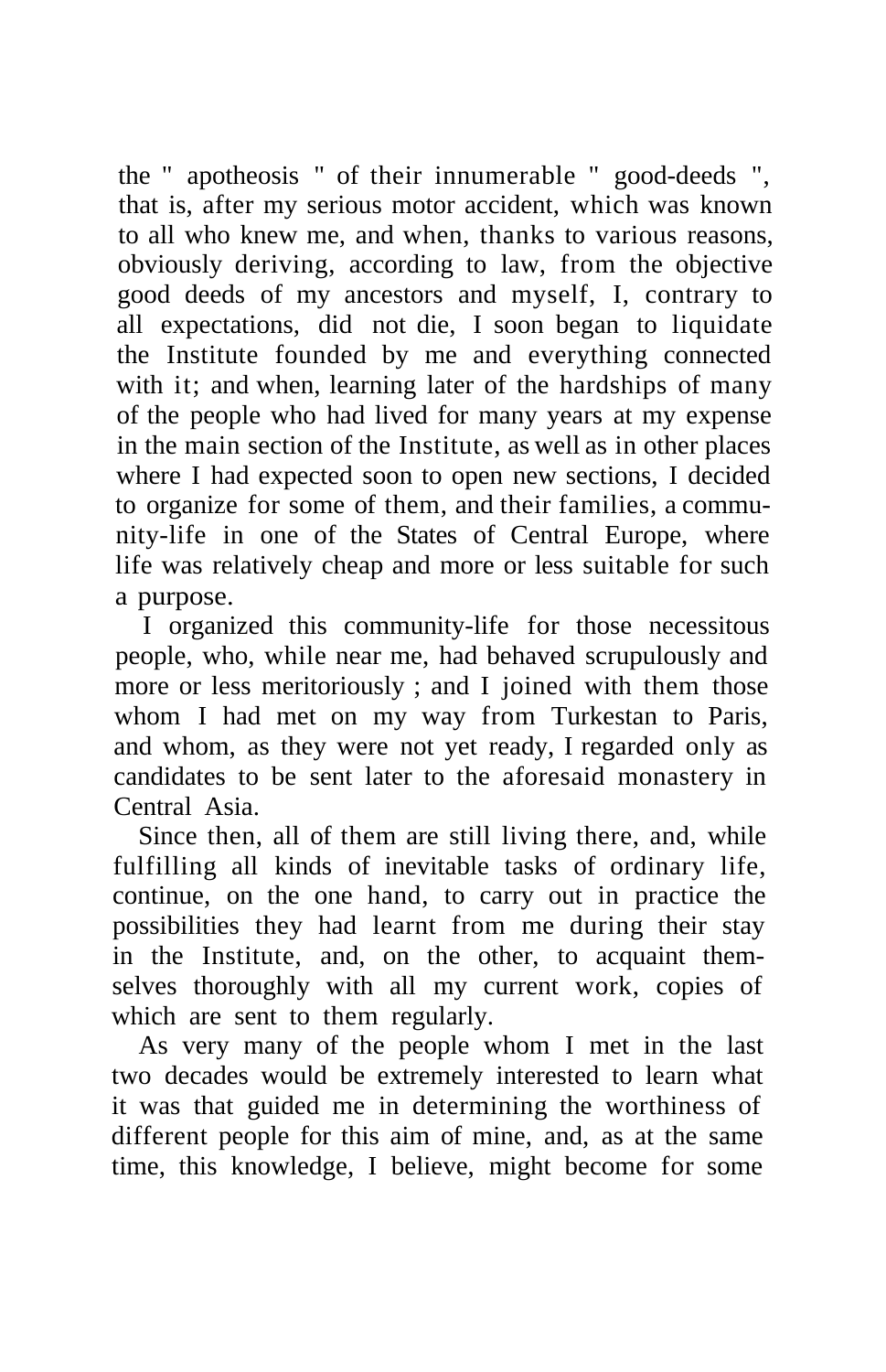of them an immediate incentive factor, making them assimilate at last, although merely for their egotistical benefit, some truth they had learnt from me, I consider it appropriate to state openly here that, from the large amount of data which proved the fitness of these people to me, the principal were the following five :

1) If I established, after-all round observation, that they had had in their individuality, since preparatory age, certain definite starting points for a more or less meritorious life in responsible age.

2) If in their being there were not completely atrophied generally inherited predispositions for the developing in the individuality of factors bringing forth the impulses of " organic-shame ", " religiousness ", " patriarchality ", " the -awareness-of-one's-mortality ", etc.

3) If there was a hereditary predisposition enabling the conscious eradication of previously rooted weaknesses in their individuality, due to abnormal surroudings.

4) If they already gave evidence of having had suitable, established conditions of ordinary life, and had the acquired possibility to attain, according to certain principles, some definite perspectives for the future.

5) If there were present a distinct degree of awareness of their own nothingness ", and the possibility to attain the necessary quality of desire for transforming themselves from such nothingness into the definite " something ", which they ought to be, even according to their own tranquilly meditated understanding.<br>Now, subsequent to the above ground-work ", as

the master-painter would say, I have drawn the general outlines of the very essence of my appeal, and I wish to share with you, and to communicate to you, one of the many definite deductions which I made during my long, impartial observations, in the course of special studies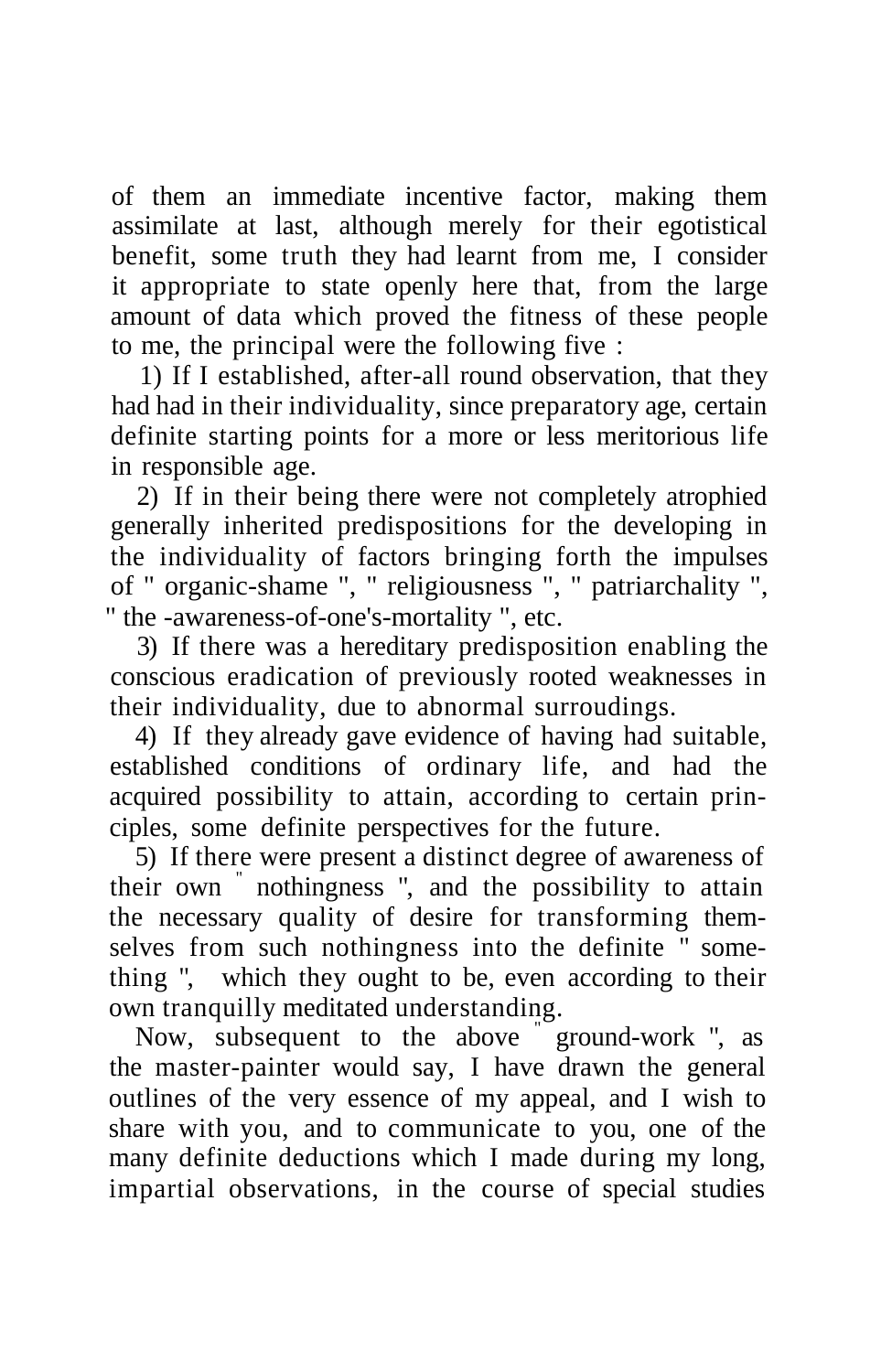of the automatic and sometimes relatively conscious manifestations, of people of the most varying social standing, degrees of innate comprehension, education, race and belief, that is, definite deductions regarding a most pernicious and undesirable factor, and both in the general and in the subjective sense, and one sharply manifested in man's psychic sphere.

For the moment I shall limit myself to mentioning only general information concerning this psychic factor inherent in everyone, which I have verified and elucidated in every possible way, and which amazed me, after appearing to be, at first, relatively insignificant. Later, I shall speak in detail of this factor, as well as of means established by me as a result of my experimental elucidatory methods, which would modify and even destroy completely this undesirable factor with all its consequences.

This psychic factor, amazing to me because of its absolute contradiction to the convictions instilled in me since childhood, as well as to the religious and moral conceptions common to all people today, was observed by me, and later, during the 21 years of artificial life mentioned at the beginning of this booklet, was elucidated in all its aspects, thanks to one of my many principles which I infallibly applied to everybody I met without distinction.

This principle, one of the several I was constantly carrying out during this period, consisted in that I never considered, and under no circumstances encouraged, in the people I met the impulse created by that factor inevitably formed in the general individuality of modern man, the, manifestations of which are known under the names of " Vanity " and " Self-Conceit ", but on the contrary considered myself obliged to adopt a critical attitude towards them, and risked all prosperity depending upon it.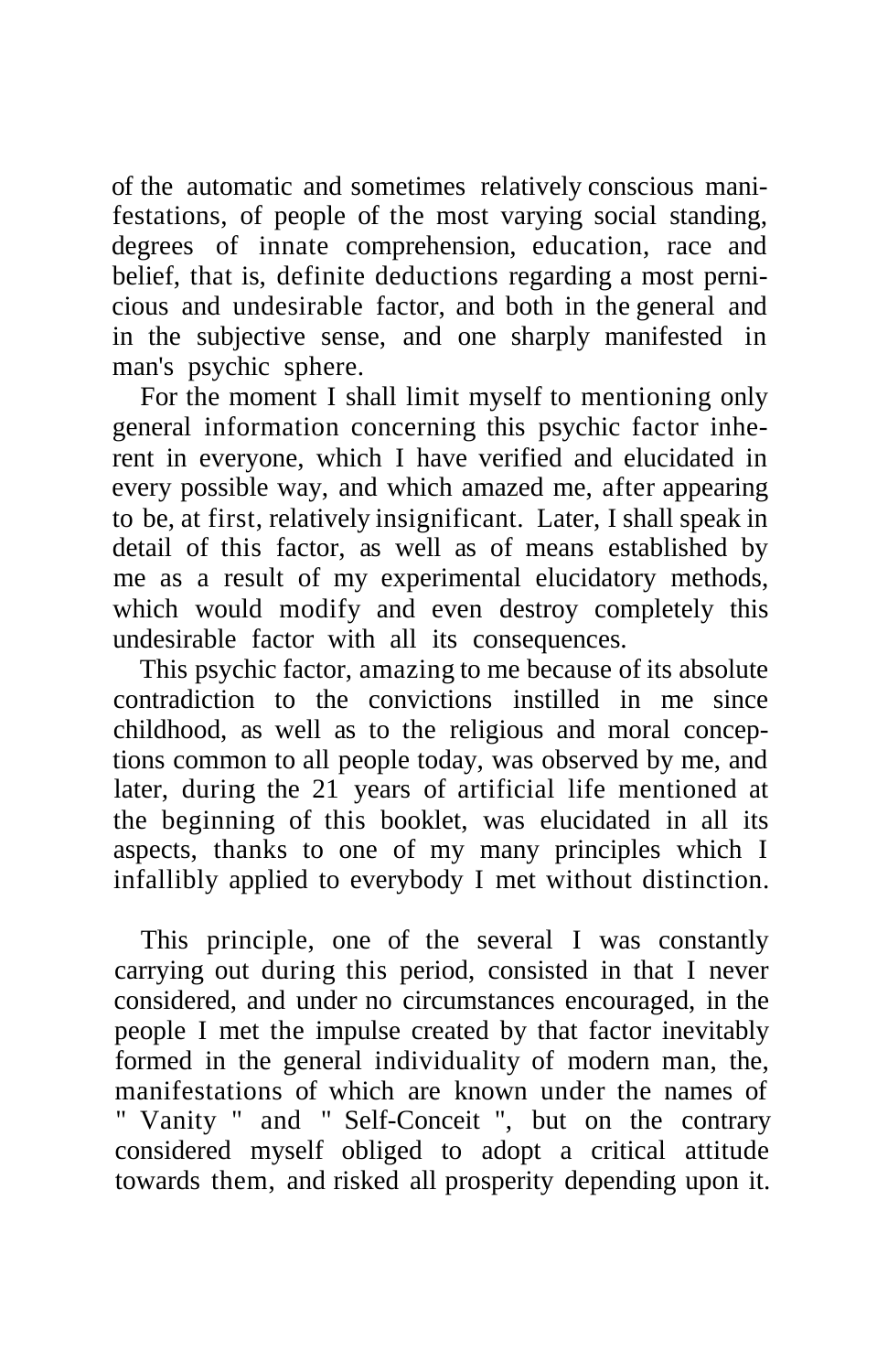In order to make it clear to all readers and to emphasize its importance, I think it necessary to give the reasons for applying the above-mentioned principle during that period of my life.

Long before that period of my life, when I consciously decided, under special oath, for a definite time to manifest myself and react to the manifestations of the people I met in a certain manner, acting for many years, as I have already noted, as professional hypnotist, although I tried as much as possible, while exercising my profession, to keep under the control of my consciousness the undesirable manifestations of my nature, in spite of this, there gradually formed within me, proceeding far beyond the control of my active consciousness, certain automatic influences upon people around me during their waking as well as their hypnotic state.

On account of this, there soon began to become really perceptible to my awaking consciousness various consequences, irreconcilable with my nature, of this automatic influence over people, which often evoked in me remorse of conscience ; and therefore, in working out the programme of my life. which was to be my guiding principle for the future, and of which the fundamental and chief task was that I always, in the course of this predetermined period, in all the inner states of my organism, ought to " cultivate " inwardly and manifest towards everyone I met the feelings of love, pity benevolence, etc., I also decided to include the above-mentioned principle, because its application to life, although mainly to serve my special aim, constituted, in my opinion, at the same time, a part of my inner benevolence towards people.

In this way, creating in my consciousness, which had previously acquired a good stability, not without unceasing struggle with the weaknesses inherent in my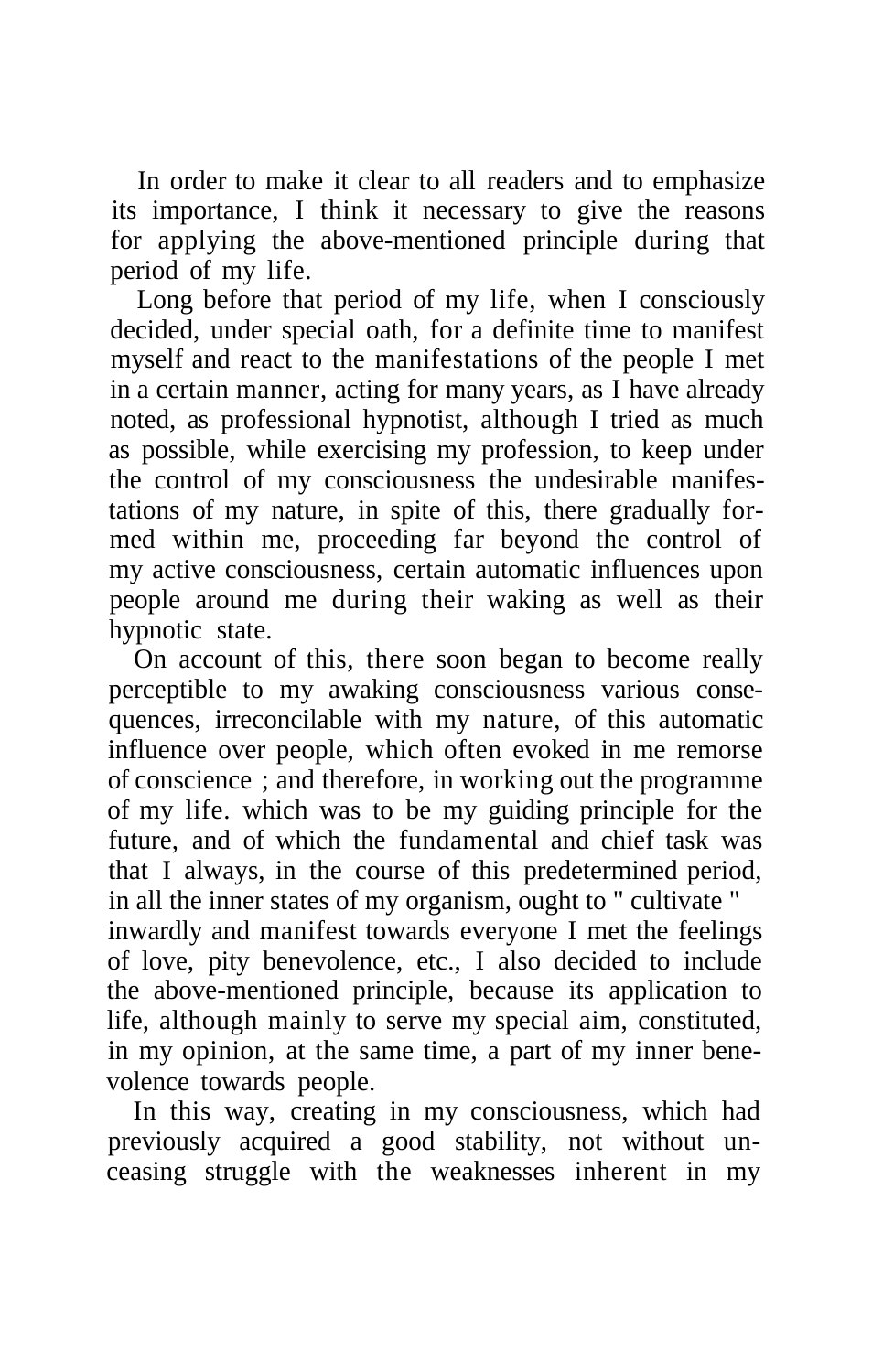nature, I maintained almost always in relation to everyone I met without distinction the aforesaid benevolent impulse ; helping them, for instance, with useful advice, money, and things essential for life, such as food, letters of recommendation, etc.; as a result, however, of all my observations and enquiries, I most definitely established that all these good deeds of mine did not arouse in them recognition of all my kindness, but, on the contrary, formed in all of them a feeling toward me of evident unfriendliness which was due to the fact that, according to the abovementioned principle, I did not take into consideration and react to the influence of the " variously-tinted " impulses, which arose in them as a result of the psychic factor common to man today.

In all this, the most curious fact, in my opinion, and one capable of rousing in man a great many reflections, is the one established and verified by me in all its aspects, and which appears to be lawful as well, to the effect that if, in relation to any one of those already harbouring against me such unfriendliness, when I deliberately increased my inner benevolence, increasing proportionally, of course, at the same time the aforesaid " fault-finding ", this unfriendliness increased in all cases without exception and reached a manifest hostility toward me.

While speaking about this pernicious factor existing in every psychic state of the modern man, who has been for so many years one of the principal objects of my special observations, I consider it necessary, before stating my final " conclusion ", to say, first, the following :

In the present period of my life, when declining in years, after having had everything to satiety that life can offer to a human being, and having been thereby fully disillusioned in everything, and consequently possessing in the highest degree all data enabling me to be my impar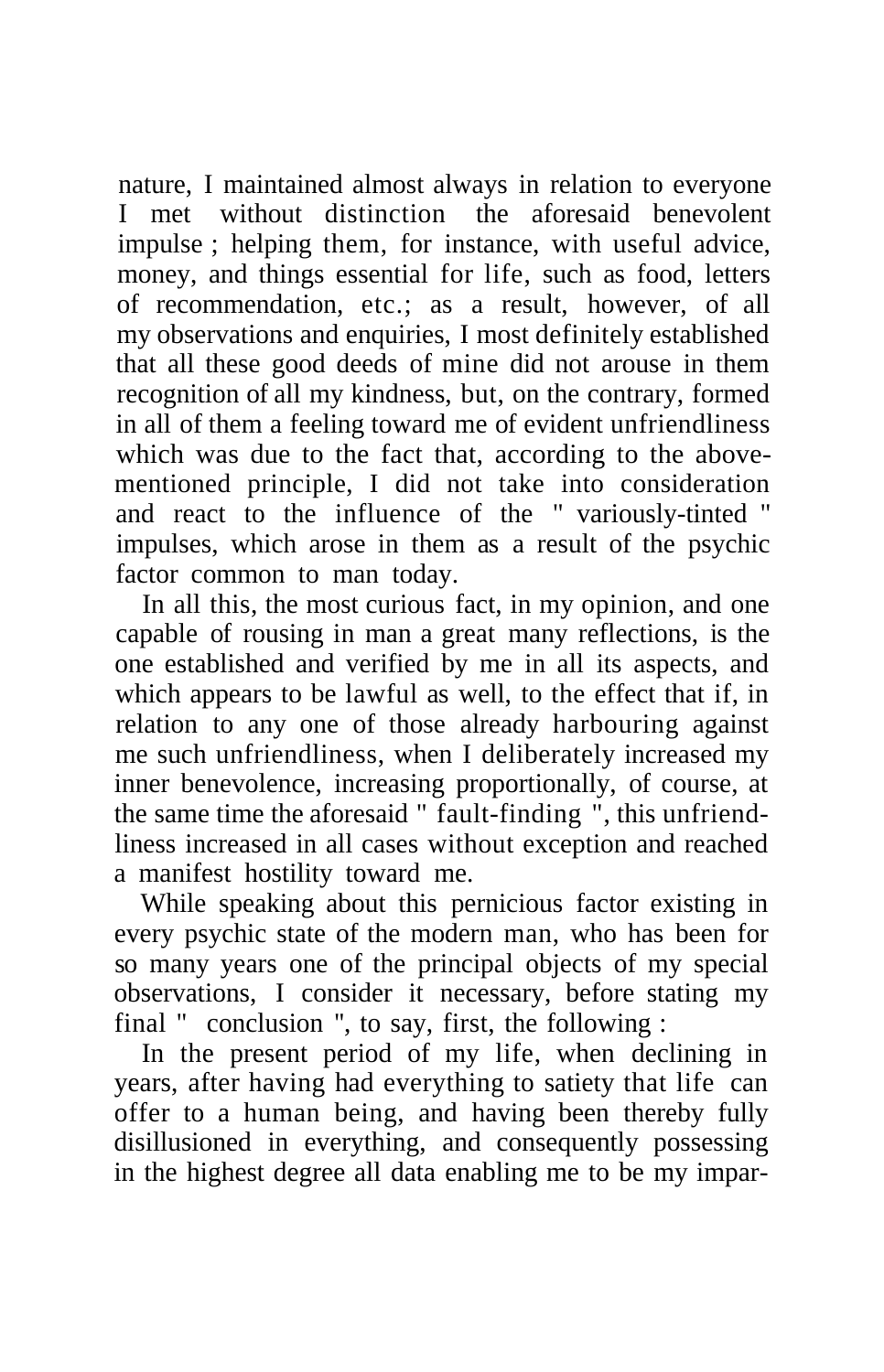tial, I, calling on Heaven and Earth to witness my sincerity and swearing by the peace of my conscience after death, now, based on the convictions established in my consciousness, proclaim in the hearing of all :

The fundamental cause of almost all the misunderstandings arising in the inner world of man, as well as in the process of the communal life of people, is chiefly this psychic factor, which is formed in man's being during the period of preparatory age exclusively on account of a wrong education, and in the period of responsible age each stimulation of which gives birth in him to the impulses of **" Vanity** " and **" Self-Conceit ".** 

I categorically affirm that the happiness and selfconsciousness, which should be in a real man, as well as in a peaceful communal existence between people (leaving aside and not attempting to analyse here the numerous other causes which exist in our lives through no fault of our own), depend in most cases exclusively on the absence in us of the feeling of " Vanity ".

My most sincere wish in this case is that every man, who strives to justify before Great Nature his destiny as a man, and not merely as an animal, that destiny which is alloted to him among the other Beings on Earth, and is such as it ought to be (as I prove logically in the third series of my writings, and affirm without any possible refutation on anybody's part), should see afterwards, in his endeavour to discover the sense of my writings and in the new institutions I expect to found, first of all the possibility of finding in them various means of helping him to eradicate from his entirety those data fixed in him, the totality of which gives birth to every variety of the feelings of **"** Vanity ".

And with a view, on the one hand, to characterising —for the preparation, so to speak, of " fertile soil "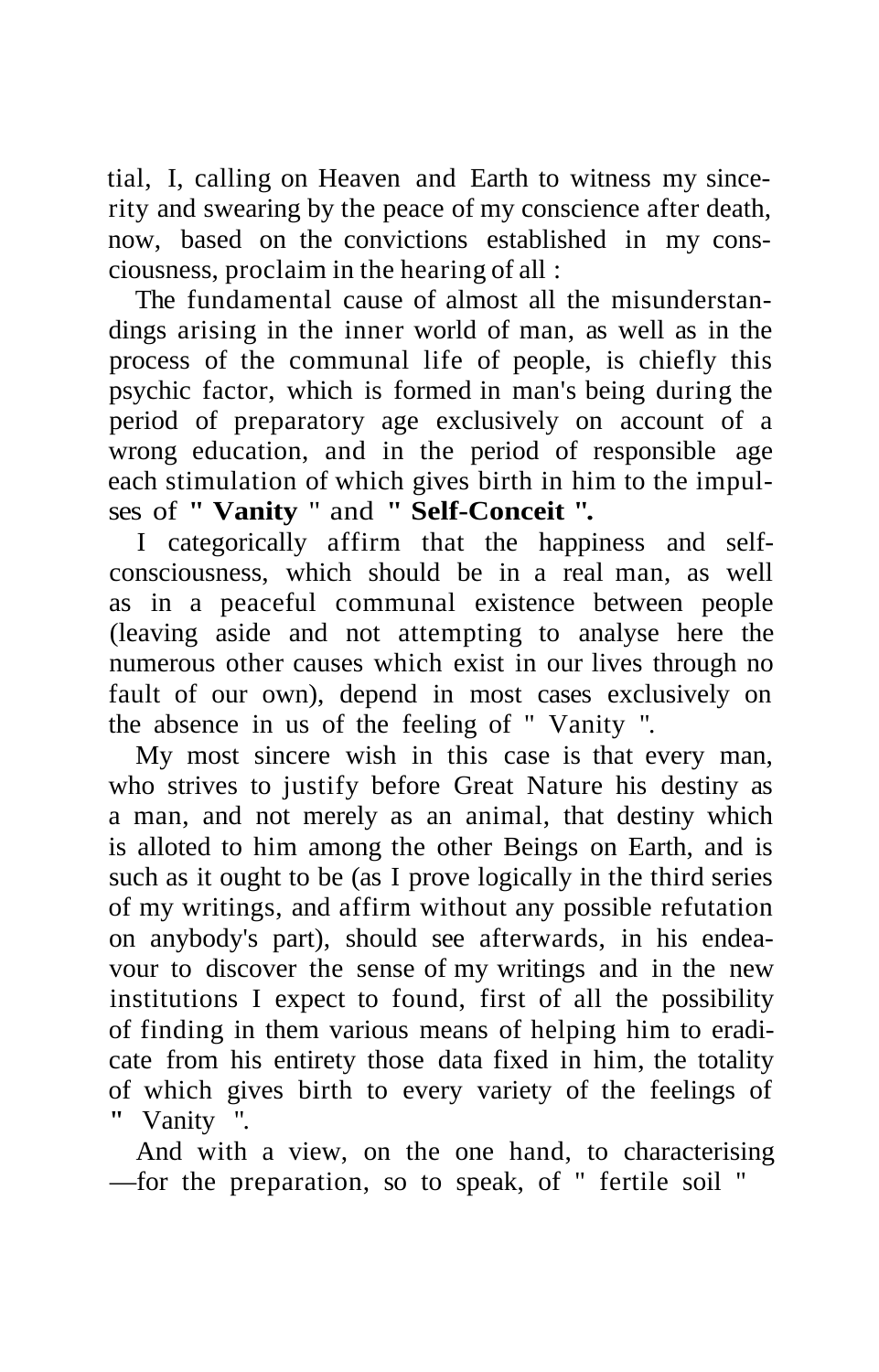enabling readers all the better to grasp my subsequent appeals—my perpetual, as it might be called, " maniacal striving " towards the solution of all as yet obscure " theandrologlcal " problems, and, on the other hand, in order to make my readers understand more clearly the real significance of the presence in men's inner world of factors contributing to a conscious or even an automatic cultivation of good impulses towards other people, from which impulses rise all sorts of consequences contradicting the usual conceptions of men—that is, impulses idealized and professed by all religious doctrines which have existed and still exist on earth, as well as by the morality which the ages have forged in man's life,—I consider it useful or even necessary to confess here that to have the possibility of explaining to myself in more detail the results of the manifestation in human intercourse of a " naked " relationship based on love, pity, trust, sympathy, etc., free from all kinds of evil conventions outwardly established in our life, results that before escaped my attention for some reason, I, from the day I started this my first appeal, up to today, that is, from the 13th of September to the 13th January 1933, on one side began myself to put into practice very insistently, and even with a constant self derision, that religious philosophical principle known by men for centuries, and according to which our ancestors and even some contemporary people who reached, thanks to their good life, a certain degree of self-consciousness, dedicated a third of each year of their life—depending on which part would least interfere with the obligation of their ordinary life,—for self-perfection or, as they say, for " saving their souls "; this principle could be formulated in this way **:** ", **To - be patient - towards - every - being - and - not - to attempt - by - the possibilities - in our - power -**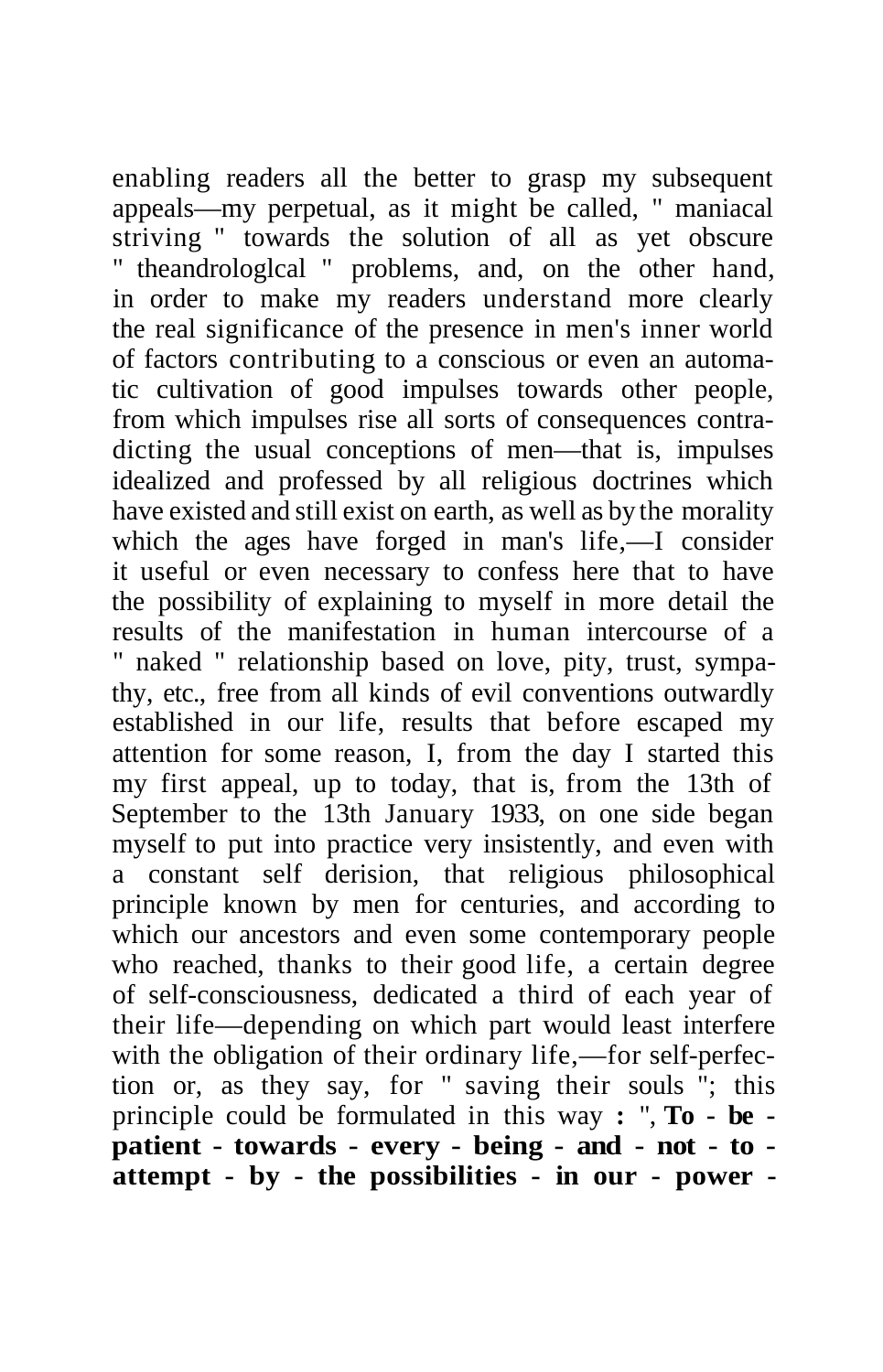**to - alter - the consequences - of - the - evil - deeds** **of - our - neighbours ",** on the other side, I provoked and supported the manifestations of the principle through an artificial influence on the psyche of three other different persons, and I observed thoroughly all the consequences that resulted from it.

The devices of my artificial influence were threefold :

The first I influenced by means of almost uninterrupted, kindly-mtentioned persuasions and conscientious exhortations ; the second I influenced by threats of the terrible future awaiting him, and the third by means of various hypnotic suggestions.

During the same period, in so far as my temporary physical depression, the consequence of serious fatigue, permitted, I still further intensified, in relation to all people coming in contact with me, my inner benevolence, but accompanied it by the strict fulfilment of the possibility set myself as a serious task of always remembering and, in conversations, deliberately manifesting, under a mask of serious irritation, the device have practised since the beginning of my aforesaid Itwenty-one year period of artificial life, and which I have summed up in the phrase :  $\overline{p}$  **To - quarrel - ruthlessly with - all - manifestations - dictated - in - people by - the - evil - factor - of - vanity - present - in their - being."** 

As to the facts I established at that time, I verified in all their aspects all the new facts which derived from that, so-called " contact of inner worlds ", and I shall speak about them in some subsequent appeals I intend to publish, but I should like, in the meantime,—with reference to the last of my special observations and verifications, which I conducted, of course, also with a view to preparing for our descendants the factual material for the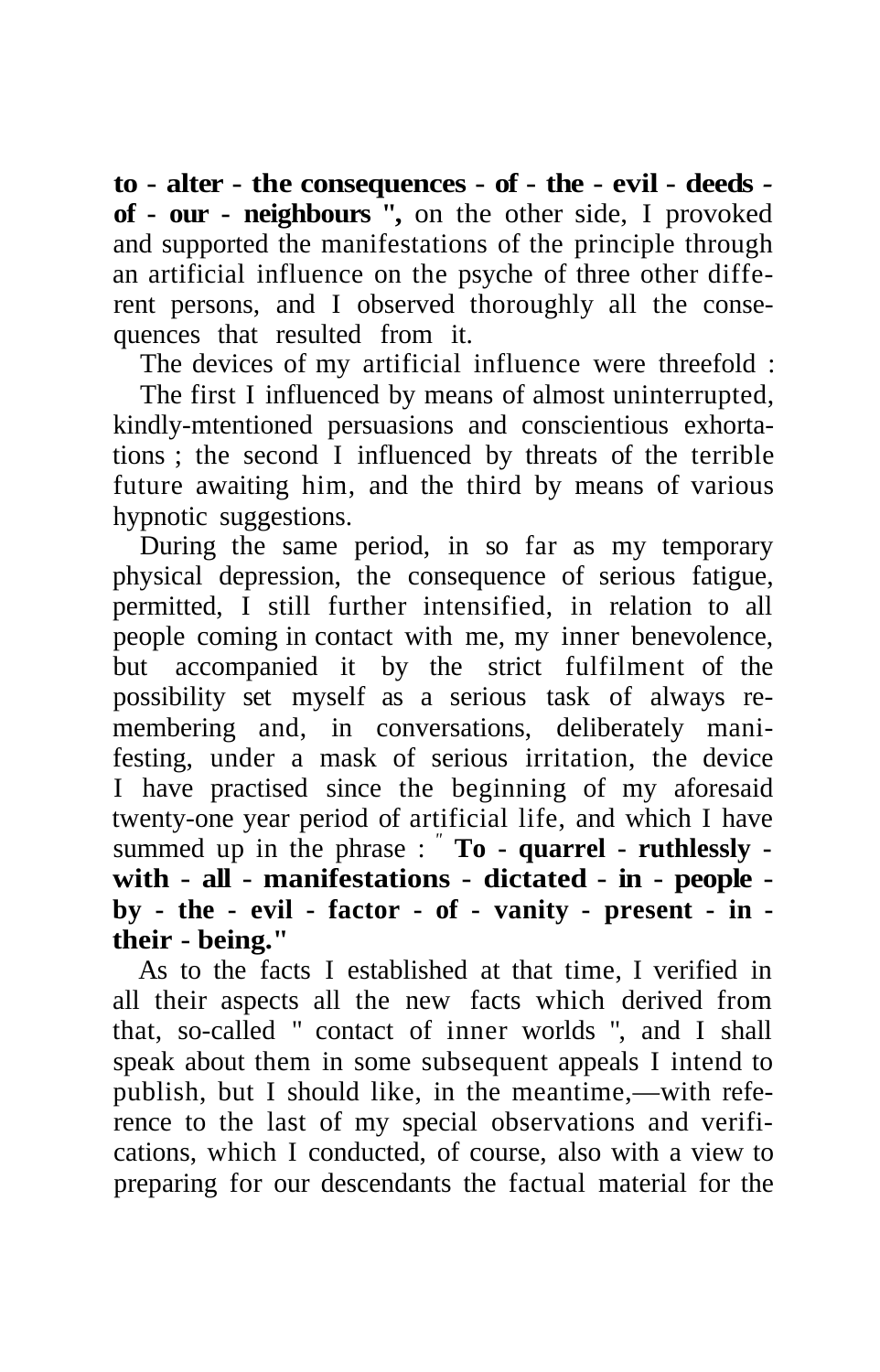right inculcation and understanding by them of the real and true meaning of the psyche of their neighbours " and fellow-men, unfortunate creatures, too, on account of their lack of will-power and of real, objective reason, so that they, i. e. our descendants, unlike us who, as people of our times, have already become, by reason of the abnormal environment, almost simple and automatically-vegetating animals, whereas we should be real God-like creatures capable of entering into and understanding the position of others,—to give an approximate explanation in this my first appeal of one original " elucidatory experiment '', attempted by me during the last months, and to confess yet another and new categorical decision, brought forth by the consequences of this very psychological experiment, and to the fulfilment of which decision I intend to proceed immediately upon the completion of all my writings.

I should like to speak of this experiment here and even to confess my categorical decision in this matter, in particular, so that there may arise—in the mentation of the many people who have met me on the ground of my ideas, but who still persist in vegetating on Earth, and on whom I then wasted much time without benefit for either them or myself, chiefly on account of their criminal laziness, time which did not suffice, as it was, for my very important current affairs on a world scale—some shock of such intensity as to permit the formation in them finally, even if automatically, of some other form of " thinking-andfeeling " more proper to man.

I must state, first of all, that when, during these last months, I was working on this first appeal of mine while simultaneously looking through my first series of writings, which were ready for print, there arose the necessity of elucidating for myself the aforesaid detailed results eluding ordinary observation as to the existence in man's inner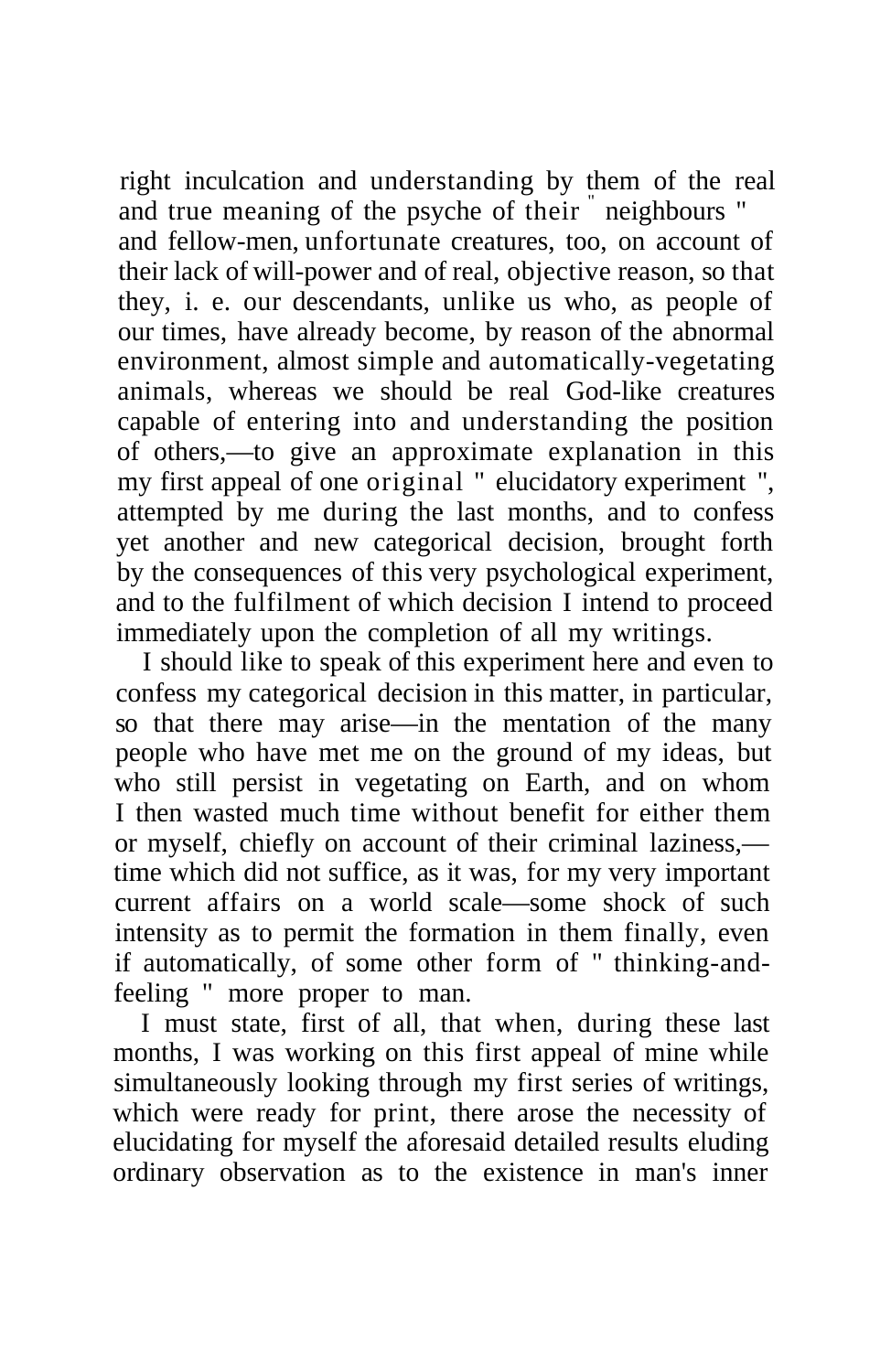world of all sorts of altruistic strivings towards other people, therefore, taking into account the resulting situation, namely, that there were almost no people left about me essential for my general experimental elucidations, which was the consequence of the decision I had been applying over a period of years to limit the circle of people seeking to come in contact with me, I had recourse—in order to have at my disposal once again of the necessary body of various types of people, i. e. to have, as is said, a " wide field for experiment "—to the following measure.

Having decided long beforehand to mortgage, upon the completion of my writings, my two European estates in order that, if upon the completion of my writings, my " collateral-commercial " affairs, as I call them, should happen for some reason, at the moment intended for publication, to be in what is a called a " process-ofincreasing-inertia " which as a matter of fact did happen, I might not be wholly dependent on others, and that I might have the possibility by the help of the money thus realized to put on foot the publication and spreading abroad of my writings as I thought fit, I set about the arranging of this mortgage not as any person more or less familiar with Parisian ways would have done, i. e. by simply entrusting the affair to the nearest lawyer, but, with the intention of forming such on experimental field, entrusted the affair rather to a whole series of special offices existing for this purpose, as well as to private " commission-agents " and " sub-commissionagents ".<br>**Thanks to this, what I think to be my last** "extrava-

ganza ", and with a view to satisfying the same mania, I elucidated for my own benefit—besides convincing myself of the correctness of my strange verification, which absolutely contradicted men's usual conception, that the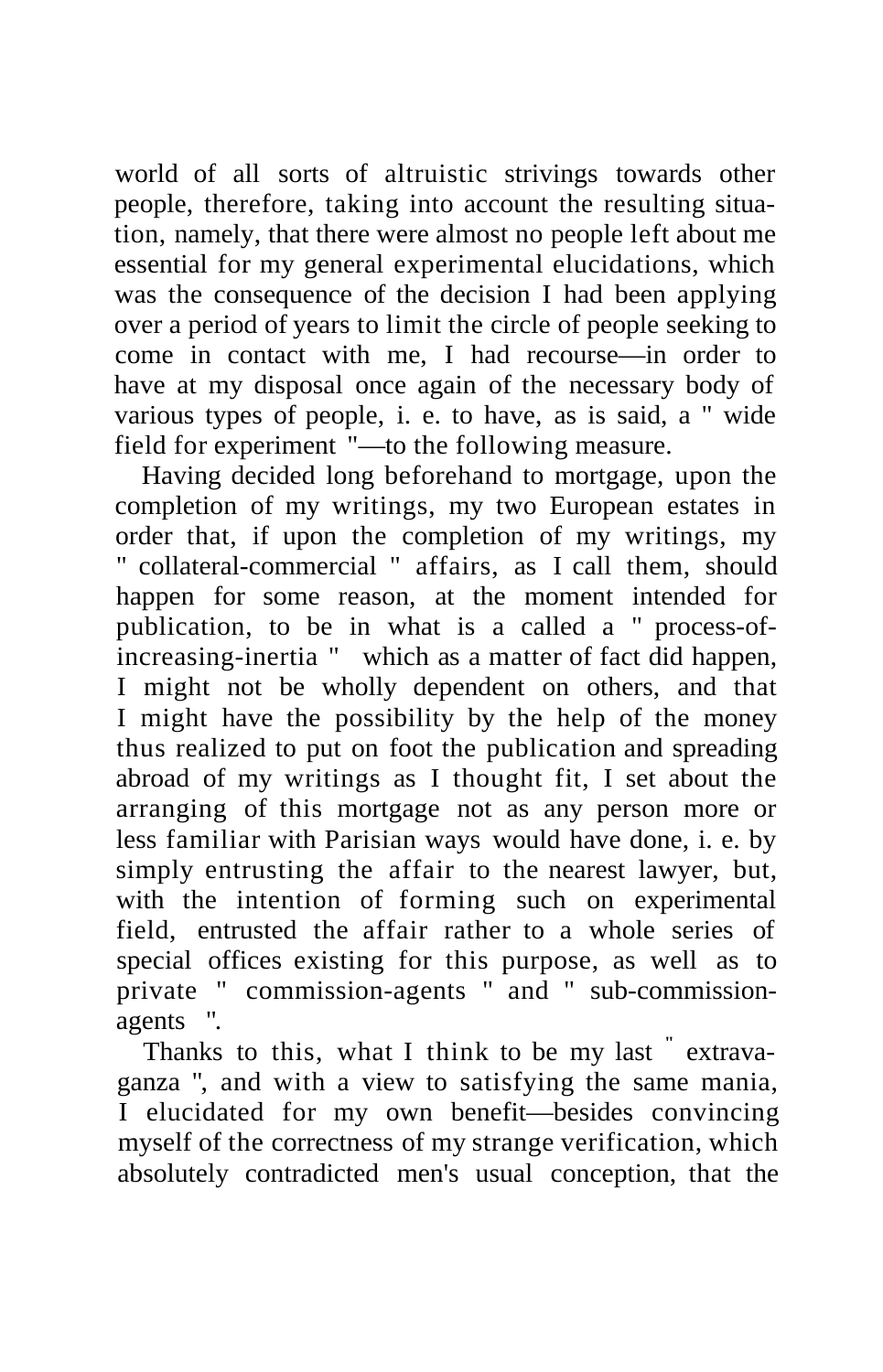force and degree of man's inner benevolence evokes a proportionate degree o f '' ill-will " in others,—a multitude of hitherto unsuspected and new, though slight, and yet very significant and explicative facts, and even, it may be said boldly, I became " stuffed " again with such wealth of purely psychological material that, contrary to my conviction, as well as that of all those who have more or less familiarised themselves with my writings, —a conviction that I had nothing more to write about, as I had already written about everything imaginable, it would, perhaps, have sufficed for my new writer's profession for the remainder of my life, assuming of course that I desired to continue in it.

I was enriched to the maximum with material for writing on a countless number of different themes, capable of composing in their totality an important literary work, more extensive even perhaps than " Beelzebub's Tales To His Grandson ", and called this time, for example,

" Dreams and Fantasies of People in the Twentieth Century ".

Two other sad consequences must be mentioned with reference to my real situation : the first was that I was forced, during that period, to abandon those places in Paris to which I had become accustomed, and to interrupt often in this way the regular tempo of my thoughts, which were devoted to my given task, because, from the day I had recourse to the aforesaid offices and private persons, the expansion of my " experimental-field " began to assume such proportions, as a result apparently of the general crisis, that within two or three days I was obliged to do so for fear of being, so to speak, finally " sucked  $d$ ry "; and the second was in that my extravagant idea cost me in the end a goodly sum of French francs and German marks.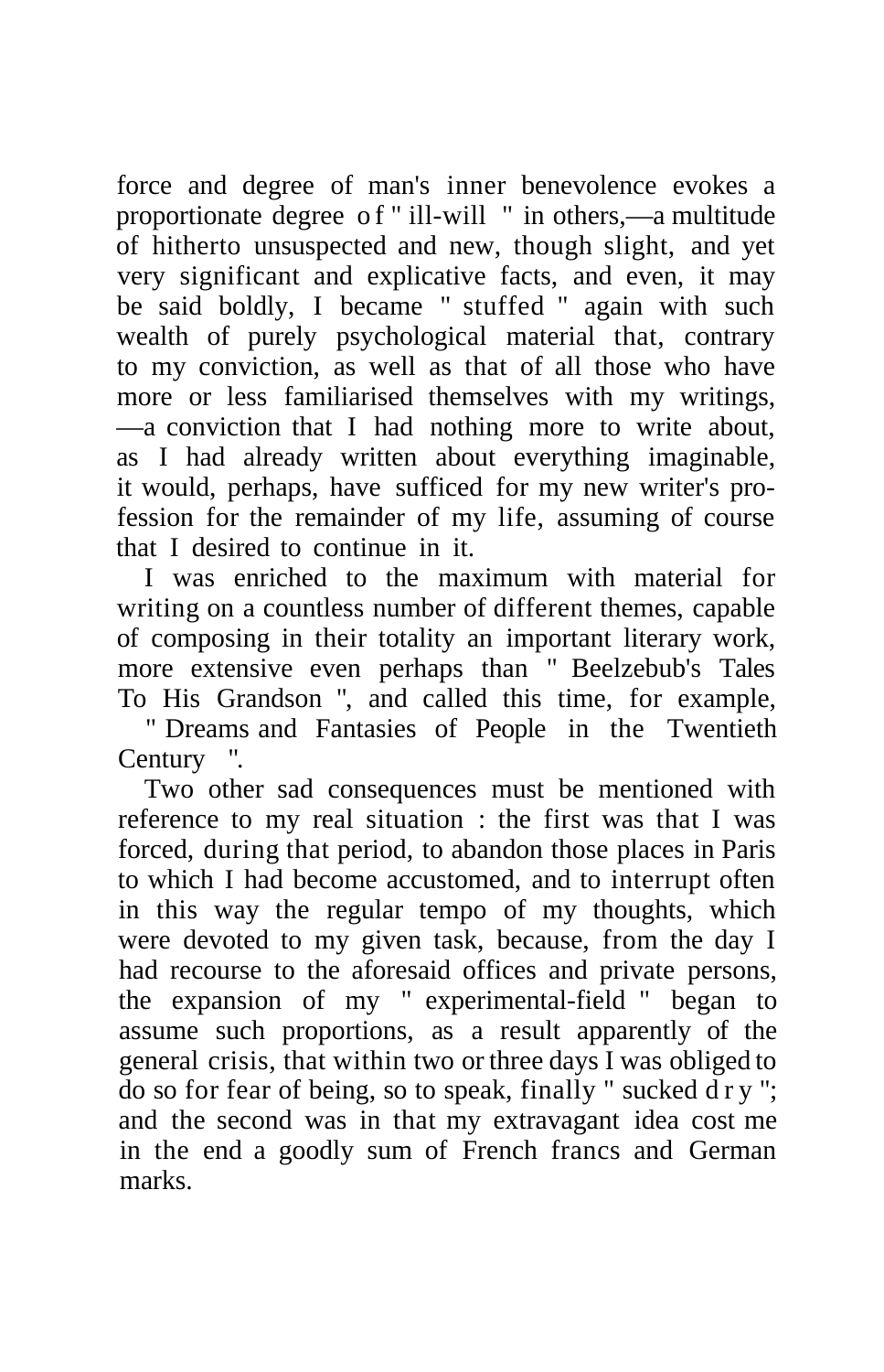I would not have called this second circumstance sad, as it was all in the order of things to bear heavy expenses in the course of my various psychological researches, had it not been that I unexpectedly became that year a victim of the American crisis as well.

Recalling now this much talked of '' American crisis " and though fully cognizant of the fact that very many will reproach me, I shall not disguise, but openly admit, the fact that not only am I personally content, but that I even experience an impulse of " satisfaction " and bless this crisis, which has shaken what was, to all appearances, an already stable and prosperous American life.

Such an apparently " malignant " impulse arose in my original individuality, and continues to thrive therein, for the present as a result of the fact that only in consequence of its action upon my material position was I afforded the possibility of confirming the correctness of my investigations and have only now come to the full and absolute conviction, expressed now in all my being and not only, as before, in my consciousness, that if, in contradistinction to that documentally verified fact which persisted in the process of the communal life of people up to the famous " Graeco-Roman-Civilisation ", at the present time in the process of our communal life all the inner determined impulses of any man have finally ceased to make any impression and to have of their own accord any reverberation in the inner world of the people around us, this results exclusively from the consequences of the inculcation into the as yet unformed consciousness of the growing generation of various conventions and customs for their artificial manifestation, i. e. as a consequence of their so-called upbringing, which began to assume such distorted forms at the time of the Graeco-Roman-civilisa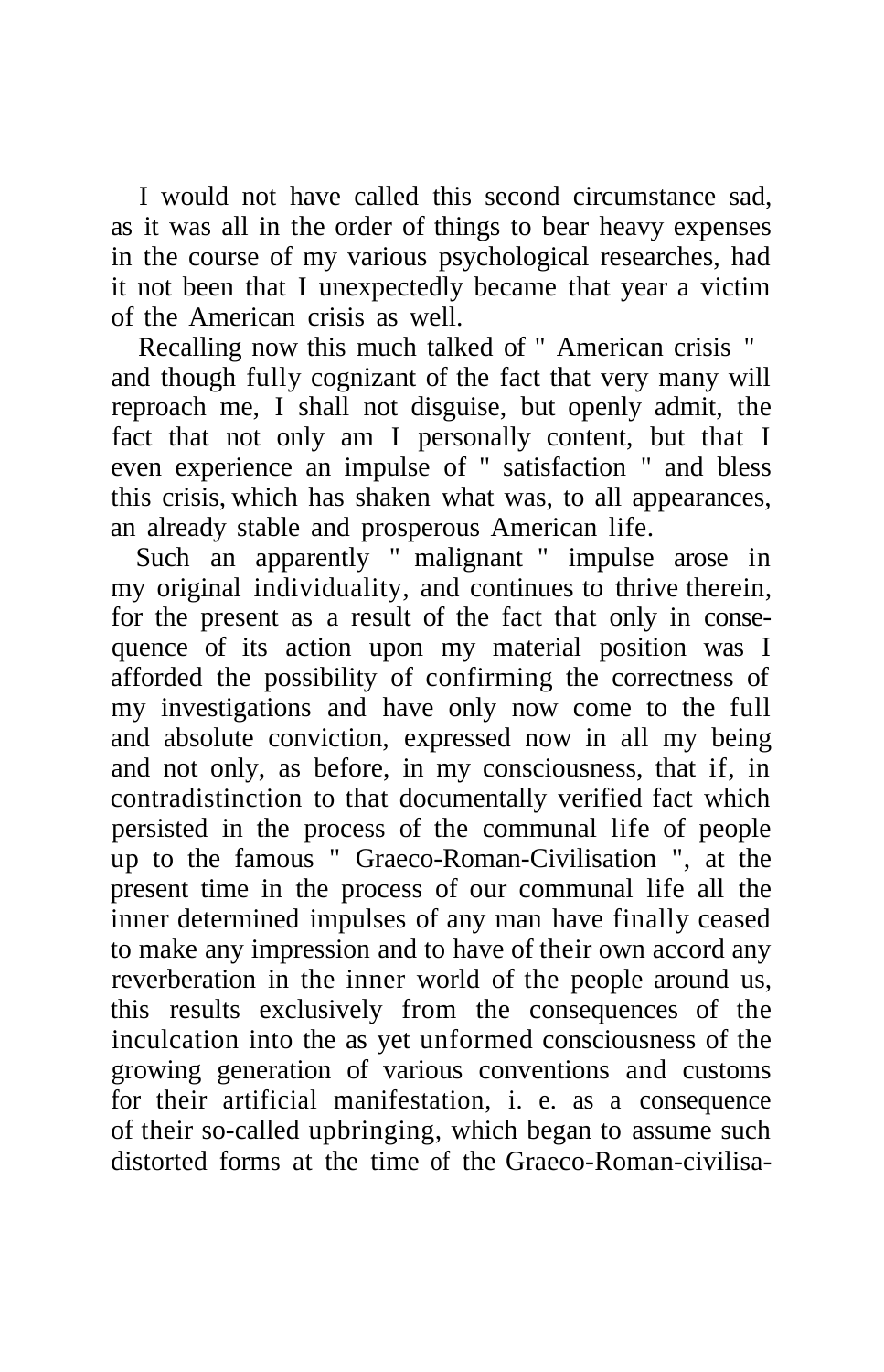tion and to flourish particularly in the period of the Middle Ages.

The immediate consequence of this my last " extravaganza '' was that, meeting a multitude of people of every kind of social situation and heredity, living at the present time in that centre of communal life for contemporary people which is even termed the '' capital of the world '', and where, consequently, must flow all, so to speak,

perfected devices " of happy customary existence and whence all other people ought to take and use these for their good,—among the number of these perfected devices must be counted also, of course, simplified methods for the purposed formation in man's being of corresponding factors for the conscious and automatic manifestation of various aspects of " objective-morality ",—I, having outwardly with these people, on the ground of my wish to obtain a comparatively small sum of money against the security of my property worth many millions, various, so to speak, " logically-sequent-busmess-relations " and inwardly realizing in practice the aforesaid " religiousphilosophical-principle " in pursuance of my special psychological aim, as a result of all this, have fully and clearly, and without any shadow of doubt, established the complete absence in them of all those psychological factors which, in accordance with many historical data lending themselves to documentary proof, necessarily formed themselves in the entirety of people of past epochs.

Those psychic factors in particular, which form themselves in people during the period of their preparatory age partly of their own accord under the influence of their environment, and partly by the deliberate action of wise tutors, during responsible life, mechanically react in such a way upon the usual general psyche, that these people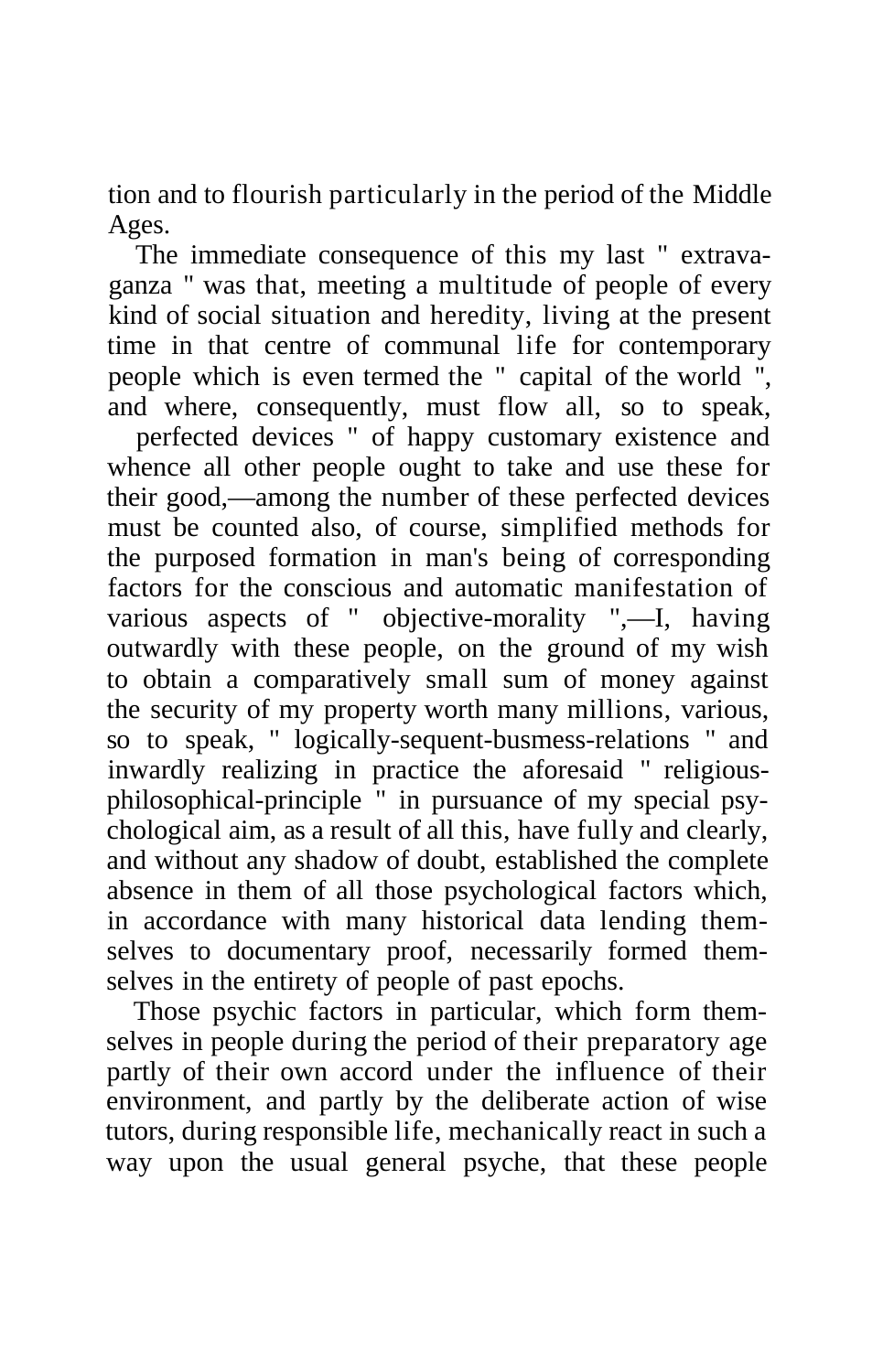cannot, even in spite of all their mental desire, behave in relation to others otherwise than in accordance with these psychic factors rooted in them since childhood.

I refer to those factors which are in the process of forming, even in the present time, entirely automatically, it is true, in the majority of people living on all continents in places more or less isolated from the influence of socalled contemporary " culture ".

It must be added here that these psychic factors may likewise be easily instilled into people living their preparatory age under the conditions of contemporary culture, but to make possible the conservation of these factors unchanged over the whole period of responsible life it is indispensable,—with a view to their fixation, as my experimental elucidations have shown me—to watch over them indefatigably over a period of one or two years following their coming of age, and shield them from specially potent environing influences by exercising a corresponding influence over them.

Of these psychic factors the one that stands out most in relief, and which becomes at once easily obvious, is the factor that may be called " scruple-of-conscience " and which makes it impossible that its possessor act otherwise than frankly in relation to all those who show him full inner confidence, even if his so-called waking-consciousness " urge him to act in an opposite manner.

Speaking of this factor, inherent in the human psyche, which necessarily formed itself and was present in the whole period of the responsible life of our ancestors, now long departed into Eternity, does not prevent my saying also and even emphasizing with an impulse of great offence that of the fifty people inhabiting the capital of the world and serving me at that time—without, of course, their being conscious of it—as objects of my observations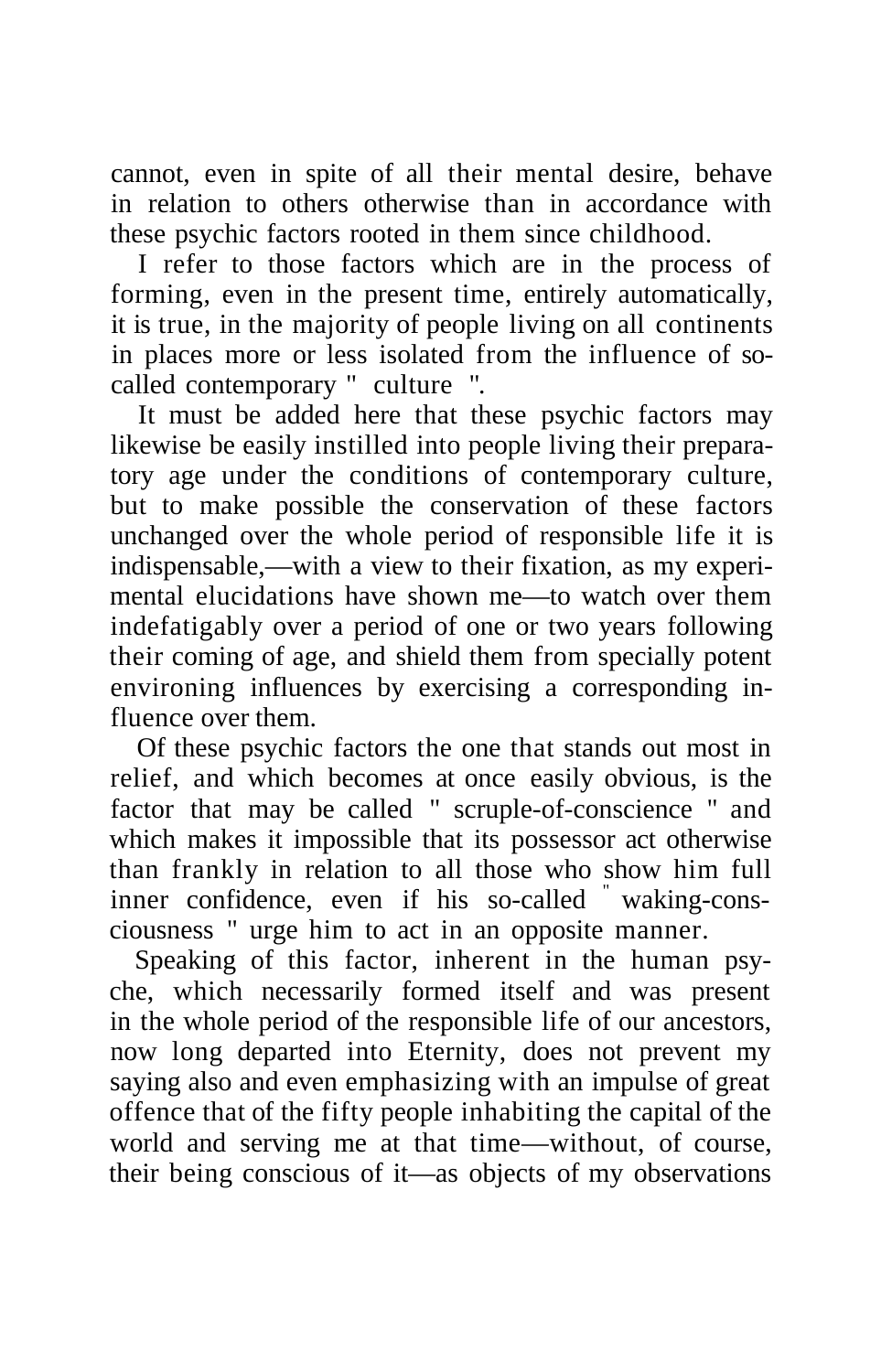and elucidations, the functioning and manifestation of this peculiar psychic factor proved among eleven of them to have been completely transformed into the factor called in ancient times " podispodny " that Is, degeneration, and one which has already gone so far that, on accidental or deliberate excitation of this factor, the manifestation of its action comes about in man by the accomplishment of a diametrically opposite act.

I even assured myself of the existence in two of these eleven persons, two brothers of juridical origin, marked signs of the beginning of that same evil **"** nothing ", which was first noted in man's entirety by the Babylonian sages and physiochemists, and called by them " poisnekuer '', and which, according to the explanation of these sages, has the property of becoming transformed under certain well known conditions of environment into a source of contagion.

I have the intention, I may say, upon the final completion of work on all my writings, to make this nothing " also, the object of my investigations and to try and find means for uprooting forever from people's lives this plague on humanity.

And becoming convinced during this time that the principal reason for the absence of these factors, which can be with ease deliberately formed, was to be found chiefly in the absence in the process of our contemporary life, for the education of the growing generation, of those specially trained people, who were necessarily to be found in the process of the customary life of our ancestors and were called spiritual-instructors ", and whose chief obligation consisted in helping, by direct influence upon the inner world of children in their district, the formation in them of these particular, and inevitably requisite for communal life, psychic factors, I, without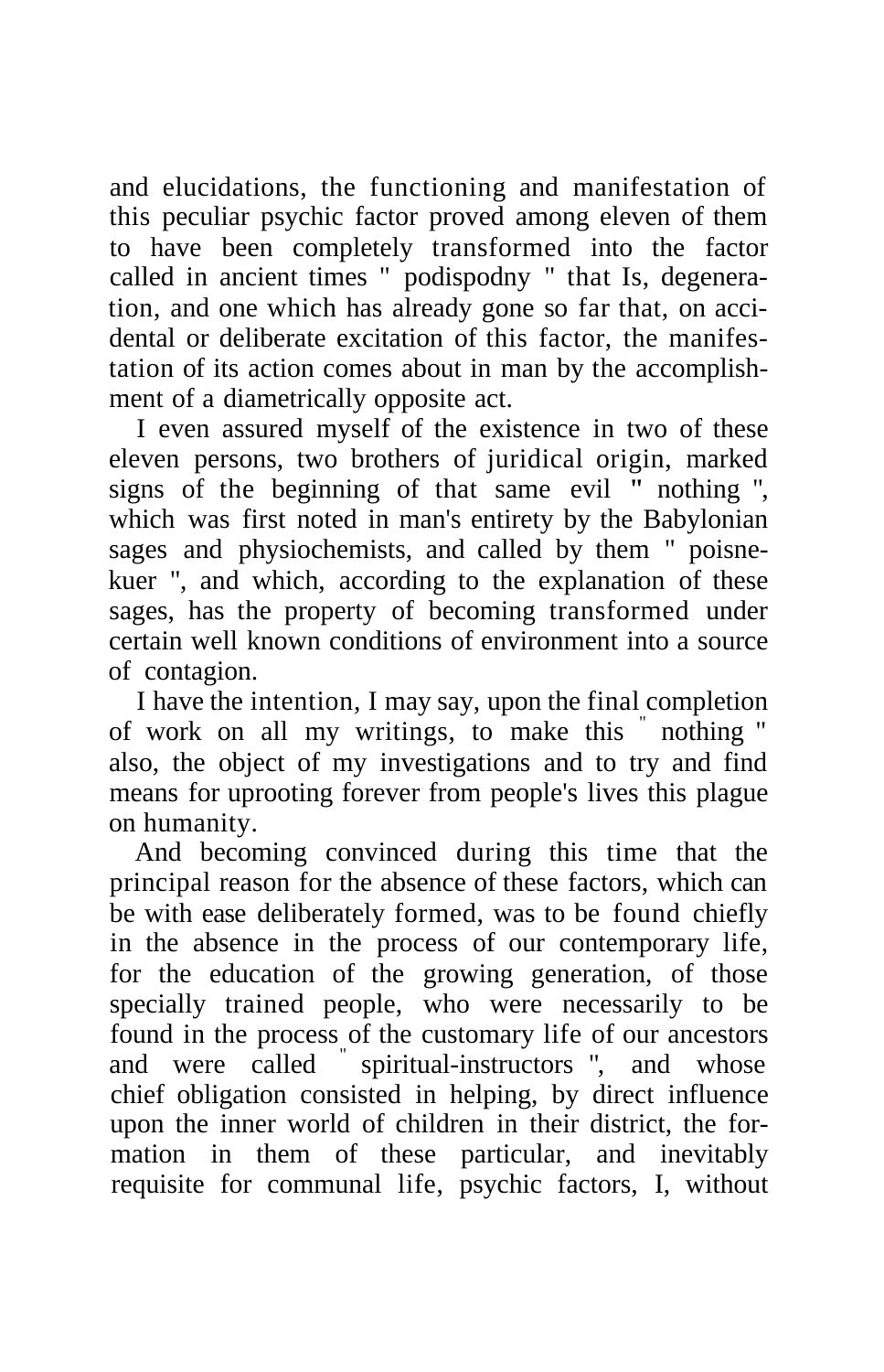long reflection, decided that if I were successful, in the first place,—in successfully overcoming by means of my writings that established and specifically mass psychosis of people, which was already analysed in all its aspects in ancient times and was called '' helertoon " and which may also be explained, according to contemporary understanding, as the " unusual-excitation-of-minds "—and secondly, in organizing without hindrance, and on the intended " scale-and-tempo ", the clubs of the new type already mentioned, I would introduce from the beginning without fail the idea that one of the principal functions of these clubs should be the rapid organization everywhere among large groups of people of Institutes, the aim of which would be to prepare such " spiritualinstructors " as would fully answer to their calling.

" Aniline-cayenne " will follow from this particular categorical decision of mine because into this decision there enters also my supposition that I, for the possibility of realising my aim, have also the intention of establishing as my first fund such a sum of money as the elucidatory psychological experiment, just explained, has cost me, with the addition of one more nought as interest, and of recovering this sum forcibly by creating lasting moral suffering in those whose duty at one time it was to make manifest the factors of good, giving rise to " scruple of conscience " in the entirety of those people, who lately dealt with with one over the mortgage of my property, —that property earned literally by the sweat of my brow, which mortgage was necessary for the benefit of humanity ; and I decided to do this with the knowledge and help of their relatives and friends. This will concern, of course, their former and as yet living tutors, for the dead, who did not, while alive, perform their obligations, which they voluntarily undertook towards their successors, annihilate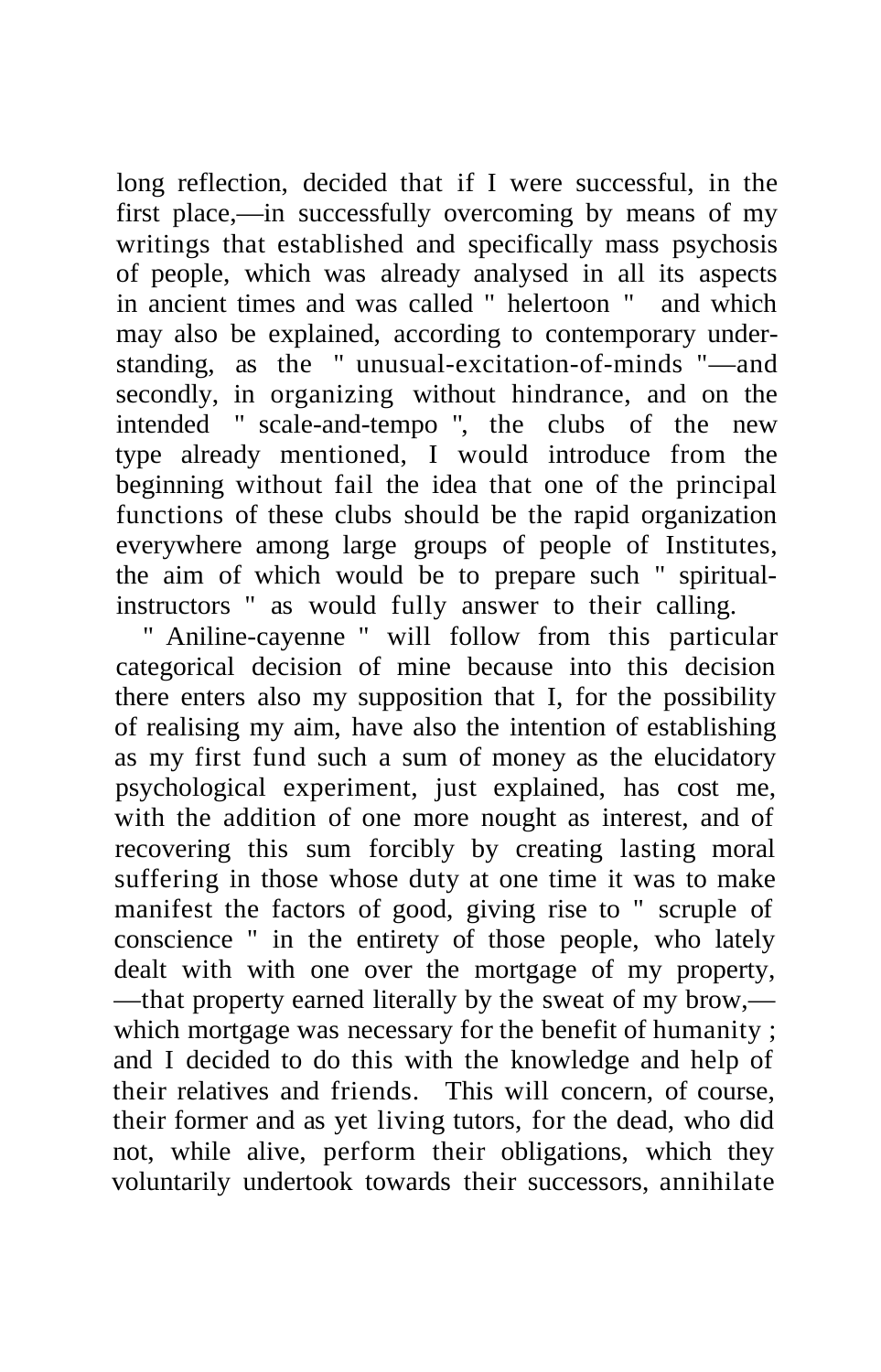themselves, as I demonstrate experimentally, so completely that, after a few days already, there is no means, either by natural-physical or by supernatural-magical powers, of establishing contact with any of their former parts.

And to make possible the realization of all this, I precisely today and in, to me, a very strange coincidence of circumstances, consisting in that I was writing the last lines of this my first appeal a few minutes before the coming of the New Year, according to the old style, in that moment in particular when, with the passage of objective time, in one of the processes of change from the old to the new year, it suited just and impartial Fate or some other " Saintly-Aspect-of-the-Blessed-Cosmic-Equilibrium '' to bring about my appearance into the world, give myself in this, for me, significant moment in the flood of my life, my essential word—to mobilize all my abilities and whatsoever possibilities have accumulated in me in the course of my past life in order to find these people and to realize in relation to them this very aim I have set myself. Amen.

Now, after pronouncing such an often materialised here on Earth, Biblical and all-concluding word, it only remains for me to proclaim to all, who have in any way met me on the ground of my ideas up to the time of my activity as a writer, that, after an eight-year break in all relations with all and sundry, I again eagerly renew them as from today.

I renew them in all eagerness, of course, only with those people whose inner world has not yet finally wasted away and fallen under the sway of various representatives of the God of Evil.

Any personal interview with me is only possible after preliminary correspondence with my secretaries.

Wherever I may be, my permanent address still remains as before : Chateau du Prieure, Fontainebleau, France.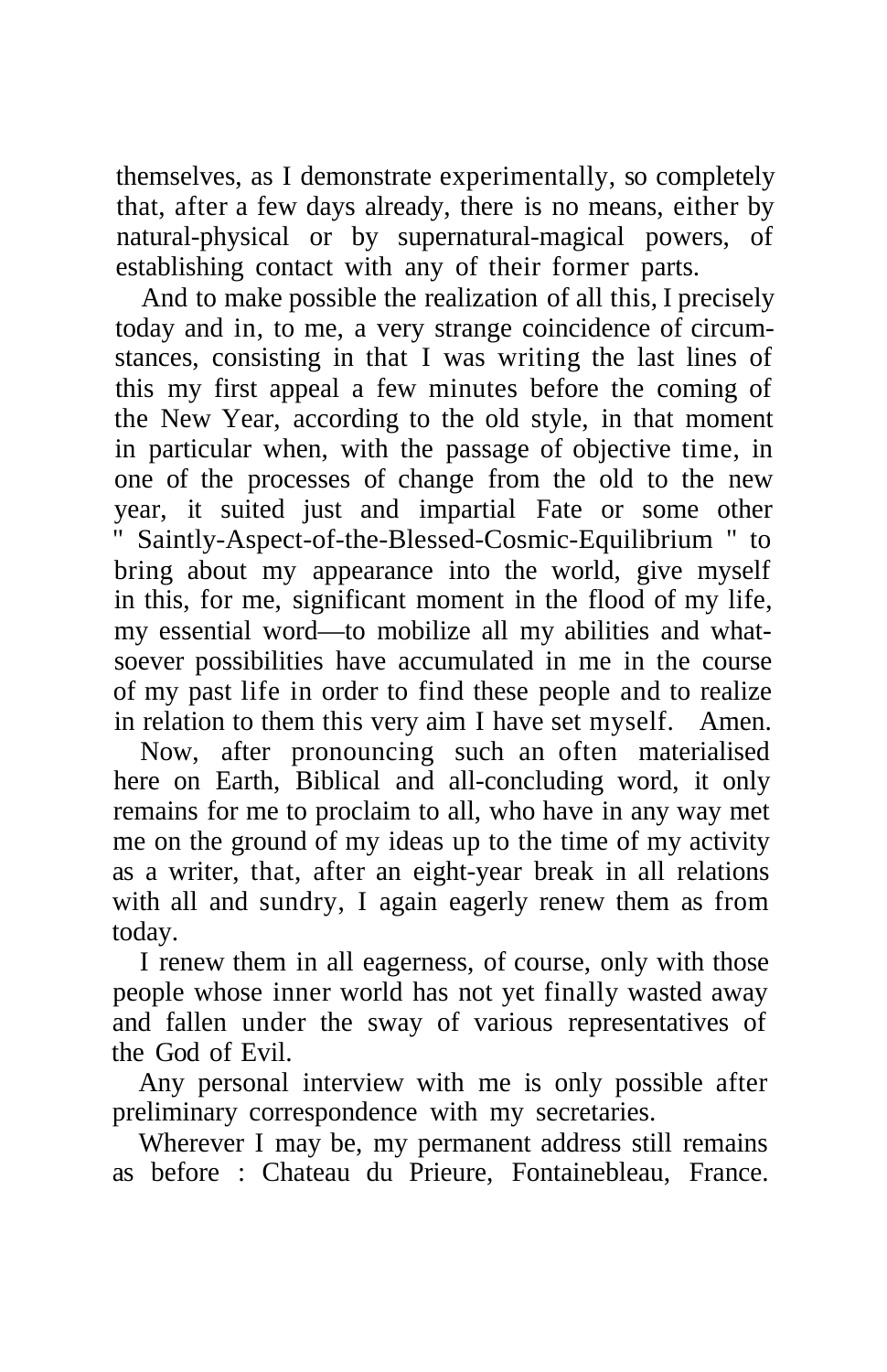That place in particular, where was located the chief department of " The Institute For Man's Harmonious Development ", founded by me eleven years ago, and which, I may say, thanks to my keeping in view, from the very beginning of my activity as a writer, that I had in it something indispensable to the aim of fulfilling this present new phase of my activity for the good of my neighbours, and, as a result of this, thanks to the principal aim I had set myself, regardless of my physical state after the catastrophe, of preserving this Chateau, and everything it was comprised of and contained, intact in spite of very considerable difficulties of a material as well as of another nature,—remains at the present time not only intact and as well preserved as it was on the day of my misfortune, but may serve with entire satisfaction—because of the multitude of new constructions and improvements for all that I may now undertake.

### G. GURDJIEFF.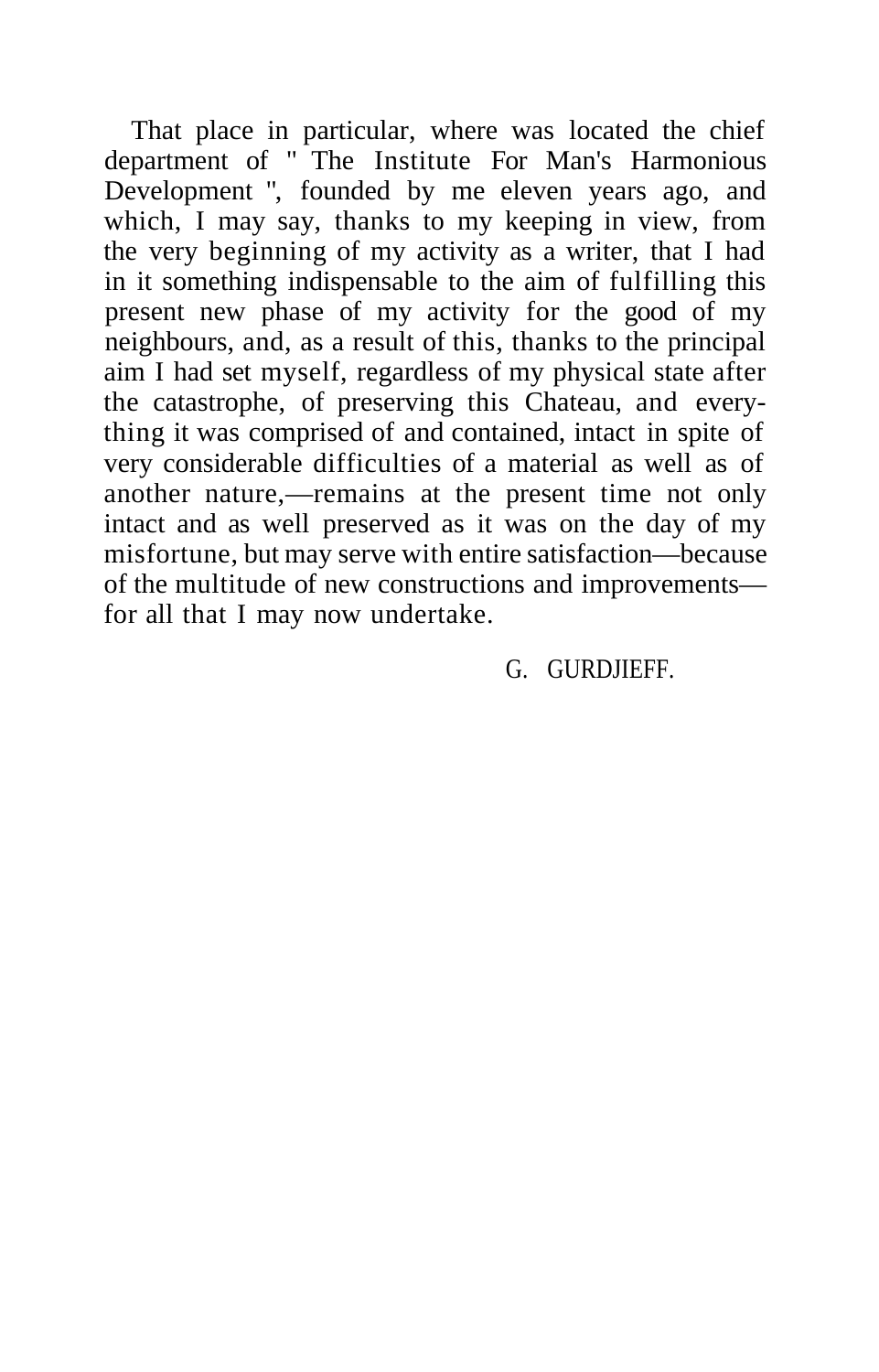# **CIRCULAR LETTER**

## **addressed to all who have at any time met me on the ground of my ideas, with seven appended registration-blanks.**

Dear Sir or Madam,

When looking through, today, the final and printed text of the first book of my writings as it was brought from the printer, and which I have called " The Herald Of Coming Good ", my thoughts began to swarm, like thoroughbred bees disturbed in their narrow, primitive hive, with all sorts of of impressions which had been accumulating in the course of my past life, amongst them the remembrance of definitely elucidated consequences in certain cases whose exterior results were like those which, in my opinion, ought to arise in men's lives through the publication of this book of mine.

While reflecting upon this, as well as upon everything else connected with the ensuing publications of my writings, it occurred to me that, before allowing this which may be called my " Firstborn-on-Earth " to make its initial steps among the masses of people unacquainted with me, I should first send it, armed with my circular letter, to each of those people—granted, of course, I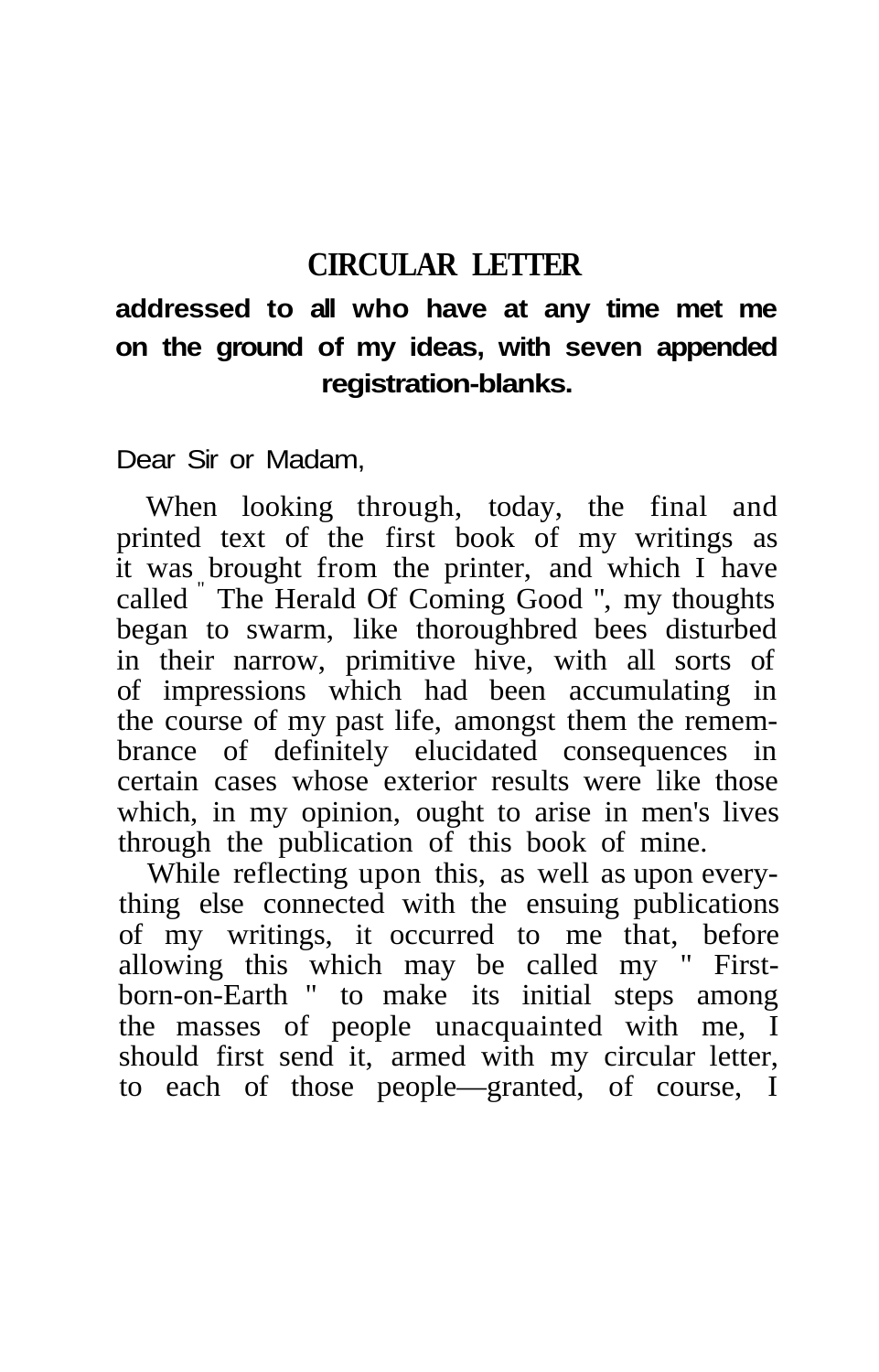was still able to discover their address—widely scattered over the earth, who have ever come into contact with me on the ground of my ideas and who later deviated from me in the sense of subjective relations towards me as to a personality, no matter whether as friends or enemies.

I decided to do this because this first " child " of mine, forming as it does but a part of a very important general result consequent upon my eight-year, night-and-day, almost uninterrupted, concentrated and unusual, for the contemporay man, active work, lacks still, being as yet isolated, and small into the bargain, sufficient strength to defend itself against all kinds of snares and misfortunes.

The means of defending itself principally against that, of late increased among us, type of people who, though resembling us in outward formation, have yet become in their responsible age as a result of their abnormal education in childhood, as well as, of course, of their degenerate heredity, the possessors of the nature and heredity of real and rapacious ravens.

Sending off this first-born of mine with the prayer of the accompanying letter to shield it from the aforesaid " ravens ", I desire already now, in gratitude for the fulfilment of my request and without waiting for the time to become ripe for this, as it necessarily will, to warn all those who have ever met me, or have discussed my ideas with me, about one condition, as yet unexplained in this booklet, contained in my proposed plan for the spreading far and wide of my writings, which it is my intention also to publish in the near future.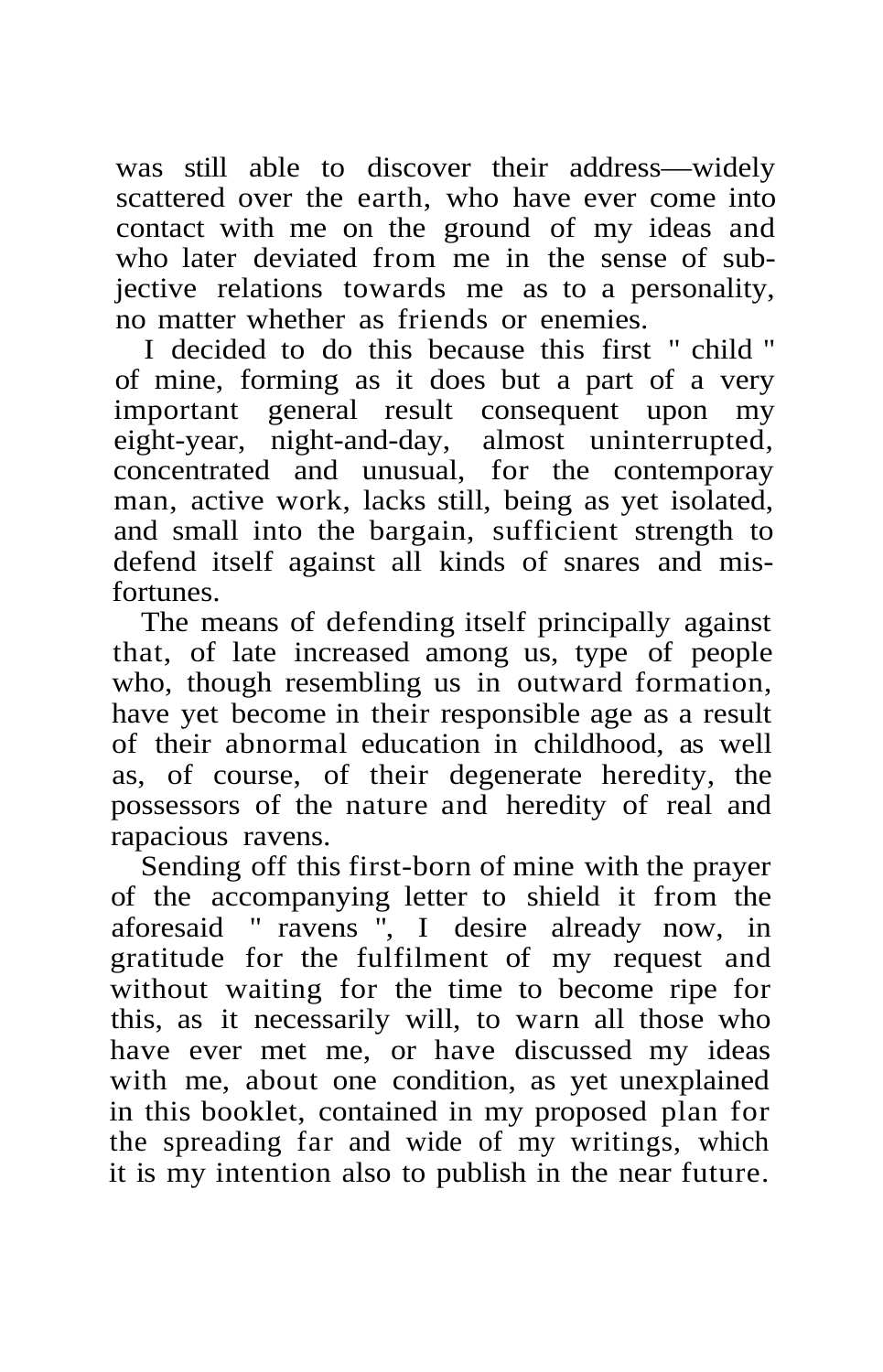According to this condition for the acquiring of my writings—in spite of what has been said in the text of the booklet herewith appended as to the categorical decision to make accessible only the books of the first series—the books of the second series, as well as the first book of the third series, may also be made as accessible.

The fact is that all the books of the second series will be immediately sent or distributed, as soon as printed, to any one desiring them, irrespective of whether he has already been a follower of mine or has only now become one, to anyone whose address will be indicated on the seven " registration-blanks '' appended to this letter, the filling in and posting of which blanks to the corresponding centre for the spreading of my writings being imposed as an obligatory duty upon the person, who will distribute or sell the first three books of the first series of my writings.

I think now it would be most useful—for my fundamental aim as well as for the easy and certain understanding of all I have said in this circular letter of mine— if, in the first place, I frankly confess the objective truth on the basis of which I decided with a clear conscience to make use of such an unusual device for the spreading far and wide of my writings, and, secondly, remind all the honourable addressees of my circular letter of one very actual and and easily imaginable fact, which played a part in my past life during the period of my meetings and discussions with them on the ground of my ideas.

Where the first is concerned, I had in mind that " commandment " already sanctified by the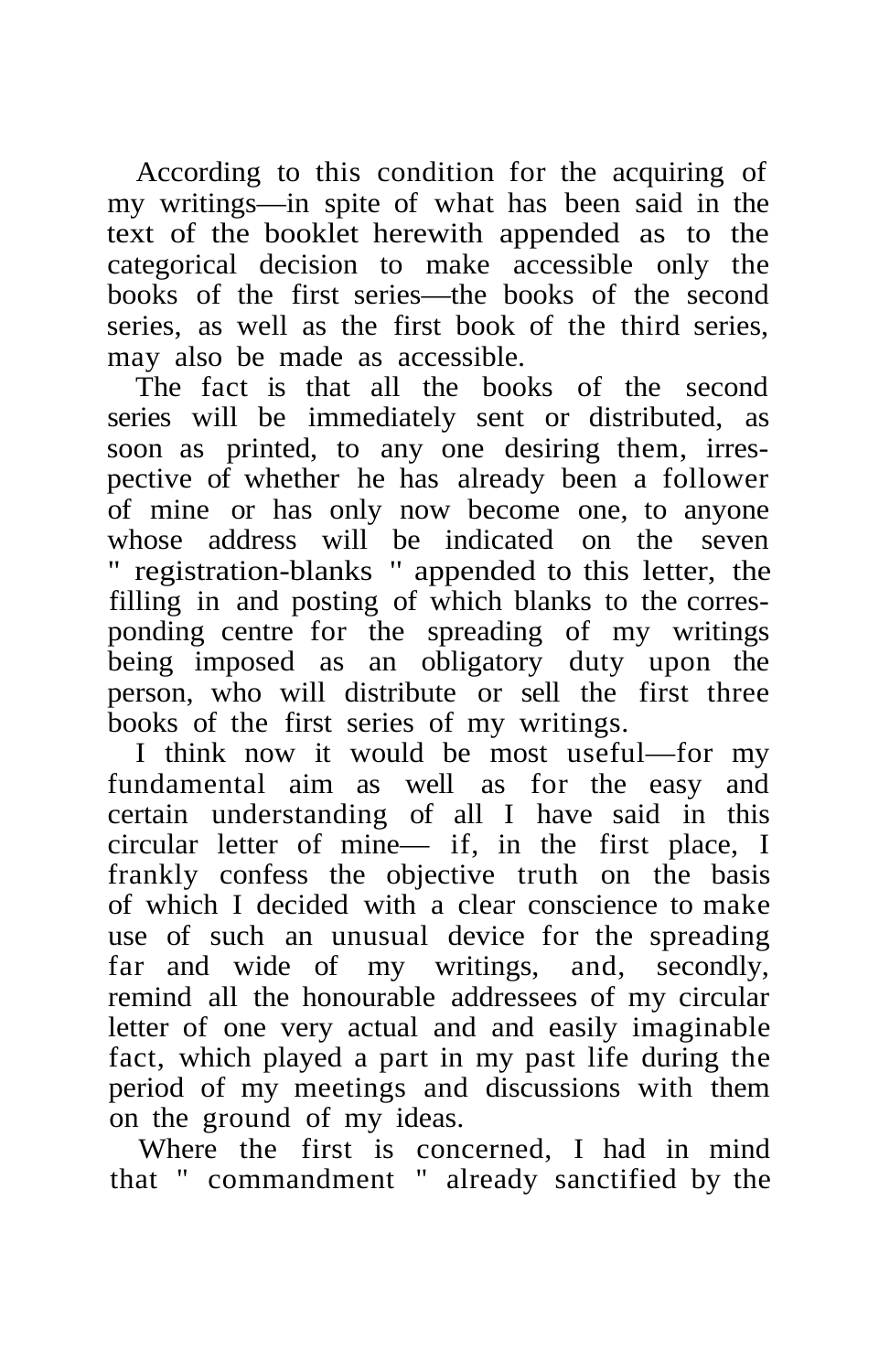ages for the peaceful and happy existence of communities and which is thus expressed in words : "One-hand-washes-another.''

But the last mentioned fact resulted from and consists in that if I—the person, that is, whose common sense, broad understanding, presence of mind and commercial capacities have been briefly but satisfactorily touched upon in the first book of the second series of my writings,—lack, at the present, enough money for the publication, with a view to human happiness, of my almost ten-year's labour as a writer. a labour which is the result of a half-a-century of deliberate suffering and conscious labours for the realization of what was, after all-sided active reflection, predetermined by me, money necessary to avoid depending upon the caprices of various professional and non-professional publishers, then that is due exclusively to the fact that when I—your formerly <sup>"</sup> humble servant " had the opportunity of saving up for such an essential aim this really contemptible money, which is, for contemporary people, the source of most evils, I gave all my time up to you. And you thanks only to this, if you do not possess, chiefly because of your criminal laziness, and also because, I confess now, meeting you then as I did, I was inwardly pursuing an altogether different aim, that which you ought to have, and which, when I then satisfied, with complete honesty on my side, your curiosity, and sometimes even perhaps your love of knowledge, you acquired imperceptibly from yourself and have now in your individuality : first of all, the necessary feeling of " self-valuation ", which gives you the possibility of feeling yourself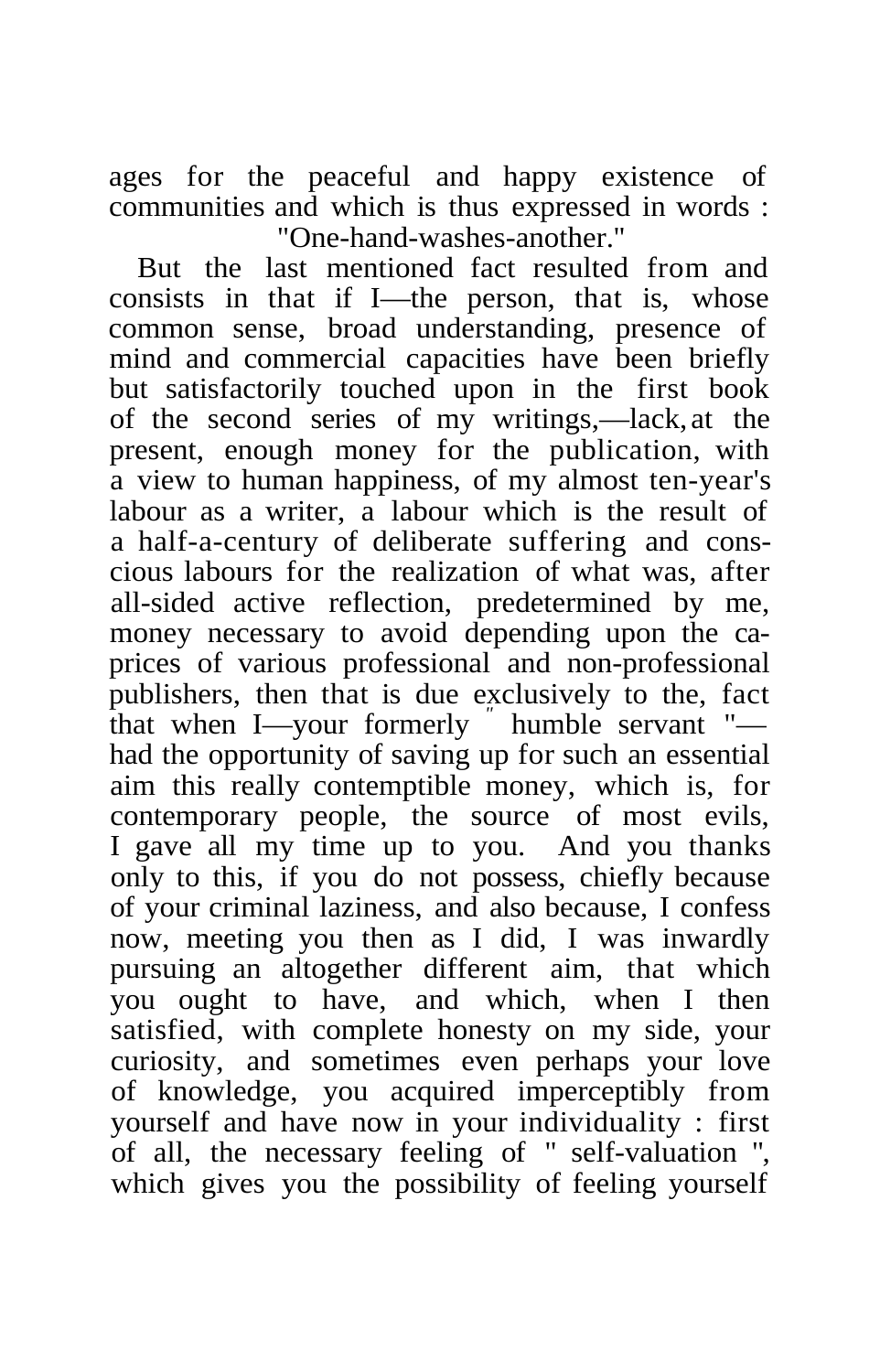superior to the average man, and, secondly, you have in you the preliminary required data for entering with the help of my detailed and written explanations and indications upon the path leading to real Being.

I think I have the right to ask from you still more, namely, that you, as people more or less familiar with my language and the form taken by my thought, as well as with my original manner of exposition, should first attempt yourselves, without any of that " philosophising " common to contemporary people, to understand the various axioms illuminated by me in these first books and which in their inter-relation form the very essence of the whole of this series of my impartial writings, and should then devote the whole of yourself, for a definite period, to aiding by your explanations the understanding of them by other of the sons of Our Common Father, who have strayed like you and who lack as a result, as you in your inner world, all perseverance in regard to objective truths of whatsoever nature.

As I was obliged to address this first circular letter principally to people who have already come into direct relation to me, I should like to profit by this opportunity and to express in conclusion in the name of future generations as well as personally my sincere gratitude to those of the people coming into contact with me during the twenty-year-period of life mentioned in the **"** Herald-Of-Coming-Good ", who have through many years—without their knowledge—served me as objects of my observations and investigations of the processes going on in them of crystallisation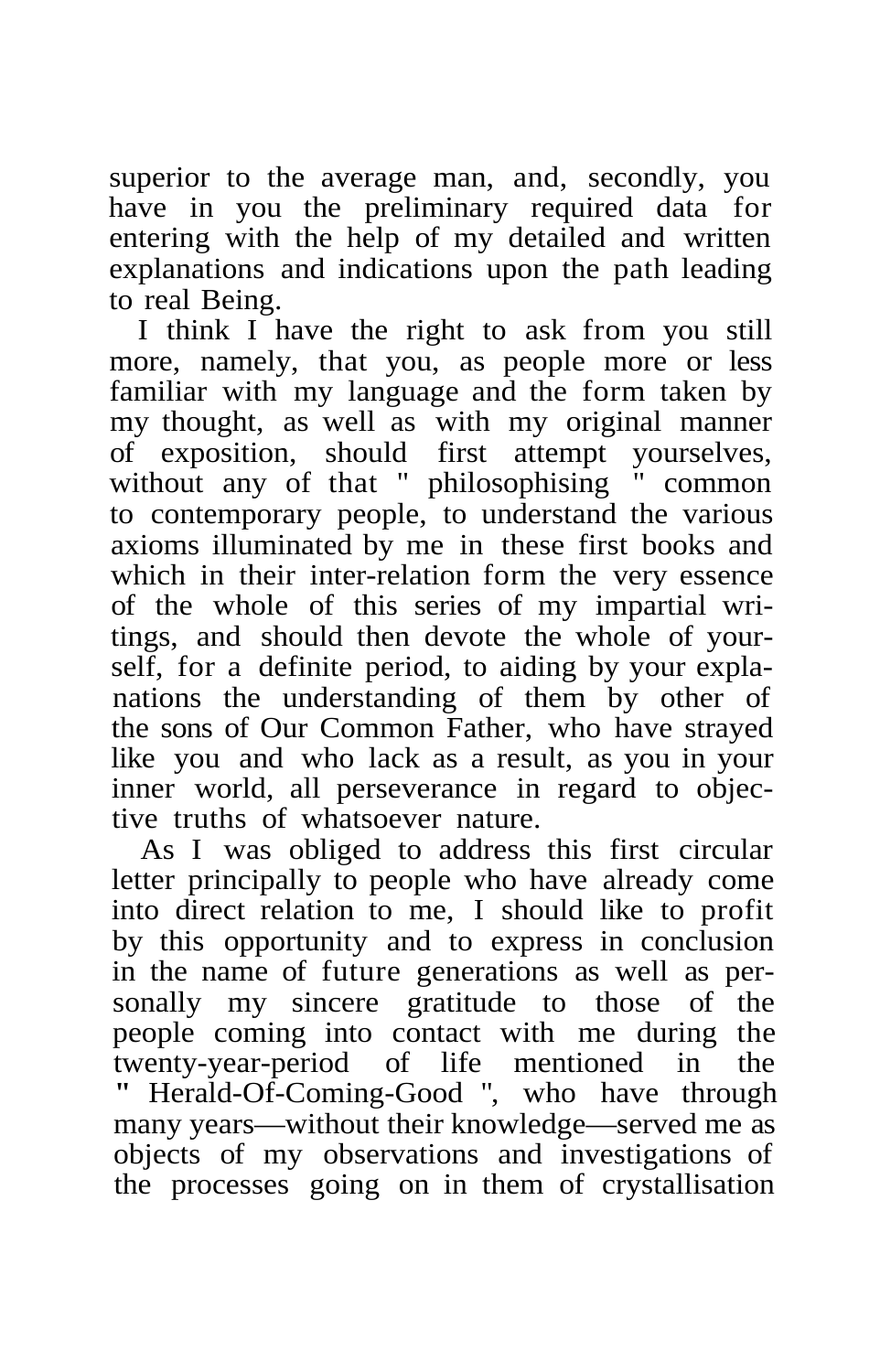and decrystallisation of those psychic factors, the transformation of which for the acquiring of subjectivised manifestation demands a comparatively lengthy period.

I consider it my moral duty to add here that these observations and investigations of mine in the past cannot henceforth serve as the reason why these people, who have served as the objects of my investigation, should *now* have lost the possibility of entering together with others upon the true path and of attaining—by the help of my detailed and written explanations—to real Being.

For the automatic elimination from the general entity of the above-mentioned people of all psychic factors, capable of impeding the whole hearted devotion of self to newly based work for the attainment of the predetermined Higher Being, which must necessarily be kin to man, and for the elimination likewise of some resulting and so-called " bitter-dregs " in relation to me as a personality, I think it is necessary to say only the following :-

Believe me, during the whole period of my relations with you, my inner world never harboured either egotistical or altruistic impulses, and there existed only, always and in everything, the exclusive desire to prepare in all perfection for the future generations the science of the Objective-Truth-Of-Reality ".

But know, in any case, that, firstly, the whole amount realized by the sale of the books of my first series of writings, will be carried into a special fund, reserved for printing, the spreading of these writings among the masses and the giving of faci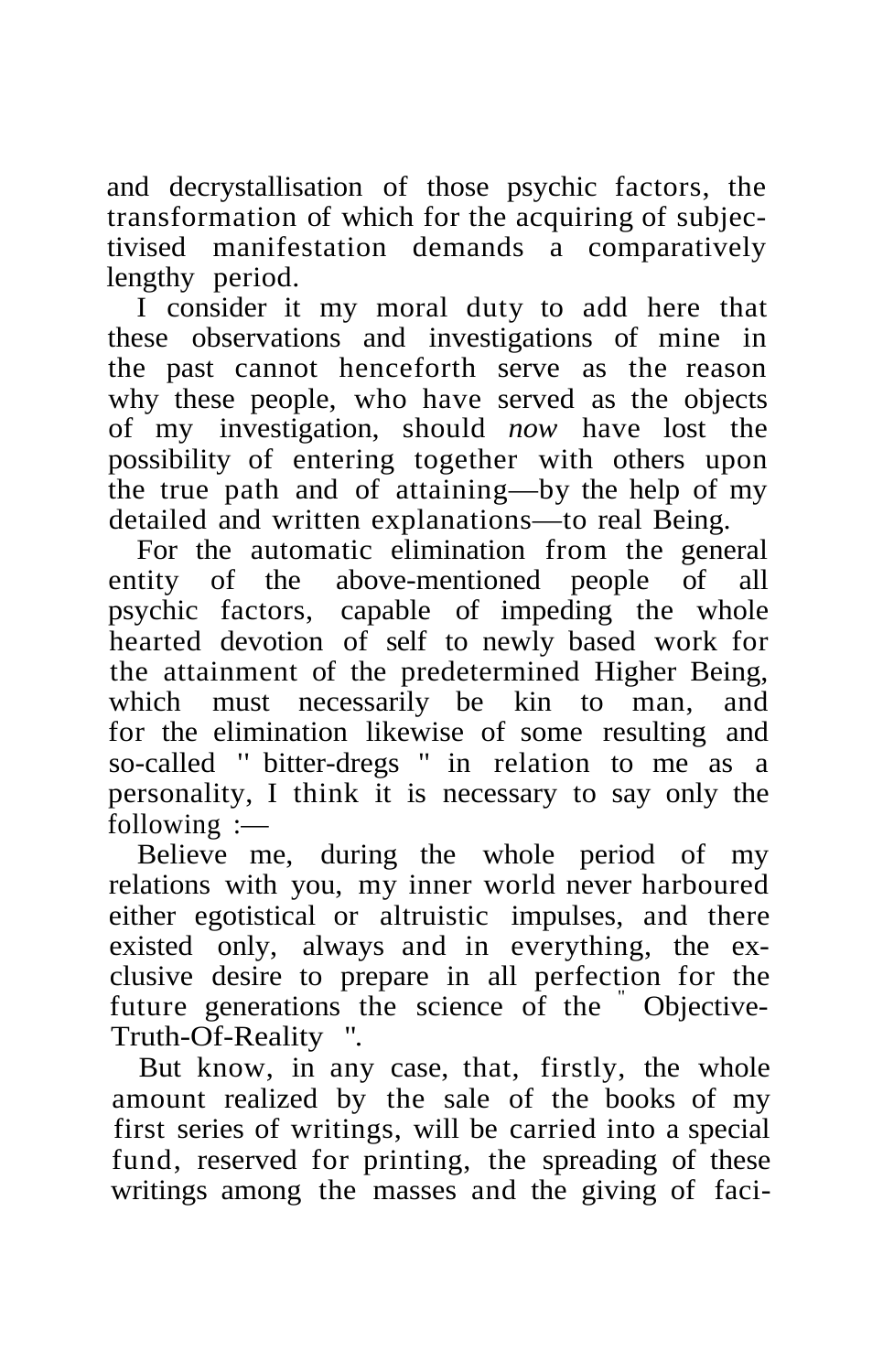lities to those unable to acquire them, and, secondly, all detailed enquiries as to the all—embracing literature created by me during these years will be answered for the time being only from the central bureau of my publications whose address is : Chateau " Paradou ", Fontainebleau, France.

At the moment the first book of the first series is already being set up and printed in the Russian, French, English and German colloquial languages ; translations are already being finished in the Armenian, Spanish, Turkish and Swedish languages.

So far the books of the first series are being printed only in France ; in the near future it is proposed to begin printing in Germany, America and Persia.

For the retail sale of the first edition of the books of this first series I fix the price—irrespective of the place of sale— at 200 French francs.

G. GURDJIEFF.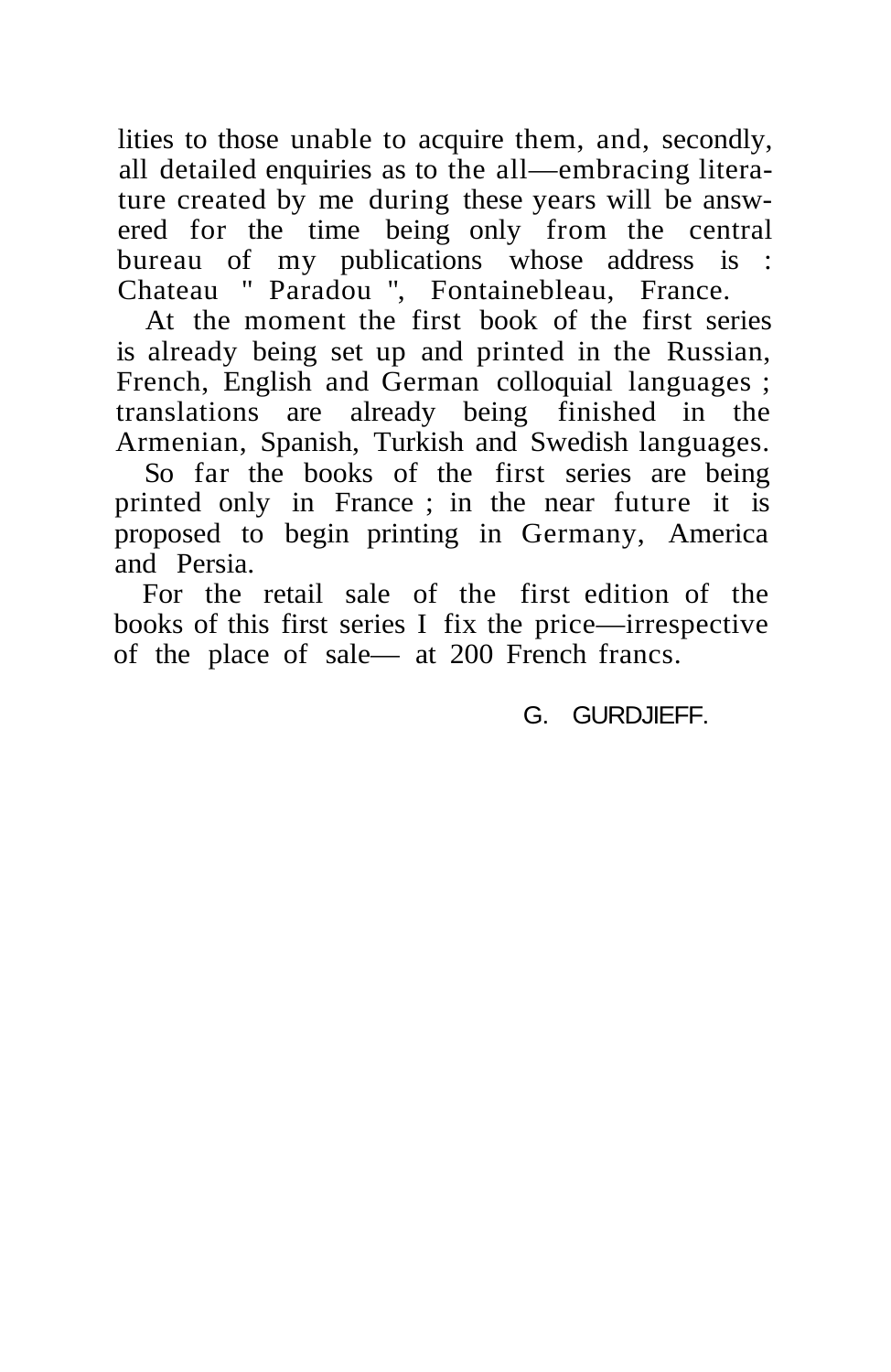## **A SUPPLEMENTARY ANNOUNCEMENT**

#### **Evoked by the Events of the Last few days and Which Might Have Very Great Significance For Many People Who Have Known Me.**

*Tuesday, 7th March* 1933. *Grand Cafe. Fontainebleau.* 

The events of an economic, political and social character, taking place in the past few weeks among the people of all the continents, have finally confirmed in me the conviction that already this small booklet of my writings, which heads the list of my publications, will have an unusually large and moreover a rapidly increased circulation and will fall, of course, first of all into the hands of each one of those people who, eleven years ago, took part in one way or another in the organization in France of the principal department of the public institute founded by me under the name of " The Institute For Man's Harmonious Development ".

And in view of the fact that, shortly on that very spot, and in almost the same conditions, there is due to take place a very important event connected with that former organization, decided today, that is, a few hours before the appearance of this book in print, when I was sketching the plans of my proposed new constructions, to write the following announcement and to ask the publisher to add this supplement. I

This imminent event, information about which will without doubt call up in the feelings and thought of all those who formerly participated in my past activity various associations and reactions, consists in that, firstly, -on the 23rd of April by the old style of the real year, that is, on the day of Saint-George-the-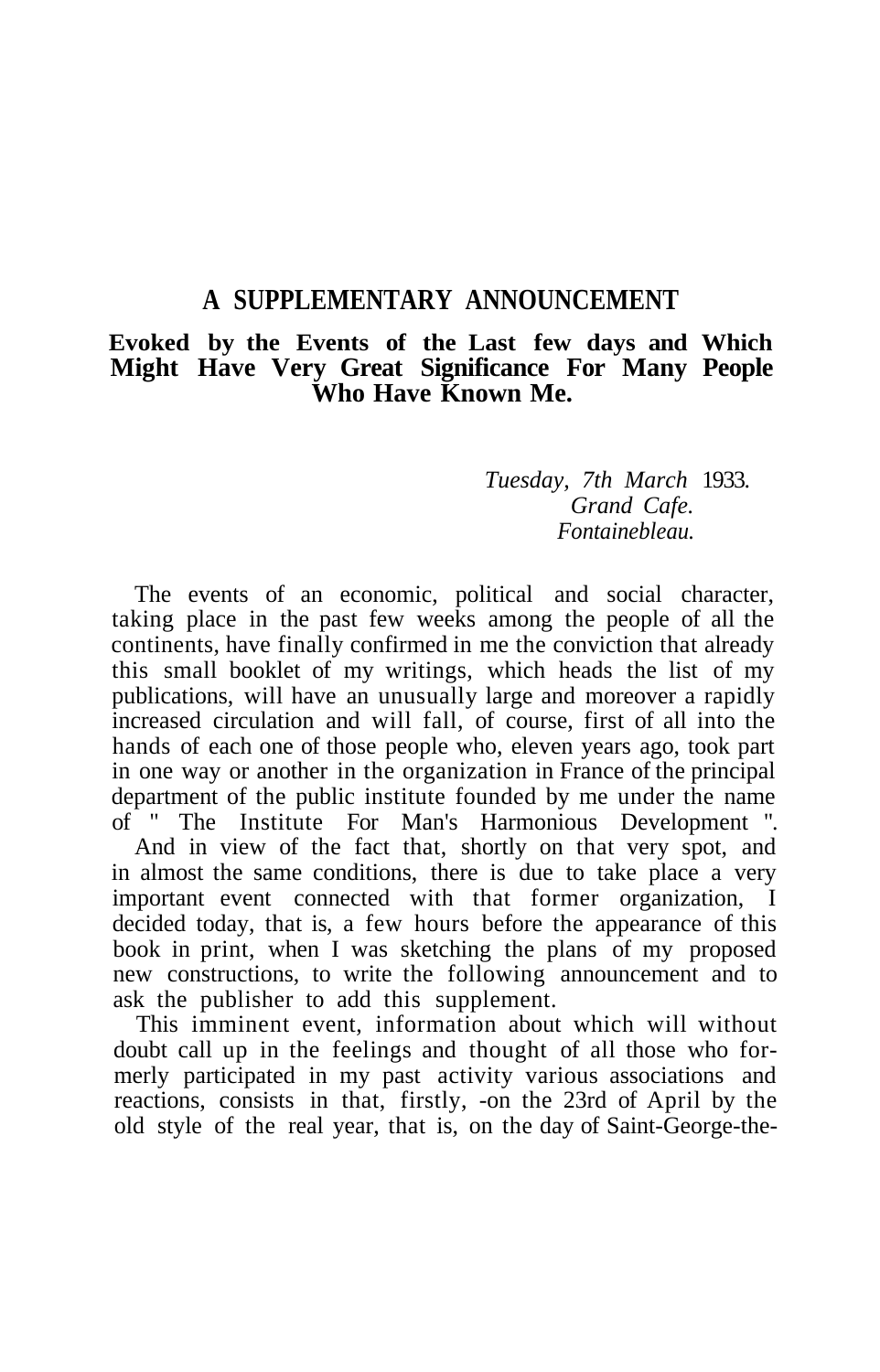Victor, which day was counted throughout the period of the existence of the Institute as, so to speak, its " Coronation-Day ", there is due to take place, as also happened for the first time eleven years ago, a solemn laying of the foundation stone of the new building, which already, in its first form, was, on account of its significance, considered and ought henceforth all the more to be considered as it were as the heart of all my activity for the good of my neighbours and which was known to all who ever visited the Chateau du Prieure under the name of " Gymnasium " or, as it was called by the English and Americans, " Study-House ".

This time, the final building, answering as it does in every respect to its appelation will be situated in the very centre of the big park.

The new " Gymnasium " or " Study-House " will comprise, besides the theatre and lecture hall which already existed, on the first and basement floors several independent laboratories, fitted out according to all the achievements of modern science, and in the number of which will be found three as yet unexistent on Earth, namely the " Magnetic-Astral ", the " Thoughthanbledzoin " and Mentaloethero-winged ; above will be the also fabulous, astronomical observatory fitted out with all devices for applying all the laws known on Earth in various ages for the refraction and reflection of rays and for the magnifying of the visibility by means of mediumistic properties.

This building will be fitted out also with other inventions, which I long ago constructed and which are already known to many, though they have not been as yet exploited, and among which are to be found : The " Luminous-Key-Board " and the

Retro-Rebounding-Echoraising-Organ ".

Secondly, from the first of June of this year will be established again the interrupted activity of the Institute organized at that time, though it is being re-established on other foundations and even under an altogether different name, but appearing in its totality as the result of its realization at that time.

There will be re-established also in its full intensity that activity which is so unusual in modern times and which was first interrupted in 1924 as a result of the serious injuries which I received in my motor accident, and also later as a result of my decision to devote myself wholly for a definite period to activity as a writer.

I have now decided, in this first booklet to be published by me and which might also be called, as they used to say in ancient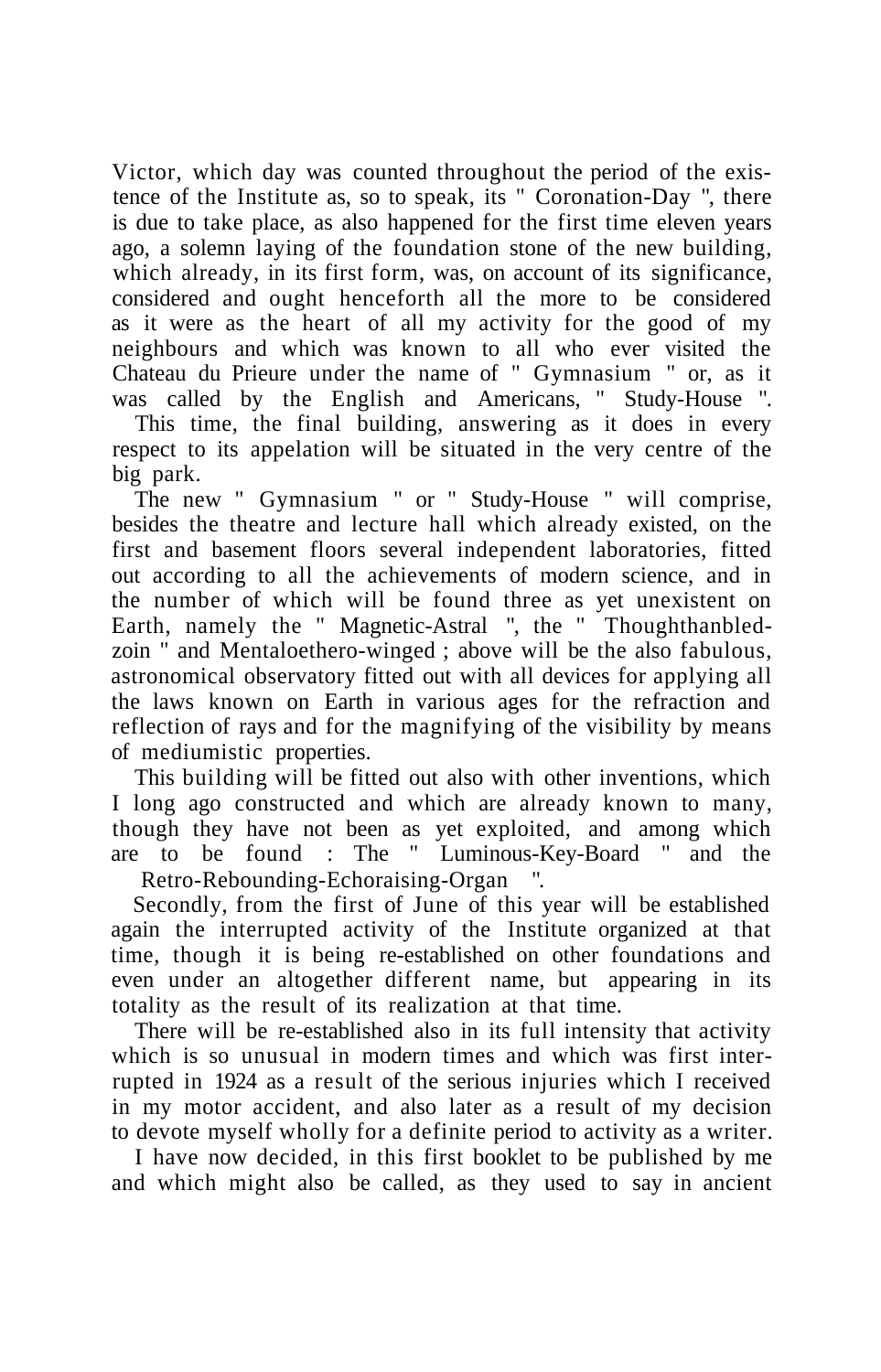times, " Habarchi ", i. e. " town-crier ", because it proclaims, above all, in the hearing of all the coming on God's Earth in sequentorderofthealreadyweighty,andall-and-everything-

illuminating volumes written by me, to announce this also in order that—in time for such an impending event which is so significant for the fundamental aim of my life—information about it might have time to reach as great a number of people as possible who participated the first time in the arrangement and opening of the initial activity of the Institute founded by me and to call up in them :—in some, whose actions were at that time based upon a desire for good and happiness not only for themselves, but also for their neighbours, a proud-and-joyful satisfaction ; in others, whose every intention and manifestation was founded upon, as they, too, will now themselves in all probability confess with an impulse of remorse, only their purely-slavish egotism and criminal laziness, shame and repentance.

> *And may this my new beginning be in harmony with all the three embodied Blessed Forces of OUR COMMON FATHER.* Amen.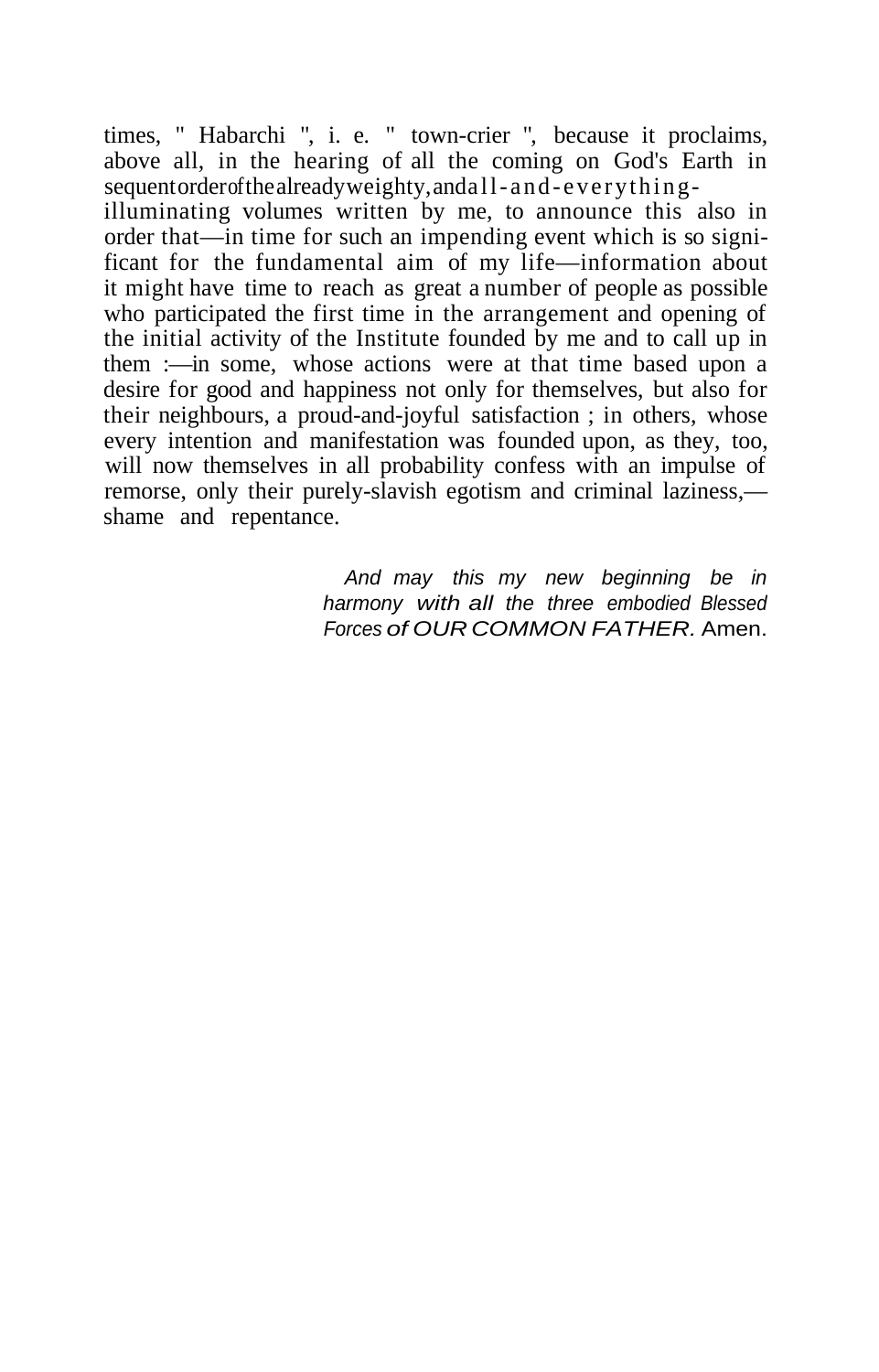ACHIEVED PRINTING ON THE TWENTY SIXTH OF AUGUST NINETEEN HUNDRED AND THIRTY THREE BY LA SOCIETE ANONYME DES EDITIONS DE L'OUEST, 40. RUE DU CORNET. ANGERS (FRANCE).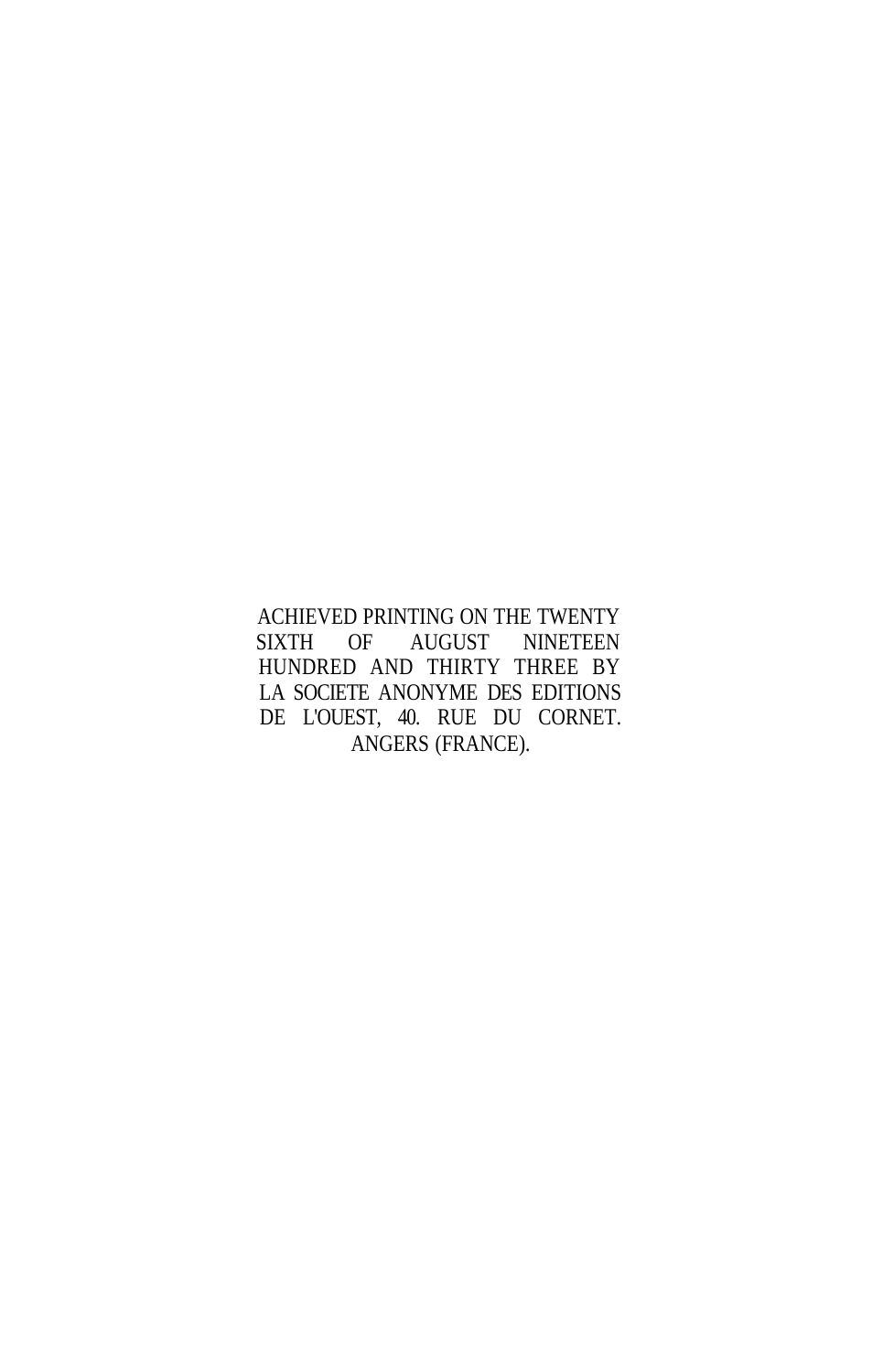# REGISTRATION BLANK  $A N^2 00979$

for a preliminary subscription to the books of the first series

of writings by G. GURDJIEFF

|          | Detachable Subscription-Blank No 7. Sheet A. $\,$ N $^{\circ}$ $\,$ $\,00\,979$                                                         |  |  |
|----------|-----------------------------------------------------------------------------------------------------------------------------------------|--|--|
|          | 1. Name and address of subscriber<br>2. Name and address of person by whom recom-                                                       |  |  |
| 3.       | Name and address of the person who first began<br>to spread and explain the ideas and writings of<br>G. Gurdjieff in the given district |  |  |
| 4.<br>5. | Language preferred for reading<br>Did subscriber formerly belong to any group                                                           |  |  |
|          | associated with M. Gurdjieff's ideas? Where                                                                                             |  |  |
|          |                                                                                                                                         |  |  |
|          | Detachable Subscription-Blank No 6. Sheet A. $\,$ N $\,^{\circ}$ $\,$ 00 $979$                                                          |  |  |
| 2.       | 1. Name and address of subscriber<br>Name and address of person by whom recom-                                                          |  |  |
|          | 3. Name and address of the person who first began                                                                                       |  |  |
|          | to spread and explain the ideas and writings of<br>G. Gurdjieff in the given district                                                   |  |  |
|          | 4. Language preferred for reading                                                                                                       |  |  |
| 5.       | Did subscriber formerly belong to any group<br>associated with M. Gurdjieff's ideas? Where                                              |  |  |
|          |                                                                                                                                         |  |  |
|          |                                                                                                                                         |  |  |
|          | Detachable Subscription-Blank No 5. Sheet A. $N^{\circ}$ 00979                                                                          |  |  |
|          | 1. Name and address of subscriber<br>2. Name and address of person by whom recom-                                                       |  |  |
|          | Name and address of the person who first began                                                                                          |  |  |
| 3.       | to spread and explain the ideas and writings of<br>G. Gurdjieff in the given district                                                   |  |  |
|          | 4. Language preferred for reading                                                                                                       |  |  |
| 5.       | Did subscriber formerly belong to any group<br>associated with M. Gurdjieff's ideas? Where                                              |  |  |
|          |                                                                                                                                         |  |  |